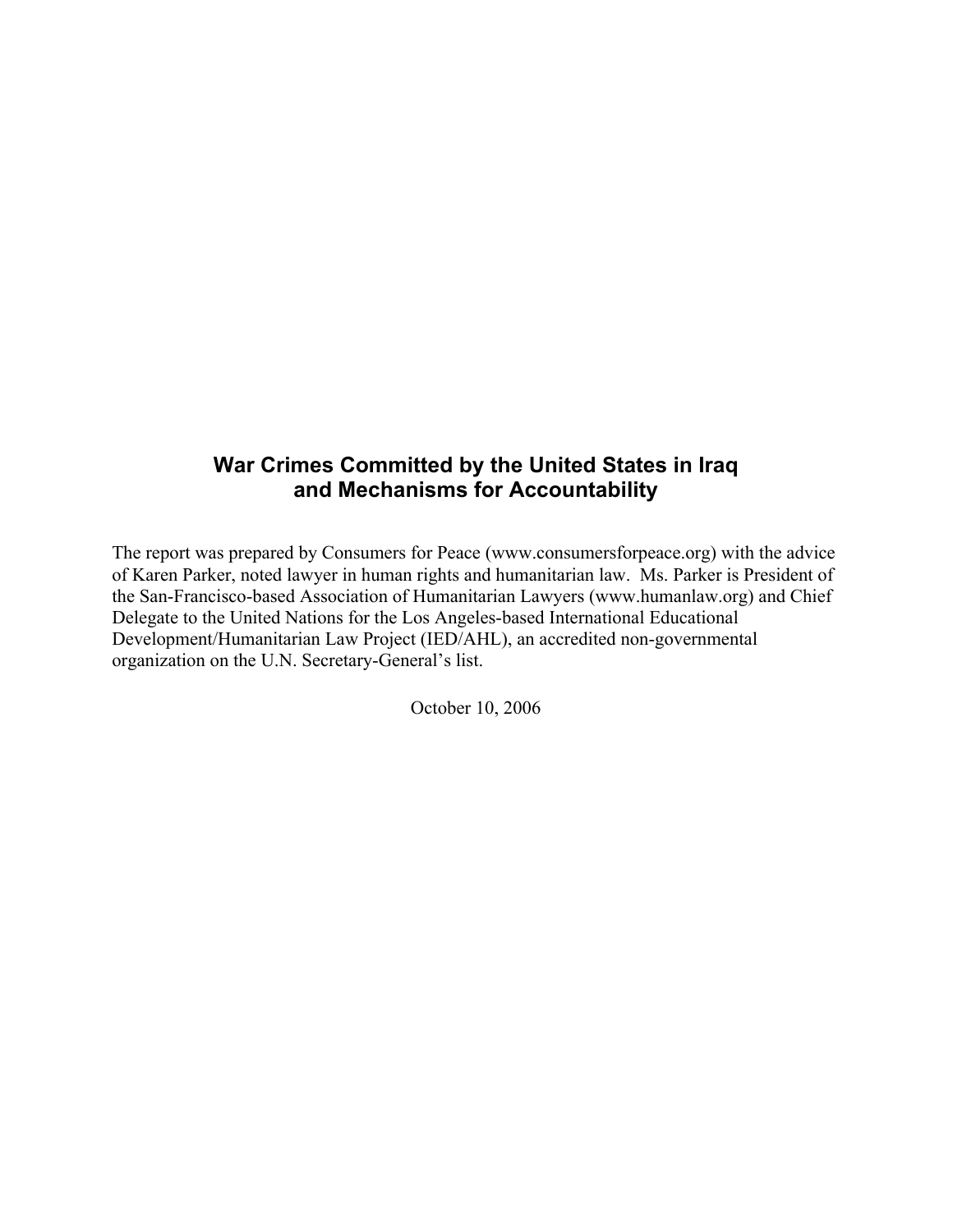# **Forward**

 The violence of the Iraq War and the chaos that has come to Iraq, can be traced directly to the illegality of the invasion and occupation of that country and the illegality of the tactics and weapons being used to maintain the occupation. "U.S. War Crimes in Iraq and Mechanisms for Accountability" documents these violations and calls on us all to demand investigation and prosecution of violations of international law by military and civilian leaders.

This report was coincidentally released at the same time as the release of *"The Human Cost of the War in Iraq; a Mortality Study, 2002-2006"* by the Bloomberg School of Public Health, Johns Hopkins University, and the School of Medicine, Al Mustansiriya University, Baghdad, Iraq. The peer reviewed study was conducted in cooperation with the Center for International Studies, Massachusetts Institute of Technology. <http://web.mit.edu/cis/human-cost-war-101106.pdf>

See also The Lancet's publication of the study's results: *"Mortality after the 2003 invasion of Iraq: a cross-sectional cluster sample survey"* on October 11, 2006: <http://www.thelancet.com/webfiles/images/journals/lancet/s0140673606694919.pdf>

The study found that as of July, 2006, there have been 654 965 excess Iraqi deaths as a consequence of the war; of post-invasion deaths, 601 027 were due to violence, with gunfire continuing as the most common cause.

#### Endorsements of War Crimes Committed by the United State in Iraq and Mechanisms for Accountability:

 Howard Zinn, a historian, playwright, and social activist, is perhaps best known for A People's History of the United States, which presents American history through the eyes of those he feels are outside of the political and economic establishment. He writes:

This report on the war crimes of the current administration is an invaluable resource, with a meticulous presentation of the evidence and an astute examination of international law.

 Dahr Jamail, noted independent journalist who spent more than eight months reporting from occupied Iraq, writes the following about the report:

 "I cannot endorse strongly enough this report prepared by Karen Parker regarding U.S. war crimes in Iraq. Having witnessed much of what is so well documented in this report, it is a clear and encompassing indictment of the Bush Administration for the war crimes they are directly responsible for in Iraq. Until evidence such as this begins to see the light of day in a court of law and the perpetrators brought to justice, the world remains unsafe and unstable from an administration determined to rule the world. After witnessing what they are capable of in Iraq, I have no doubt these people will not stop in their quest for world domination. Instead, they must be stopped. And the only way to do that is bring the guilty to justice. This document will help achieve that goal."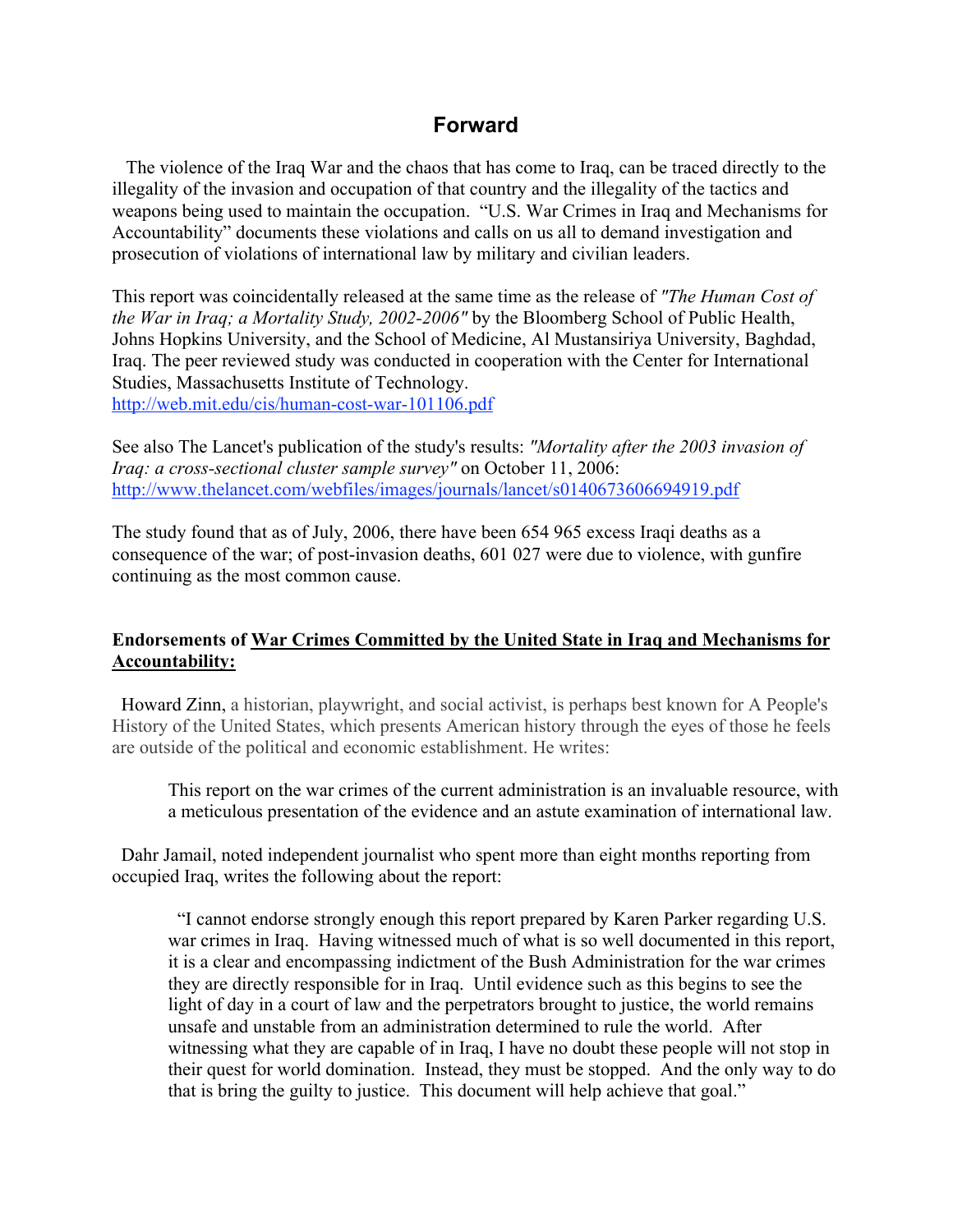Kathy Kelly, co-coordinator of Voices for Creative Non-Violence and three-time Noble Peace Prize nominee, has visited Iraq 28 times in the last 15 years. She writes:

 "After spending four days in the fortified and secure Green Zone, in Iraq, during September '06, former Secretary of State James Baker III assured that the investigative panel he led had not spent any time "wringing our hands over what mistakes might or might not have been created in the past." (NYT, September 20, 2006). The "Consumers for Peace" report on war crimes committed in Iraq helps us understand our responsibility not to wring our hands but rather to demand accountability from elected representatives by delivering this report to them and to local media. How many people killed? How many families torn apart? How many homes destroyed? How many livelihoods gone? How many lives ruined? How many cities sacrificed? We bear responsibility to end the war in Iraq, insist on just reparations for suffering caused, and promote careful, legal scrutiny of the crimes committed. This report beckons all who read it to stop collaborating with illegal, immoral warmongers who recklessly afflict Iraq."

 Neil MacKay, multi-award winning Home Affairs and Investigations Editor of the Sunday Herald (Scotland), writes:

"What has happened in Iraq is a great sin and a great crime. The invasion and occupation have stained the concepts of democracy, freedom and liberty; and disgraced the good name of the people of both the United States of America and Great Britain. As a journalist who has investigated the roots of this war, and the on-going horror of what is happening in Iraq, I fully commend this report to readers. It is an important reminder of the blood which is on the hands of our leaders, and the shame that the governments of the UK and the USA have brought to the British and American people by perpetrating a criminal war in our name."

 Ann Wright, 29 year US Army veteran who retired as a Colonel and US diplomat who resigned in March, 2003 in opposition to the war in Iraq commented on the War Crimes Report:

"While in the US Army at Ft Bragg, NC, I taught to US military officers and noncommissioned officers the responsibilities of military forces under the Geneva Convention and the Law of Land Warfare, as well as the obligations of an Occupying Power.

The War Crimes Report is an extraordinarily comprehensive and important presentation of international law that governs the conduct of nations and their military forces. The Report documents the blatant violations of international and domestic law by the Bush administration and US military forces including the use of illegal military tactics and illegal weapons.

Because of a huge media failure in the United States, many Americans do not realize how many times the Bush administration has violated international law. But, the rest of the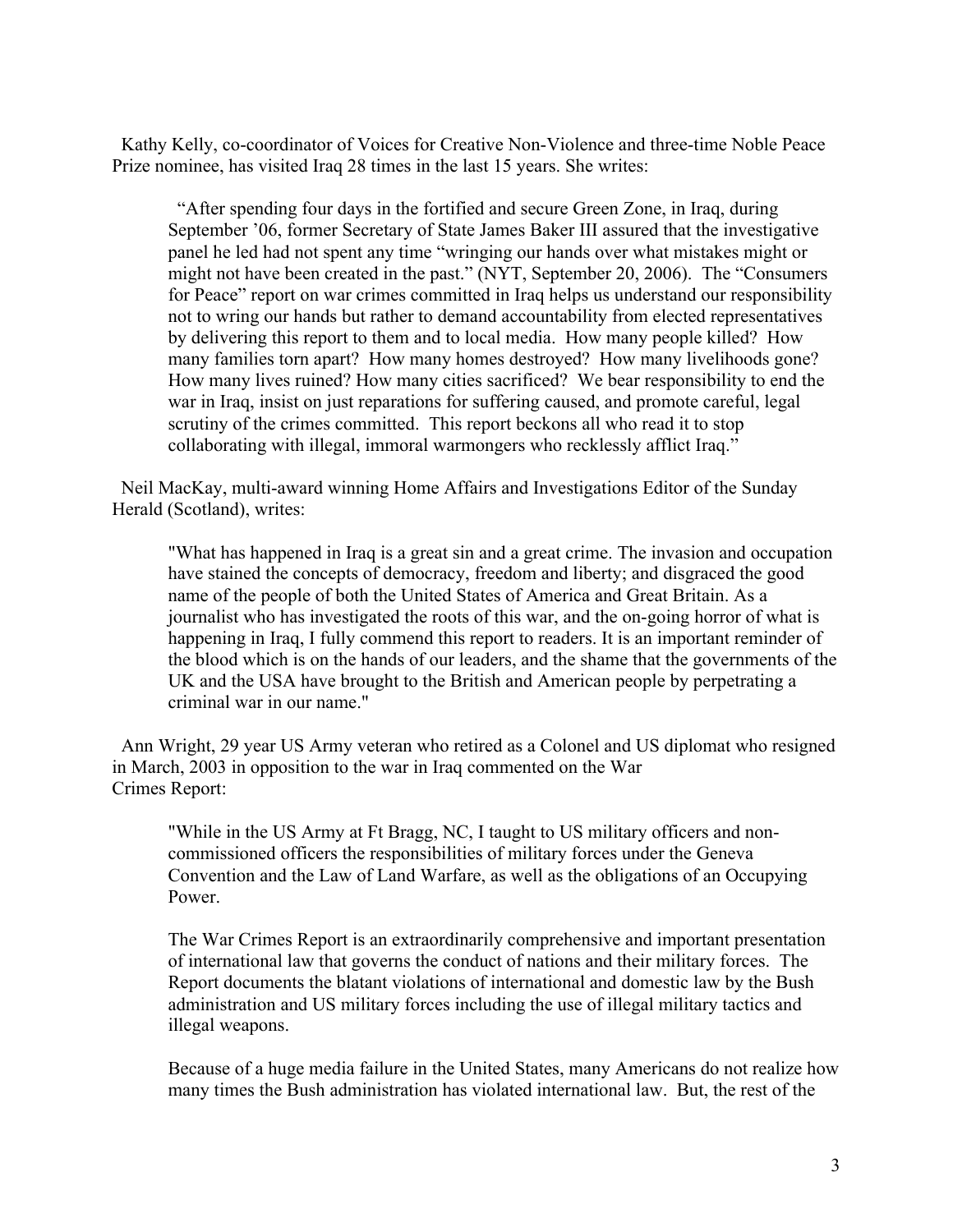world knows very well the extent of these crimes.

As a retired military officer, I know that accountability is one of the foundation elements of the US military. The Bush administration has undercut the professionalism of our military forces by encouraging and condoning the violation of international and domestic war in treatment of detainees, torture and use of illegal tactics and weapons. For the sake of our own military we must demand accountability from civilian leaders, as well as our military forces. This report provides specific mechanisms for much-needed accountability of criminal behaviour by Bush administration policy makers and by US military forces."

 Charles Jenks, human rights attorney (1981), Past President of Traprock Peace Center (1998- 2005) and Chair of its Advisory Board, writes:

This war crimes report accurately and succinctly states the case that US officials in the Executive Branch and military have committed grievous war crimes in Iraq. Of course, this is not to say that US culpability stops at the Executive Branch and military. It was the US Congress that authorized the Bush Administration to go to war against Iraq and that has funded the war through every request made by the Executive Branch.

In addition to the fact that this was an illegal war to begin with, the war has been conducted in myriad ways that violate international humanitarian law, including the use of uranium munitions, chemical weapons (white phosphorus), cluster bombs, torture, the indiscriminate killing of civilians and laying waste to cities and the land.

No treatment of crimes, criminals or atrocities could completely describe the wrongs of this tragic conflict. This war crimes report strikes a balance. It manages to be concise at 37 pages, yet has sufficient scope, factual detail and exposition on the law to be useful in both considering the war crimes committed, and the grounds and theories of prosecution for those crimes. Further, it is a treasure trove of resources, with 120 notes and references.

December 18, 2006 revision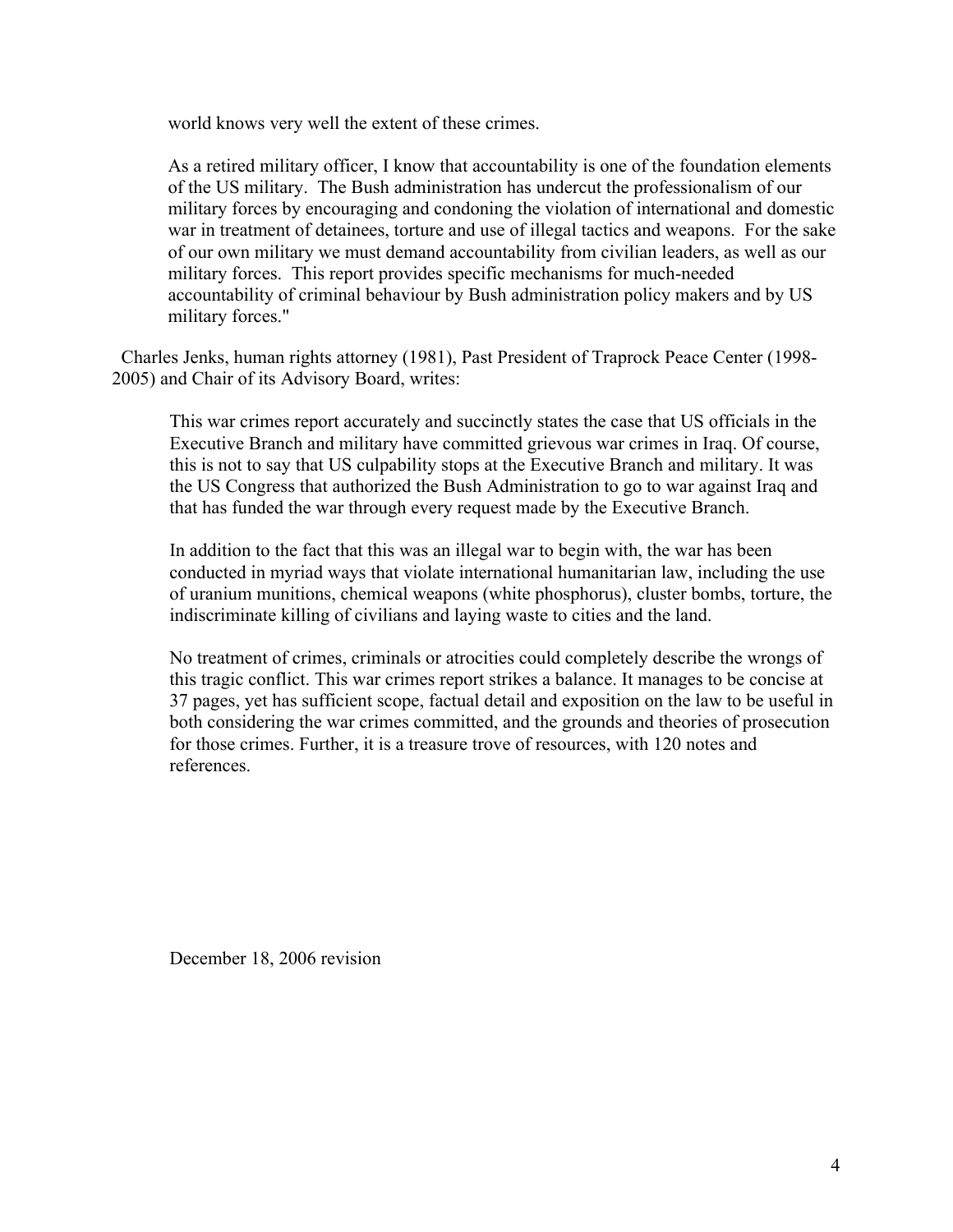# **Table of Contents**

| 1. Introduction                                     | 5  |
|-----------------------------------------------------|----|
| 2. Overview of international humanitarian law       | 6  |
| 3. The on-going insurgency                          | 8  |
| 4. Violations of basic duties of an occupying power | 9  |
| 5. Specific situations of illegal military tactics  | 15 |
| 6. Use of illegal weapons                           | 19 |
| 7. Aggression against selected urban areas          | 21 |
| 8. Holding violators accountable                    | 26 |
| 9. Mechanisms for accountability                    | 27 |
| 10. The "dictates of the public conscience"         | 31 |
| Sources                                             | 32 |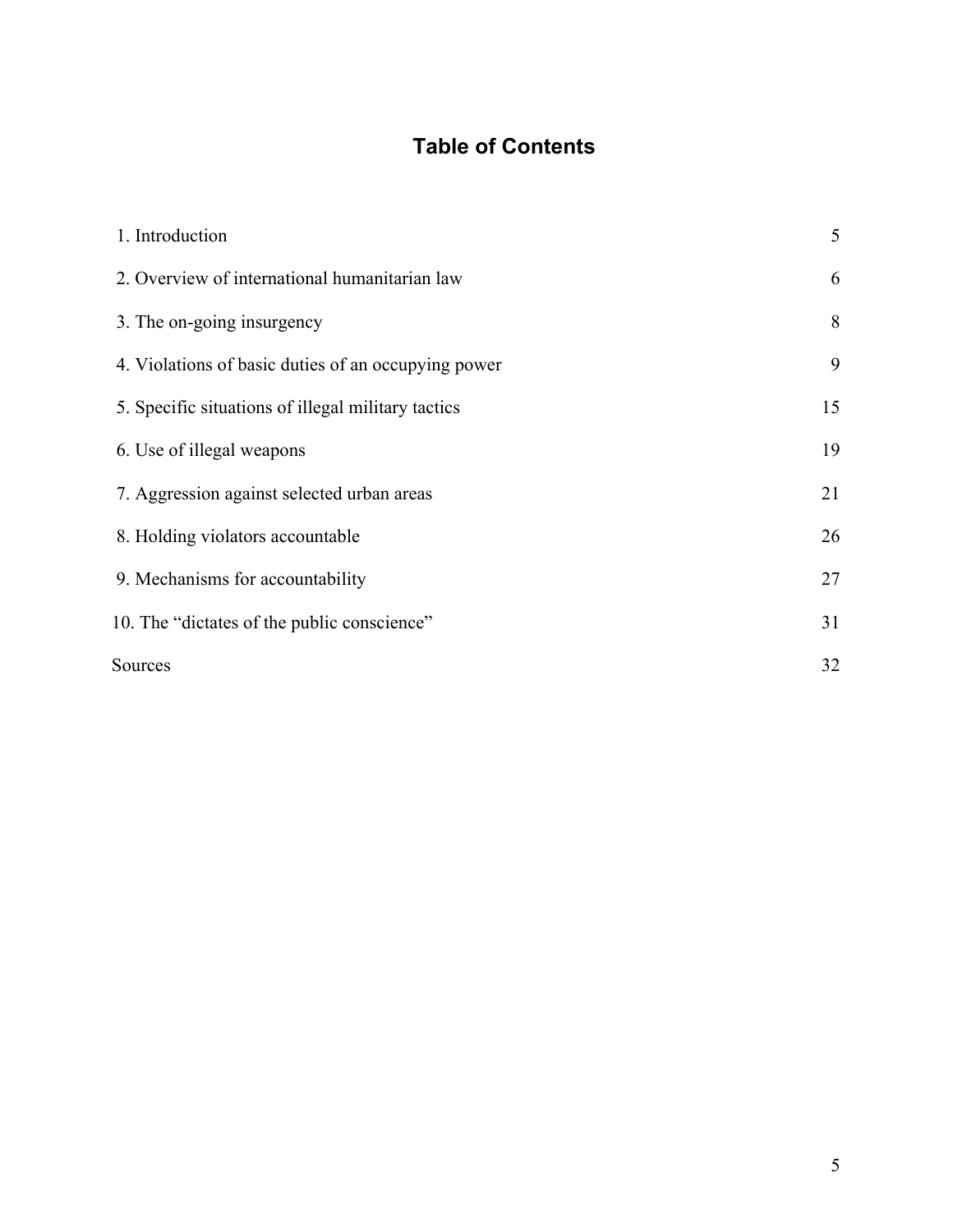### **1. Introduction**

The opening of the U.S./British invasion campaign against Iraq in March  $2003<sup>1</sup>$  was one of intense aerial bombardment designed to create "shock and awe" among Iraqis. The goal was to terrorize the Iraqi people and intimidate the Iraq military. For the U.S. public, watching through their television screens, the opening of the war was little different than a video game. Military briefings illustrated the effectiveness of "precision bombs". Later, as the land campaign got underway, military and media reports showed U.S. forces quickly moving north into central Iraq and meeting less resistance than had been anticipated.

From the outside, the war seemed quick and contained. However, even at this stage multiple breaches of international humanitarian law occurred. The precision bombs touted by the military often were not. Hundreds of civilians were killed, and massive amounts of civilian property were destroyed. Cluster bombs were dropped on urban areas, including residential neighborhoods. Munitions containing depleted uranium were used in bombs and artillery shells. Tanks fired into hotels and residential areas. The basic infrastructure of Iraq's urban areas was, in many cases, destroyed or disrupted by the invading forces.

Less well known is how the subsequent U.S./British policies and military actions in Iraq, stretching from months into years, have included regular and serious breaches of international law.

This paper describes the multiple and overlapping breaches of international humanitarian law that have occurred during the U.S./British occupation of Iraq since 2003. Those infringements have occurred at many levels, from senior members of the Bush administration, to senior military leaders, to individual unit commanders, and to individual troops.

In responding to some of the most egregious violations of humanitarian law, the U.S. administration and military authorities have focused on those who are sometimes termed "a few bad apples." This paper argues, however, that the choices made at more senior levels than the ranks of individual soldiers have created the context in which regular abuses of civilians in occupied Iraq are occurring. It is argued that: the failure to adequately rebuild the civilian and social infrastructure; the failure to provide civilians with appropriate security; and the choices of weapons and tactics often used in military operations all constitute war crimes. Regardless of the rationale for invading and occupying Iraq, the U.S. and British governments, their commanders and all their soldiers in the field are accountable for these grave breaches.

The paper begins with an overview of international humanitarian law as it applies to the initial invasion and then the subsequent occupation of Iraq by the U.S. and Britain. The opening is followed by an evaluation of the well-being of Iraqis under the occupation. Next the report gives a review of the weaponry and military tactics used during the invasion and occupation, and

 $\frac{1}{1}$  $<sup>1</sup>$  The United Nations Charter Article 2 requires the peaceful resolution of disputes. Under the terms of Article 39-</sup> 42, only the U.N. Security Council can determine if conditions warrant the use of force. In spite of the clear rules, and absent Security Council approval, the U.S. and the U.K. invaded Iraq in 2003, based on a rationale that generated suspicion months before the invasion.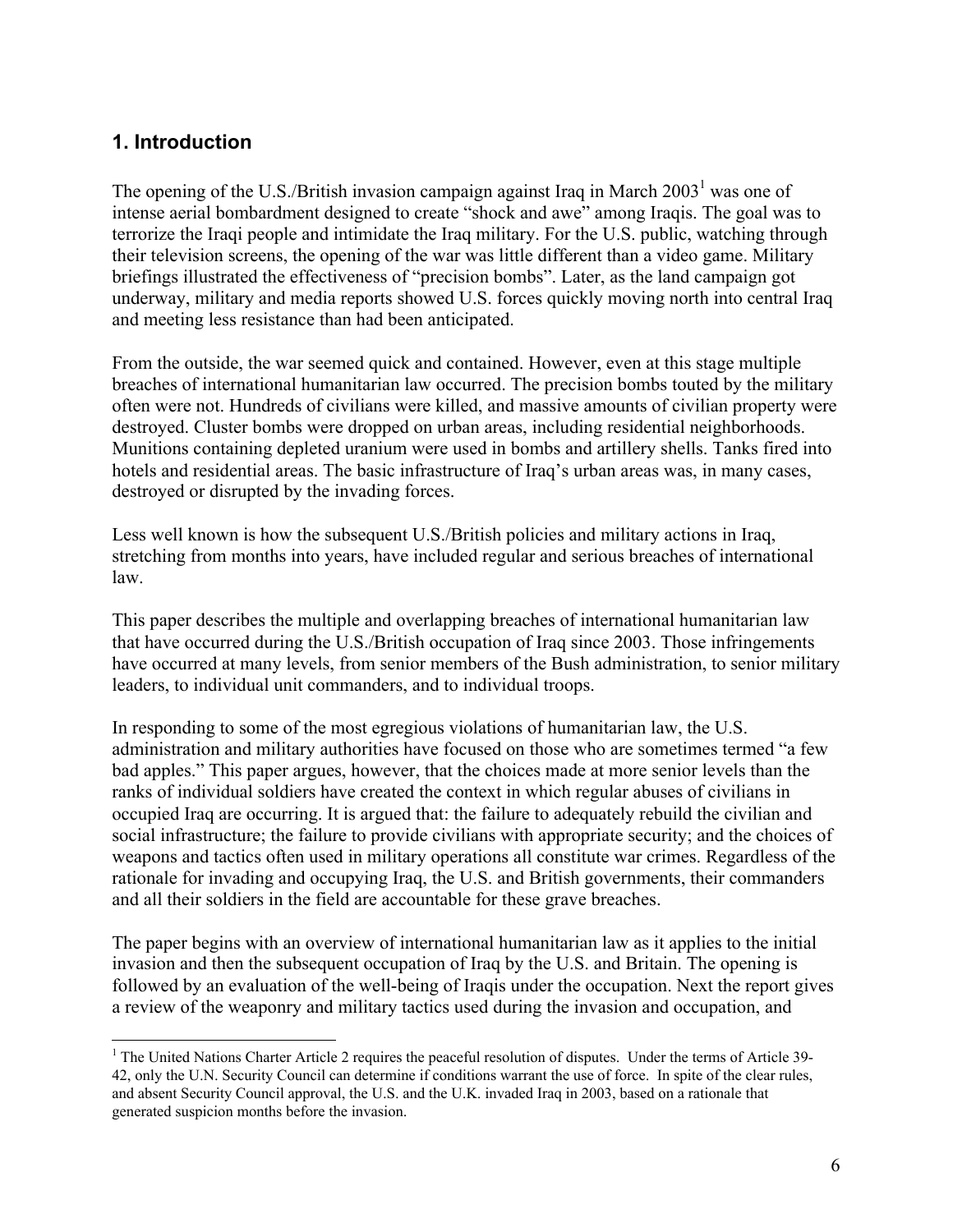points out examples of war crimes against Iraqi military personnel and civilians.<sup>2</sup> Finally, the report looks at possibilities for holding military officers and their superiors accountable for the orders they have given that may have resulted in war crimes.

#### *A note on sources*

The primary sources used to document human rights abuses and war crimes by the U.S./Britain are of three kinds: reports by human rights groups, both of the United Nations (UN) and nongovernmental organizations (NGOs); news reports by a broad spectrum of media; and official statements by the U.S./British administrations and military. It was only possible to prepare this report by closely reviewing this range of documentation and filtering through and comparing accounts of specific actions and situations. Both the U.S. and British governments and militaries have controlled a large portion of the flow of information. That control has distorted much of what the mainstream media provides to the public, although an occasional reporter is able to move beyond military control. Special attention is drawn to the Iraqi human rights groups and bloggers who have sustained a flow of information about conditions otherwise hidden from the U.S. media. Numbers in brackets () refer to specific sources which are listed at the end of the paper. Footnotes are used to reference specific aspects of international humanitarian law and to clarify specific points.

# **2. Overview of international humanitarian law**

Modern humanitarian law has three branches:<sup>3</sup>

### *1. Law governing the conduct of combat*

Basic rules governing the conduct of combat prohibit attacks on undefended civilian population centers, dwellings or buildings. Buildings dedicated to religion, art schooling, medical care, or charitable purposes may not be attacked. Pillage, hostage-taking, "no survivors" orders and the use of tactics to terrorize the civilian population are prohibited. Military operations that target opposing military forces may not result in undue civilian casualties. Military operations cannot be carried out against facilities such as dams, nuclear facilities, or other installations that may create a danger to the civilian population. Indiscriminate methods or means of warfare are prohibited, as are reprisals directed at civilians. Starvation of civilians as a military tactic is

 $\frac{1}{2}$ <sup>2</sup> The abuses within prisons in or outside of Iraq are not covered here as they are well-documented elsewhere.

<sup>&</sup>lt;sup>3</sup> The main instruments of humanitarian law include: The Hague Convention and Regulations of 1907; The Geneva Conventions I – IV of 1949; Protocols Additional I and II; and the Convention on the Non-Applicability of Statutory Limitations to War Crimes and Crimes Against Humanity (754 United Nations Treaty Series 73). Geneva Convention I addresses the rights of sick and wounded combatants in the field (on land); Geneva Convention II the rights of sick and wounded at sea; Geneva Convention III the rights of prisoners of war (POWs); and Geneva Convention IV, the rights of civilians. There are also many resolutions of the General Assembly, primarily relating to the protection of civilians in armed conflicts, that are also part of the law of armed conflict. There are a number of key cases decided by tribunals such as the International Court of Justice (i.e. Corfu channel case, Nicaragua case, Nuclear weapons case) that address both tactics and weapons and which form part of the humanitarian law. There are 8 major international treaties banning specific types of weapons, and a number of provisions in both The Hague Convention and the Geneva Convention that provides specific limitations on weapons and weapons use.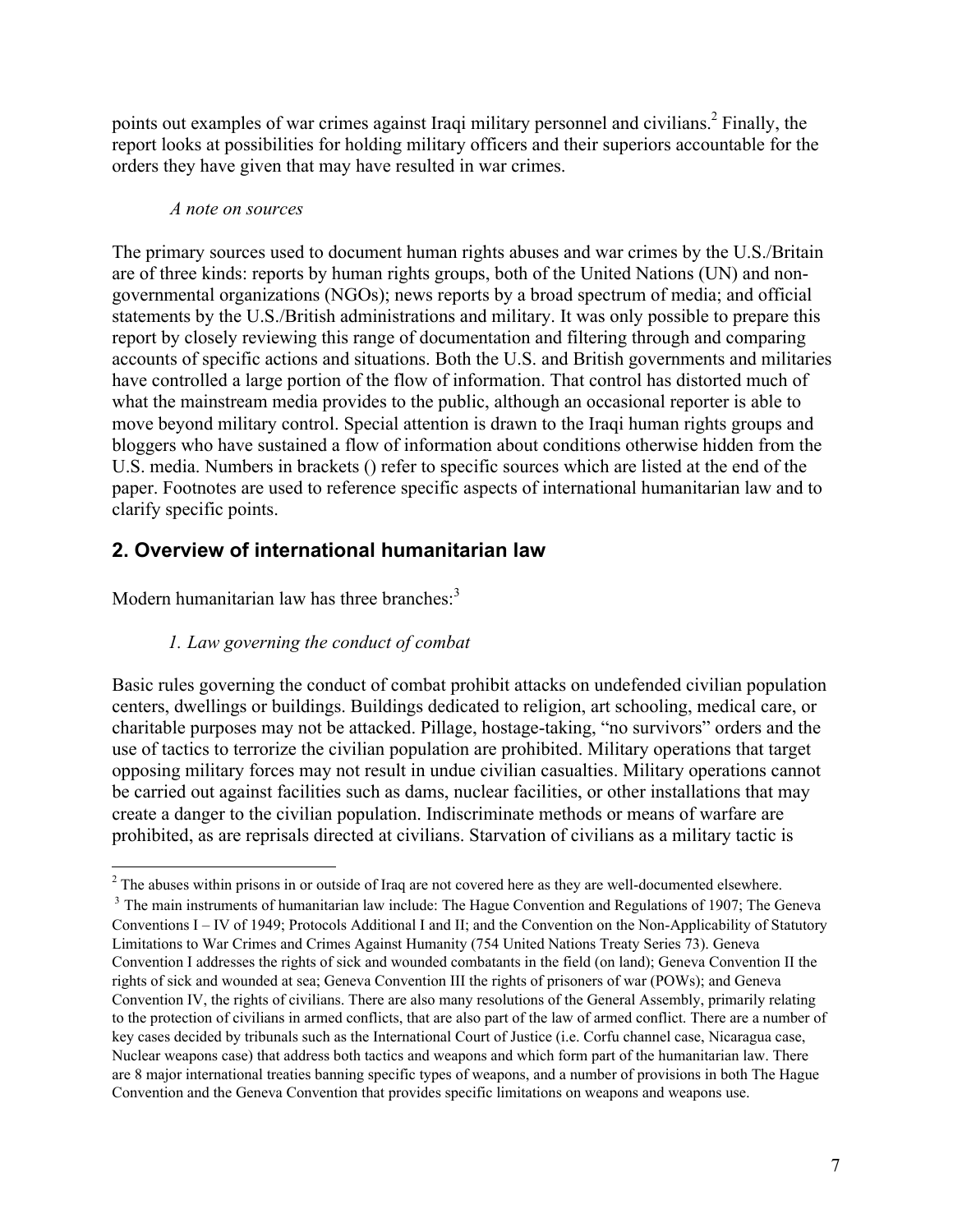prohibited. Attacks against food sources and water are prohibited, as is preventing the civilian population from being provided with food, water and medical care necessary for survival. Methods and means of war that unduly effect the natural environment are prohibited.

### *2. Law governing treatment of persons affected by war*

Basic rules governing the protection of persons prohibits all attacks on military personnel who are not in combat because they are sick, wounded or prisoners of war. Civilians may not be targeted. Medical facilities or transport of any type may not be targeted. Medical personnel may not be targeted and may not be subject to criminal proceedings for carrying out medical duties. No civilian can be charged with criminal offenses for assisting or for having to care for a sick or wounded combatant. Children must be especially looked after, and child labor is prohibited. Religious buildings, schools and the like are also off limits for attacks. The parties to the conflict must search and care for both wounded and dead. The dead should be identified as soon as possible, and treated respectfully. Torture (including rape) and inhumane treatment are prohibited at all times.<sup>4</sup> Occupying powers are obliged to restore and maintain, as far as possible, public order and safety, and must also respect the fundamental human rights of the territory's inhabitants, including refugees and other non-citizens.

### *3. Law governing weaponry*

Basic rules governing weapons prohibit weapons that: (1) cannot be contained to the legal field of battle; (2) cannot be or are not deactivated when the war is over; (3) cause superfluous injury or undue suffering; or (4) cause undue harm to the natural environment. Specific weapons treaties forbid poisonous or other gases; bacteriological, biological, chemical or toxic weapons; nuclear weapons; indiscriminate or excessively injurious weapons, or weapons with undetectable fragments. Weapons not otherwise indiscriminant may not be used indiscriminately.5

The law governing the conduct of combat and weaponry is frequently referred to as "The Hague law" because the most important multilateral treaties relating to combat were drafted at conferences held in The Hague, the Netherlands. Humanitarian law governing treatment of victims of armed conflict is now referred to as "Geneva law" because of the important multilateral treaties drafted at similar conferences held in Geneva, Switzerland. Rules governing military occupation are considered by both The Hague and Geneva laws. Humanitarian law

<sup>5</sup> For general discussion of weapons see Yeung Sik Yuen, "Human rights and weapons of mass destruction, or with indiscriminate effects, or of a nature to cause superfluous injury or unnecessary suffering, UN Doc.

 $\frac{1}{4}$ <sup>4</sup> There are a number of specific provisions relating to military occupations that will be discussed in more detail in the relevant sections of this paper.

E/CN.4/Sub.2/2002/38. This paper was prepared at the request of the UN expert human rights body, that in 1996 found a number of weapons, including those containing depleted uranium, illegal. UN. Sub-Commission on the Prevention of Discrimination and Protection of Minorities Res. 1996/16. The Sub-Commission, now renamed Sub-Commission on the Promotion and Protection of Human Rights, adopted a second resolution in 1997 (Res. 1997/36) following a report by the Secretary General on weapons. UN Doc. E/CN.4/1997/27 and Adds. 1 & 2. The Yeung Sik Yuen test largely duplicates that set out by Karen Parker in "Memorandum on Weapons and the Laws and Customs of War", submitted by International Educational Development to the Secretary-General and heavily excerpted in his report at paras. 17-40 and accompanying footnotes.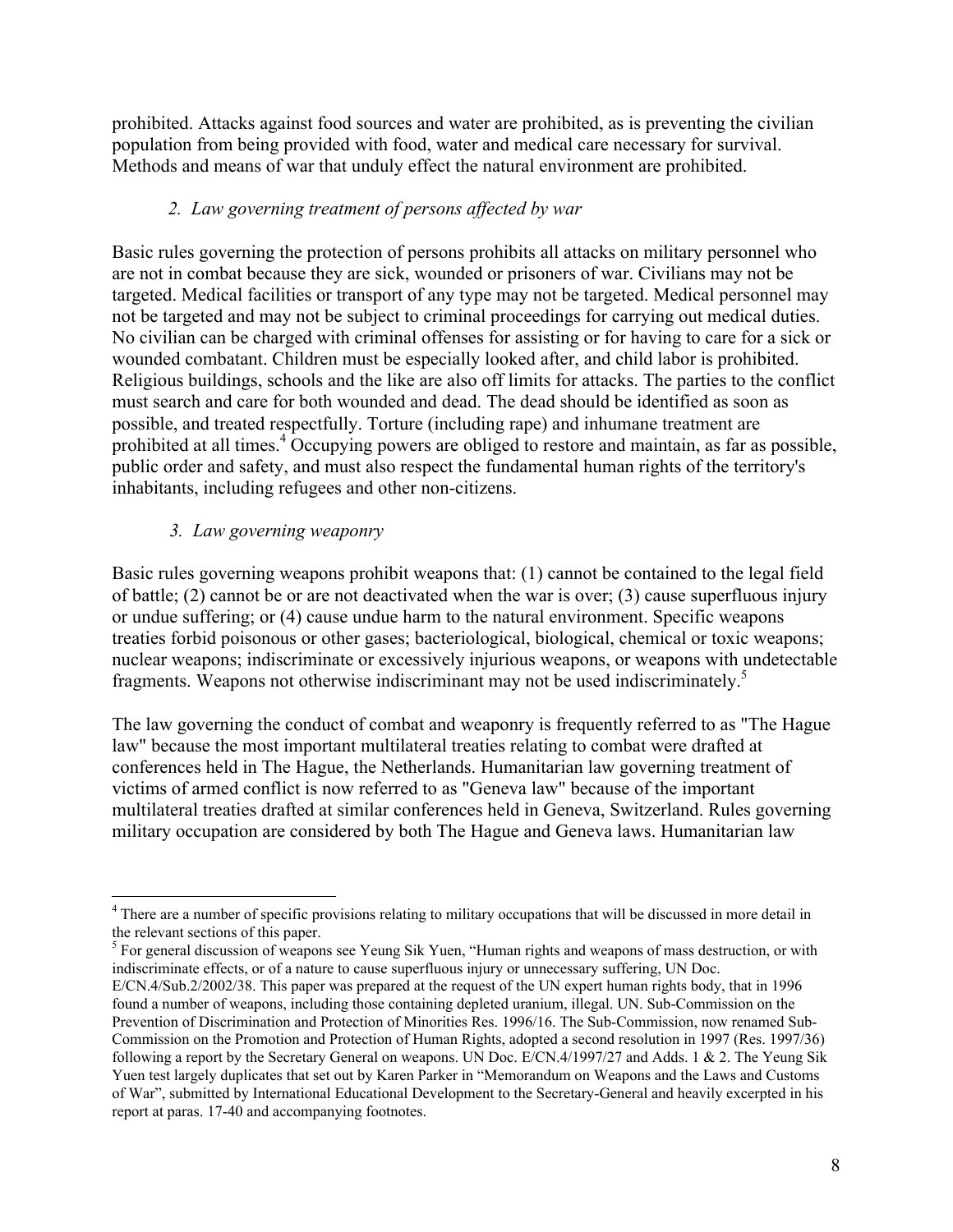governing weapons includes The Hague law, Geneva law, customary law and numerous specific treaties banning weapons. Humanitarian law is both customary and treaty-based.

The violations specifically determined in the Geneva Conventions to be grave breaches, and hence, automatically war crimes, include: willful killing, torture or inhumane treatment; willfully causing great suffering or serious injury to body or health of POWs or civilians; unlawful detention, deportation or transfer of a civilian; unlawful transfer of a POW; denying civilians or POWs of fair trial rights; hostage-taking; and wanton destruction of and appropriation of property.<sup>6</sup>

# **3. The on-going insurgency**

Civilians in an occupied country have no obligation of loyalty towards the Occupying Power regardless of the motives of the invading forces. The only obligations they have relate to their civilian status: civilians are protected by applicable human rights law as well as by Geneva Convention IV relating to civilians and the provisions relating to civilians in Protocol Additional I. A civilian who takes ups arms against the Occupying Power loses rights as a civilian, but takes on the rights and obligations of combatant forces. This is the situation of the classic *levee en masse*: the Geneva Conventions recognize the combatant status of persons who spontaneously take up arms on the approach of the enemy.<sup>7</sup>

This rule is augmented by the principle of self-determination: under the law of selfdetermination, a people have the right to resist, with force if necessary, an alien or foreign occupier.<sup>8</sup> The fact that some of the people resisting the U.S./British occupation of Iraq were not part of the pre-invasion Iraqi armed forces is not relevant, as persons who were civilians can take up arms as insurgents against any occupier.<sup>9</sup> As protected combatants they have the right to take up arms against the Occupying Power and cannot be criminally charged except for acts that violate the laws and customs of war. The reason for this rule is obvious: were civilians who spontaneously take up arms and organize themselves into defense forces to be considered "terrorists" instead of combatants, this would mean that persons under attack from a foreign or oppressive force would not be able to fight back and resist without being considered terrorist. The U.S. administration has generally succeeded in its political rhetoric on the issue: practically

 $\frac{1}{6}$  $6$  The "grave breach" provisions relating to combatants in the field is Geneva Convention I, Article 50; relating to combatants at sea is Geneva Convention II, Article 51; relating to POWs is Geneva Convention III, Article 130; and relating to civilians is Article 147 of Geneva Convention IV.

<sup>&</sup>lt;sup>7</sup> See, for example, Article 13 of Geneva Convention I. Civilians who have taken up arms on the approach of the enemy are entitled to POW status if captured: Geneva Convention III, Article 4.

 $8$  Article 1.4 of Protocol Additional I establishes a treaty basis for the customary right to resist foreign occupation. This article provides that Geneva Convention protections for people fighting "alien occupation…in the exercise of their right to self-determination, as enshrined in the Charter of the United Nations…." The right to selfdetermination is one of the most fundamental in the UN Charter and human rights treaties, being prominent in Article 1 of the Charter and Article 1 of the two major international human rights treaties.

 $9$  U.S. use of the term "insurgents" is used indiscriminately to cover almost all violent actions in which Iraqis are involved. It does not make distinctions between people who actively resist the occupation, those who are a part of organized militias or of death squads, or civilians caught in the wrong place at the wrong time. The U.S. also improperly equates "insurgents" with "terrorists."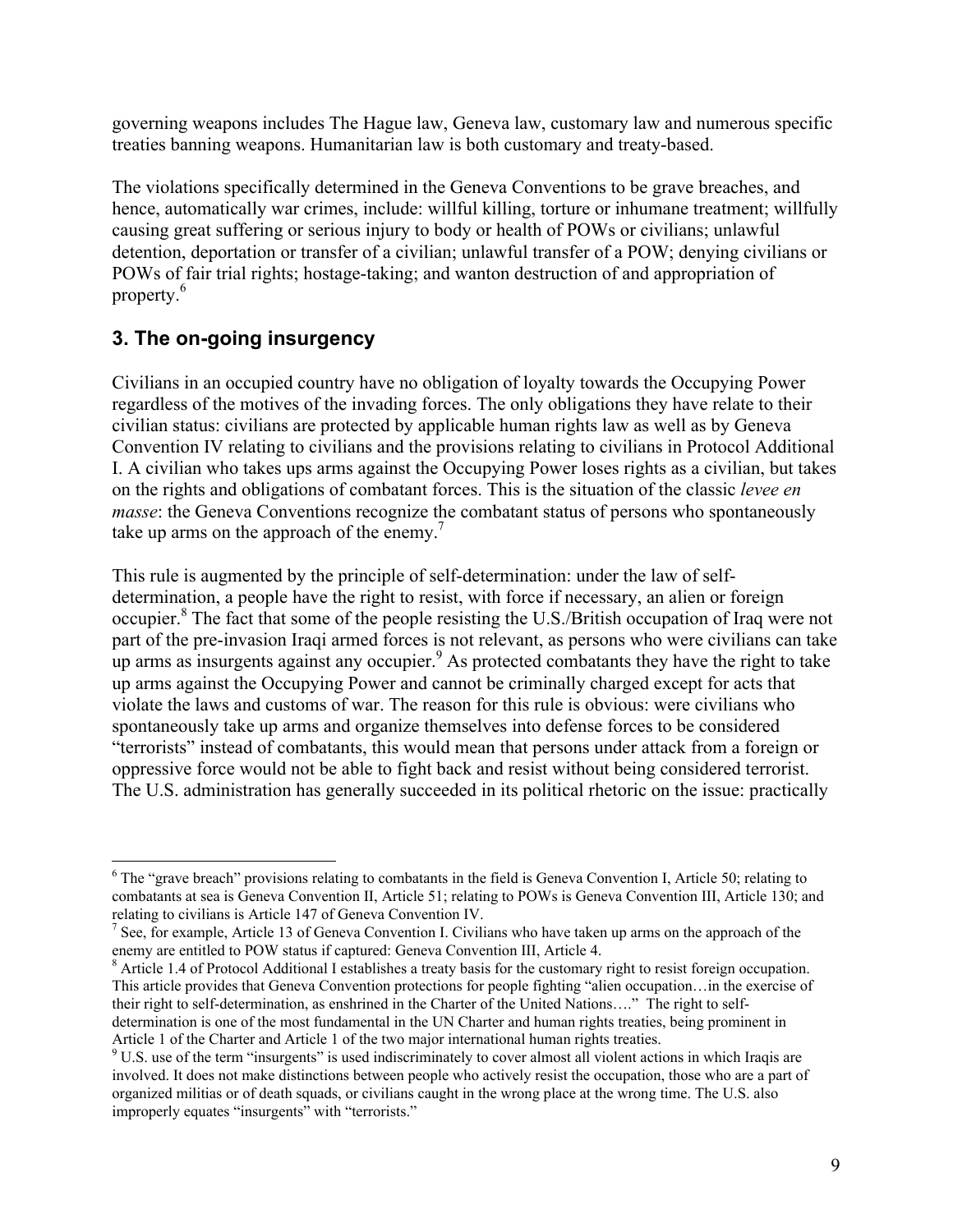no U.S. politicians and very few scholars in NGOs in the U.S. have challenged the false labeling of the Iraq resistance as "terrorist."<sup>10</sup>

The U.S. seeks to avoid application of the self-determination rules by claiming that Iraq is no longer an "occupied" county but rather a sovereign State with a government. In this regard there has been some lukewarm recognition of an "interim" Iraqi government since 2004, but this was more for practical reasons than for legal ones. For example, UN Security Council resolution 1546 of June 8, 2004, while seeming to recognize Iraq's sovereignty, is notable for its contradictions and ambivalence. It records "that …by 30 June 2004, the occupation will end and the Coalition Provisional Authority will cease to exist, and that Iraq will reassert its full Sovereignty," but then notes "the situation in Iraq continues to constitute a threat to international peace and security," thus requiring that "the multinational force shall have the authority to take all necessary measures to contribute to the maintenance of security and stability in Iraq…."

Regardless of the intent of this resolution, the U.S. has not ceased either its military operations in or its military occupation of Iraq according to the terms of humanitarian law. U.S. military commanders acknowledge that they retain control in most areas. For example, Col. David R. Gray, commander of the Army's 1st Brigade, 101st Airborne Division, said in April 2006, "We maintain over-all control in the Kirkuk province." Similar statements by other U.S. military officers attest to the continued commitment of the military to its overall control over most of Iraq. Under the terms of Article 2 of each of the four Geneva Conventions of 1949, the Geneva Conventions continue to apply as long as there is partial or total foreign military control.

The hand-over of some administrative functions to civil servants does not relieve the Occupying Power of its obligations under humanitarian law or terminate the right of the Iraqi people to resist a foreign occupation: the right to self-determination stays in force until the Occupying Power cedes all power and ceases all military operations.<sup>11</sup> In any case, the continuous on-going clashes in Iraq demonstrate the limits of the Iraq "government" to fulfill its security and welfare responsibilities. At the same time, the U.S., by promoting that "government," improperly seeks to limit its responsibilities as an Occupying Power while still retaining direct, if not sole, influence on the course of Iraq's decision-making.

# **4. Violations of basic duties of an occupying power**

As early as 2002, before the order was given to invade Iraq, Secretary of State Colin Powell is credited with warning the U.S. President, " 'You are going to be the proud owner of 25 million people.' 'You will own all their hopes, aspirations, and problems. You'll own it all.' Privately, Powell and Deputy Secretary of State Richard Armitage called this the Pottery Barn rule: You break it, you own it" (86, p. 150).

<sup>&</sup>lt;sup>10</sup> This rule, of course, does not mean that in the course of an insurgency, humanitarian law may not be violated. However, members of the insurgent forces have a right under armed conflict law to engage in military actions against foreign forces, persons acting under the authority of foreign forces, and persons engaged in military actions against them who are affiliated with the foreign-imposed power.<br><sup>11</sup> Some former Occupying Powers have military bases in countries they no longer occupy, but if they use those

bases to carry out renewed military operations, then they again become an Occupying Power.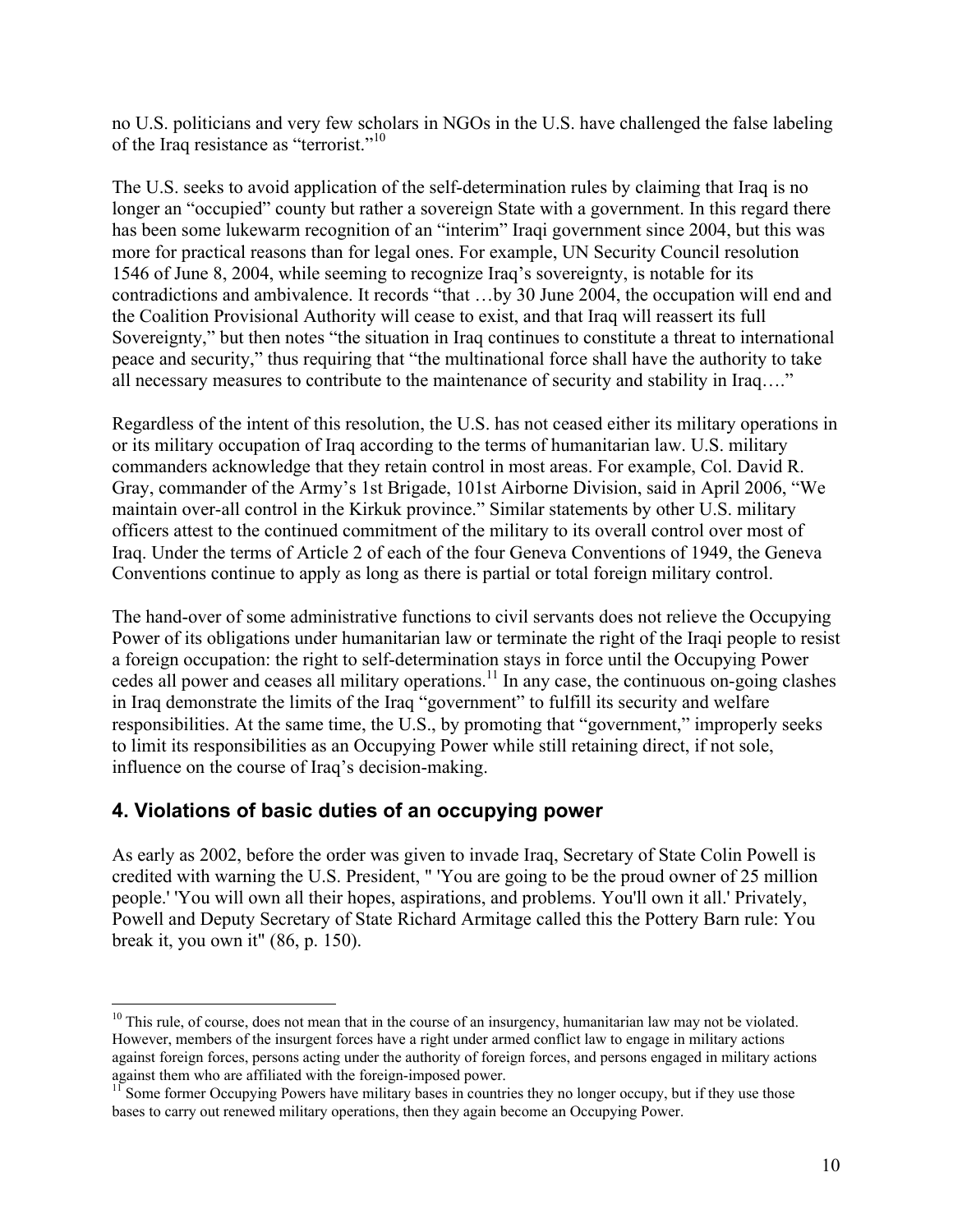Powell was warning not only of the political responsibilities of invading Iraq, but the international legal repercussions that follow an invasion. He foresaw that the U.S. as an occupying power would have major responsibilities spelled out in international agreements toward the Iraqi people.

At the point when the Iraqi national military forces surrendered or were subdued, the humanitarian law norms governing military occupation automatically came into force. They will stay in force, according to Article 2 of each of the four Geneva Conventions of 1949 (usually referred to as Common Article 2) as long as the U.S. has a military presence in Iraq and has objective authority over its presence there. Many of the rules for occupying forces are found in Articles 42-56 of the Hague Regulations and most of Geneva Convention IV: these rules address both the obligations imposed upon occupying powers as well as the numerous rights of occupied people.

A major obligation of occupying powers is that it must restore and maintain, as far as possible, public order and safety. An occupying power must also respect the fundamental human rights of the country's inhabitants, including refugees and other non-citizens. One duty under the concept of public safety is the fundamental duty of an Occupying Power to ensure the life, health and safety of the civilian population under its control. Because of this rule the U.S. is obligated:

- to ensure that basic human needs—food, water, health care —are available to all Iraqi people;
- to provide for the physical security of all Iraqi people; and
- to meet these responsibilities without using any military tactics or weapons prohibited by international law.

One area where the international agencies have been especially harsh in assessing U.S. violations as an Occupying Power relates to its obligation to provide adequate food and to not use food as a weapon of war. In Particular, Article 54 of Protocol Additional I provides: "It is…prohibited to attack, destroy, remove or render useless…objects indispensable to the survival of the civilian population such as food-stuffs, agricultural areas for the production of food-stuffs, crops, livestock, drinking water installations and supplies and irrigation works."12 The United Nations Special Rapporteur on the right to food, Jean Ziegler (Switzerland), cites violations of Article 54 of Protocol Additional I in Tall Afar, Fallujah and a number of other locations in Iraq (87; 96). There have been numerous other UN and NGO reports of widespread withholding of food and water as well as rampant malnutrition of Iraqi civilians, in particular, the children. Further, there was serious damage done to the water installations and agricultural areas by the U.S. forces during the initial military actions and the ground invasion that has yet to be adequately repaired.

A second area where the U.S. has received widespread condemnation for violations is in the complete breakdown of Iraq's medical infrastructure, coupled by continued attacks on hospitals and other protected medical facilities and equipment. The UN expert human rights body was so shocked at the blatant disregard for the continued military operations against the medical infrastructure in Iraq that it issued Resolution 2005/ 2: Prohibition of military operations directed

<sup>&</sup>lt;sup>12</sup> This provision is considered so basic to humanitarian law that it is binding on all States, whether or not they have ratified Protocol Additional I.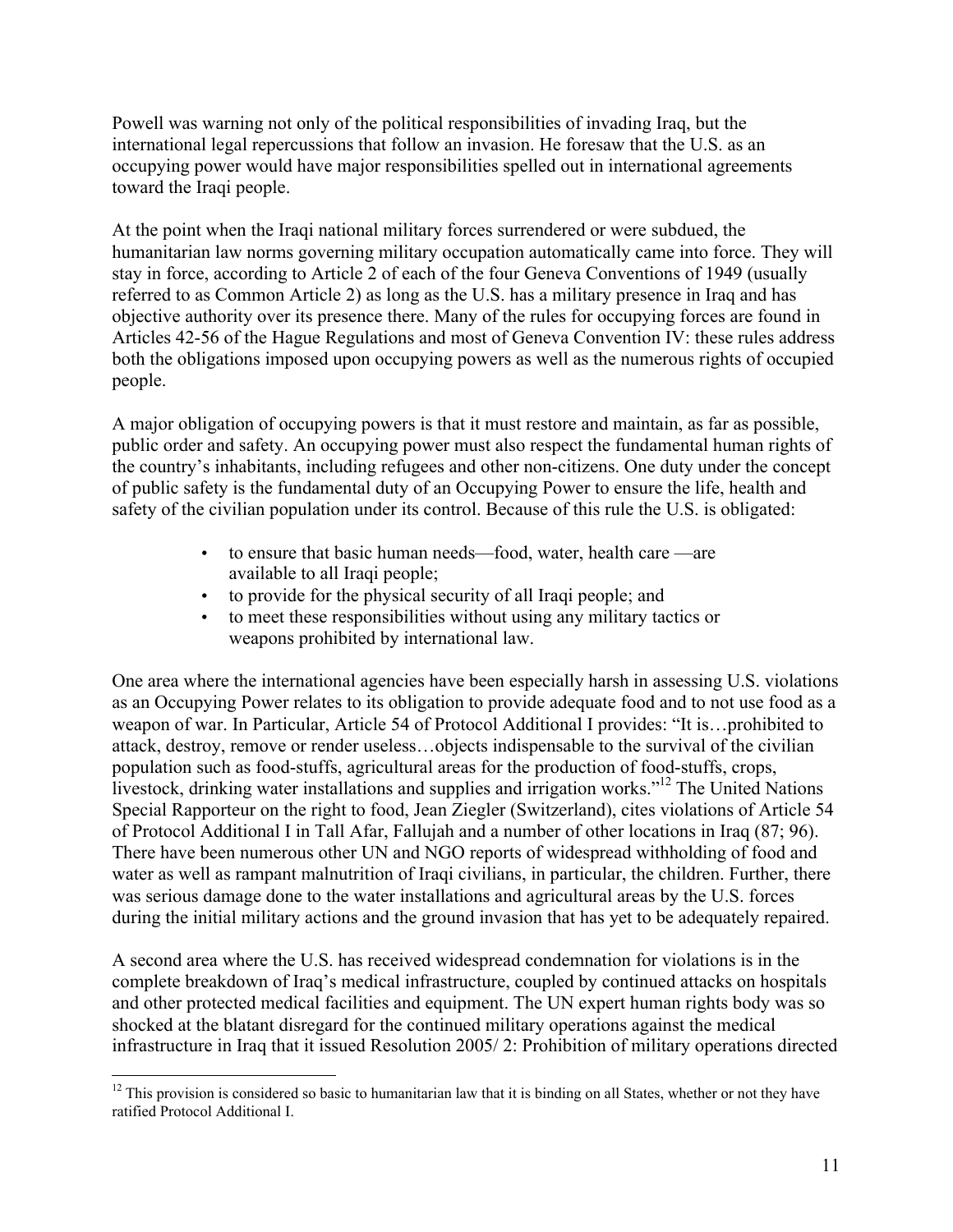at medical facilities, transport and personnel entitled to protection during armed conflict. Both the United Nations High Commissioner for Human Rights and the International Committee of the Red Cross issued strong condemnations following the attacks on Fallujah's medical infrastructure in November 2004 (88). Attacks on Fallujah's medical infrastructure was followed by attacks on hospitals in Haditha, Al-Qaim, Tall Afar, Ramadi, prompting a major campaign sponsored by the Brussels Tribunal and many other international groups (89). Because protection of hospitals and medical personnel was the original purpose of the Geneva Conventions, these attacks are also viewed as against the Geneva Conventions themselves.

In this light, under the terms of Geneva Convention IV, Articles 18 - 23, 55 and 56, and Protocol Additional I, Article 54, it is a serious violation of humanitarian law to carry out military operations against any medical facility, personnel, or vehicles; to deliberately deprive the civilian population of food; or otherwise unreasonably to prevent the delivery of humanitarian assistance, including food, water and necessary medical supplies, from reaching civilian populations in need. The wounded and sick must be collected and cared for. Impartial humanitarian agencies, such as the International Red Cross and Red Crescent Society (and national affiliates), must be given access to populations in need. The many serious breaches of these basic rules by the U.S. as an occupying power have been widely documented by UN investigators and NGOs.

Most attention has been placed on the high numbers of civilian casualties in violation of both humanitarian law and human rights laws rules regarding protection of the right to life. U.S./British forces have grossly failed to protect the lives of Iraqi civilians: well over 100,000 Iraqi civilians have likely been killed under the occupation. A highly credible report issued by *Lancet* provided that figure in 2004, yet conceded that civilian casualties due to U.S. military operations in Fallujah in 2004 were not part of that result (28). Casualties as a result of the two assaults on Fallujah clearly pushed that figure considerably higher, as have two further years of occupation. Along with the blatant disregard of the right to life of civilians while carrying out military operations, the U.S. forces are clearly failing adequately to identify and document those killed. U.S. military commanders have even said that they were not in the "body count" business, when under numerous provisions of the Geneva Conventions (for example, Article 16 of Geneva Convention IV) they are obligated to account for civilian deaths. As in Fallujah, the U.S. left the dead for days in many other locations, making identification even more difficult. Even worse, the U.S. forces have not tried to find the wounded and care for them as required, and many wounded are left to die.<sup>13</sup> In some situations, such as in Fallujah, the U.S. actively prevented the Iraqi Red Cross from tending to the wounded. Concern is growing that the U.S. is obliterating the Geneva Conventions because of its abject disregard for the life and dignity of Iraqi civilians.

#### *Socio-economic insecurity*

History demonstrates that economic conditions worsen for the majority of people under colonial rule. The occupation of Iraq presents parallel conditions to colonialism. For many people in Iraq, the occupation has brought a worsening of economic conditions. Even when compared to

<sup>&</sup>lt;sup>13</sup> Article 16 of Geneva Convention IV requires military forces to search for and aid wounded civilians if allowed by "military considerations." In only a very few circumstances can the U.S. abandonment of wounded civilians be supported by arguments of military necessity. One of the U.S. soldiers that has refused to be redeployed spoke of his horror that the U.S. convoys were passing wounded civilians by when there were no military considerations at all.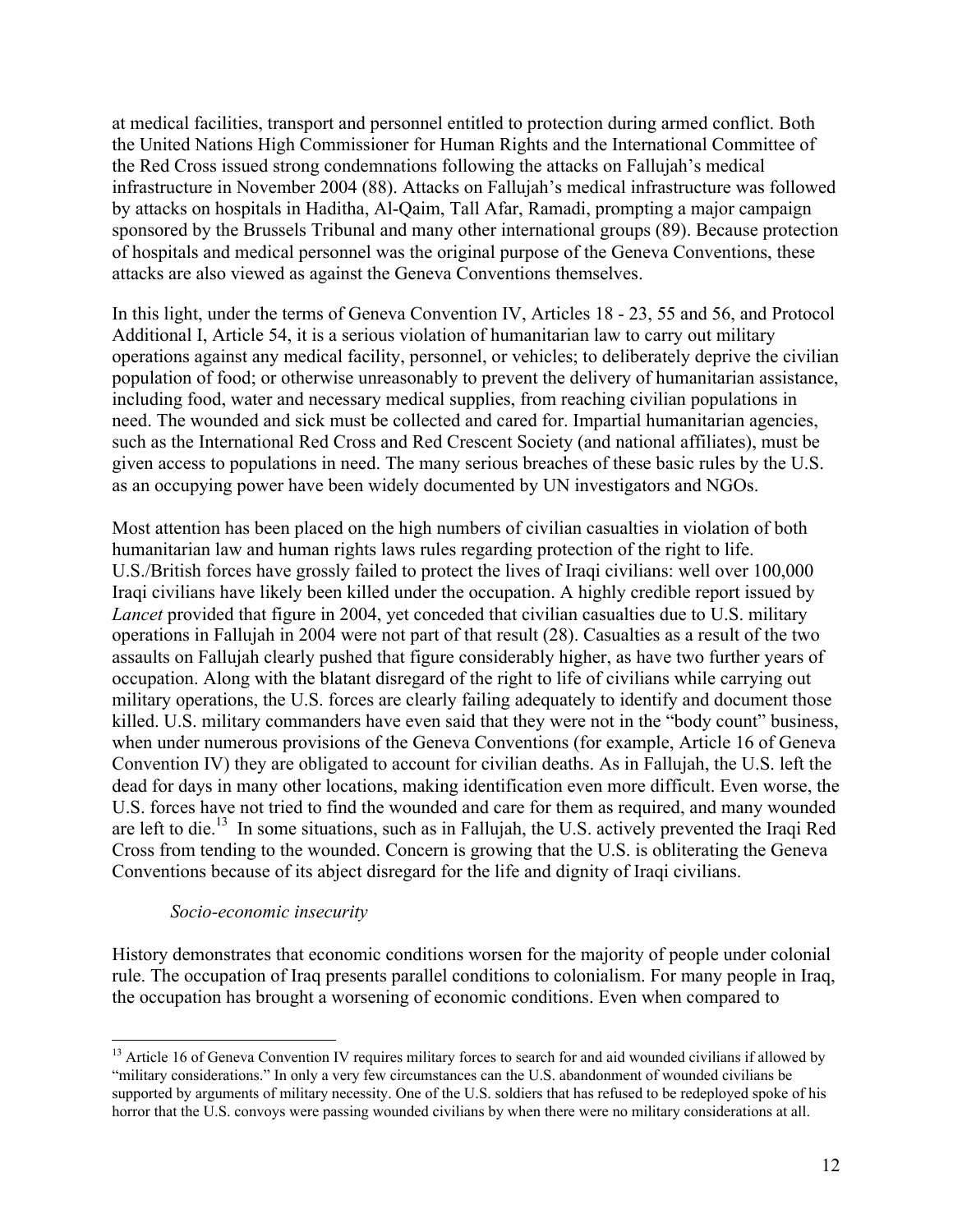conditions in the 1990s and in the first years of the  $21<sup>st</sup>$  century when Iraq was under a UN boycott, living conditions worsened in the months and years following the U.S./British invasion. The lack of water, regular electricity supplies, health services and other infrastructure services has been widely reported. Less often noted is the deepening poverty that has affected thousands of people. Thousands of houses have been destroyed and their occupants displaced, often onto the street or into abandoned buildings.

The economic security of the family has steadily worsened since 2003. Although data and surveys are scanty, numerous sources describe widespread unemployment and underemployment in the post-invasion period. Unemployment at the end of 2004 was said to range between 20 and 40 percent of the working age population. For young people and women the rates were higher, as was the case in some areas (56). Many women are only working in domestic services such as housekeeping, cleaning and chores, and they are poorly paid. Survival strategies—such as prostitution and begging—are readily apparent. Over 40 percent of Iraqi people had a poor standard of living, as of early 2005 (56).

The failure to repair, improve, equip medical centers and to protect medical staff all contributed to increased deaths among Iraqi civilians during the occupation.

A study sponsored by the Australian government, the UN Development Program (UNDP) and the International Monetary Fund (IMF) found that 20 percent of Iraq's citizens lived in poverty at the end of 2005. Of that percentage, two million people live on \$1 per day or less (17). Median per capita household income fell from \$255 in 2003 to \$144 in the first half of 2004. Meanwhile, income inequalities were growing in the same period (18). Among the poorest households are those headed by women, representing at least 11 percent of all households (18). Although almost all households received subsidized food rations (instituted in 1990), medical authorities are reporting an increasing number of cases of malnutrition among children. A senior official at the Ministry of Health reported toward the end of 2005 that approximately half of Iraqi children suffered from some form of malnourishment and one child in10 is also suffering from chronic disease or illness (90). A survey by UNICEF, published in May 2006, found one-third of children in households without regular access to sufficient food to be chronically malnourished (57).

The war has resulted in hundreds of thousands of displaced people. According to a report in April 2006 by the NGO's Coordination Committee in Iraq, about 1.5 million people in the country had been displaced in the three years following the U.S./British invasion in April 2003. The *Seattle Times* reported 250,000 displaced from the October 2004 siege of Fallujah alone (14). While some sources suggest internal disruptions have occurred for three decades, most acknowledge that the invasion and occupation both accelerated and greatly expanded displacement in Iraq. As displaced people move into new areas, the demand for basic services in those locations increases. In what can only be viewed of gross indifference, the Iraqi government's budgeted U.S.\$400,000 to assist the tens of thousands of displaced people is hugely inadequate. The U.S. appears to pay little or no attention to the situation of the displaced, and on occasion, has even blocked aid from others from reaching them.

The food ration provided to Iraqis runs counter to prevailing market-oriented U.S. policy—as well as that of the World Bank and IMF which regularly advise the Iraq governing authorities.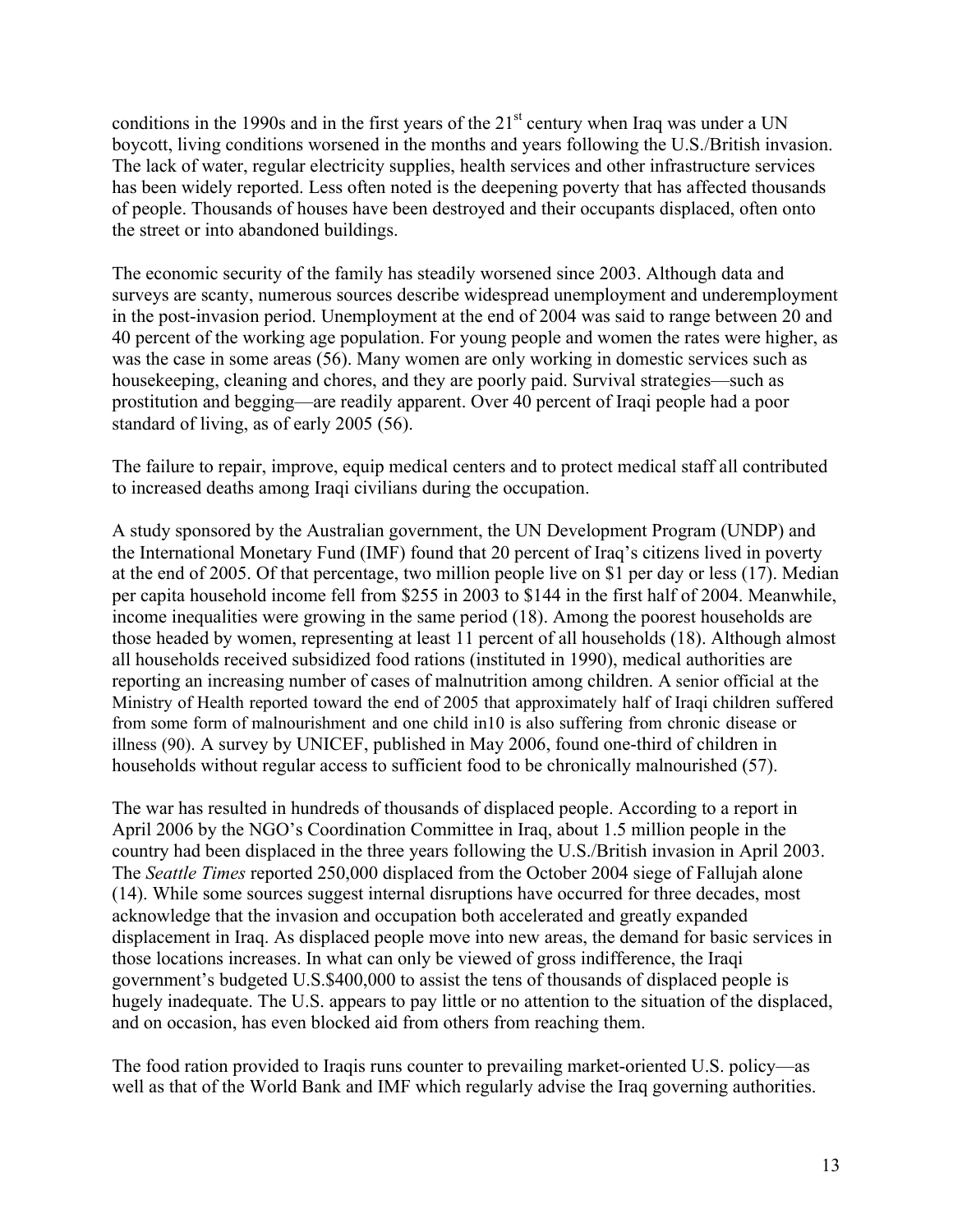Thus, in April 2006, the subsidy on two-thirds of food items was removed and prices immediately jumped (97).

Most children suffer serious psychological problems because of the chronic insecurity in their neighborhoods and confronting their families. A February 2006 report by The Association of Psychologists of Iraq noted that children in Iraq especially fear kidnapping and explosions. The Association surveyed over 1,000 children across and found that "92% of the children examined [had] learning impediments, largely attributable to the current climate of fear and insecurity" (91).

In addition to the psychological trauma of the occupation, universal human rights protections for children and adults are falling away. Writing in 2006, Amal Kashf Al-Ghitta, a member of the Iraqi National Assembly and Director of the Islamic Foundation for Women and Children, described how child labor was increasing in Iraq as children are called upon to contribute to family economic security. Ghitta writes: "Contractors in municipal services, for example, prefer to use children in order to cut costs. Here, a child may be used for agricultural labor or for janitorial work" (8).

Other contractors are importing hundreds of thousands or workers, mostly from South and Southeast Asia. Human rights groups report that at least some contractors withhold pay, fail to pay overtime, hold workers' passports to prevent them from moving to other jobs, and maintain unsafe working conditions. So extreme and widespread had the abuses become by Spring 2006 that the U.S. military "issued new orders to private contractors in Iraq to crack down on violations of human trafficking…" (16).

### *Security and well-being*

One of the responsibilities of occupying powers is to provide peace and security to people living under their control. The obligation to protect of human life—especially civilians—is recognized in international law. A large number of civilian deaths and disruptions to daily life characterize the occupation. Adding to the insecurity are the vast numbers of kidnappings, for vengeance or extortion. During the first four months of 2006, some 20,000 people, half of whom were women and children, were kidnapped in Iraq (33).

In the Spring of 2004 and again by the end of 2005 the U.S. forces had abdicated

"Yesterday they were showing Sunni and Shia clerics praying together in a mosque and while it looked encouraging, I couldn't help but feel angry. Why don't they simply tell their militias to step down-to stop attacking mosques and husseiniyas-to stop terrorizing people? It's so deceptive and empty on television-like a peaceful vision from another land. The Iraqi government is pretending dismay, but it's doing nothing to curb the violence and the bloodshed beyond a curfew. And where are the Americans in all of this? They are sitting back and letting things happen- sometimes flying a helicopter here or there-but generally not getting involved."

--Iraqi blogger "Riverbend" February 27, 2006, <http://riverbendblog.blogspot.com/>

responsibility for providing security in many areas. In 2004, to reduce casualties and the obvious Iraqi displeasure with the U.S. military occupation, the U.S. command withdrew its troops from major urban areas, including Fallujah and Samara. Responsibility for maintaining order was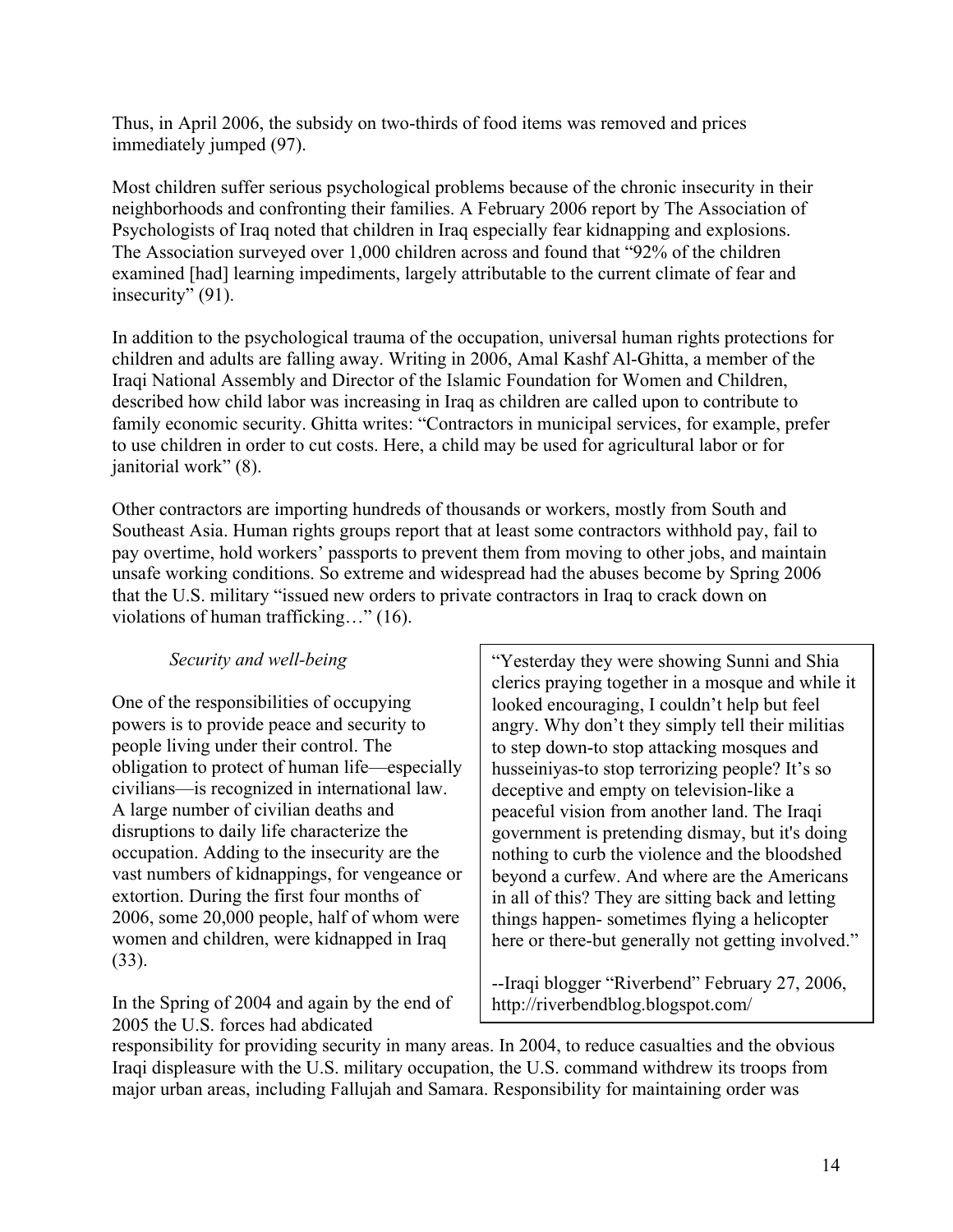passed to Iraqi security forces. The latter efforts failed, and nationalist fervor grew in the cities (30). In the wake of "insurgent" regrouping in the cities, the U.S. conducted periodic raids through the cities. By the end of 2005, it was clear to many commanders that it was impossible to maintain stability in many parts of the country (6). Not only were there too few U.S./British troops, but the resistance had become too widespread. But probably more important was the sense by the U.S. forces that they had little control over determining the course of events, including maintaining a peaceful environment. *New York Times* correspondent, Jeffrey Gettleman, wrote on his return to Baghdad: "Gone were the American tanks that used to guard the intersections. Instead, aggressive teenagers with machine guns and shiny soccer jerseys ruled the streets" (7). In September 2006, the Marine commander in western Iraq reported that the U.S. military had essentially "lost" that vast region and the central government had no presence or control in the area (85).

With the breakdown of any semblance of security (and further contributing to instability), resistance groups have targeted professionals, intellectuals, academics, journalists and artists, in addition to people within the Iraqi security forces. Many professionals who can afford to leave the country are doing so; others are moving to cities in Iraq where they feel more secure (10; 11; 25). The growing sectarian-based violence in 2006 widen the scope of targets.

The Iraq Ministry of the Interior has been reported to be a base for some of the militia, armed guards and death squads operating in Baghdad and elsewhere in the country (68). In other instances, politicians and religious leaders have organized their own militias; some are as large as several thousand people. Whether militias, guards, or death squads, all are functioning outside the control of the government. In many cases, these para-military groups are acting as police (or enforcers) and many of the groups are associated with individuals and factions who hold positions of authority within the Ministry of the Interior, according to former Human Rights Chief for the United Nations Assistance Mission for Iraq, John Pace (15). Pace noted of these private militias operating as public police forces: "They have roadblocks in Baghdad and other areas, they would kidnap in [sic] other people. They have been very closely linked with numerous mass executions, at least mass arrests of people who later turned up showing signs of some execution. And so they constitute a major destabilizing factor in the sense that they are responsible for a large degree of the lack of protection of Iraqis in their own country" (15).

Mainstream media have focused attention on sectarian aspects of violence in Iraq in 2006. Pace does not discount that, but argues that the Ministry of Interior militias and other militias in the country relate to the failure of the occupying forces to provide overall stability and security. He said, "My observation has been certainly there are sectarian aspects to the conflict that's going on. But in my view…the sectarian aspect is only a result of the main cause. And main cause is the total breakdown in any kind of law and order" (15).

While security for the civilian population deteriorated, the U.S. military has shown a willingness to engage in actions that open the way for human rights abuses if not actual war crimes. A short piece in the *Christian Science Monitor* in January 2004 noted: "The rules of engagement instruct U.S. soldiers to bring withering force to bear on positions they're attacked from, even when an insurgent ducks into a private house for cover" (22).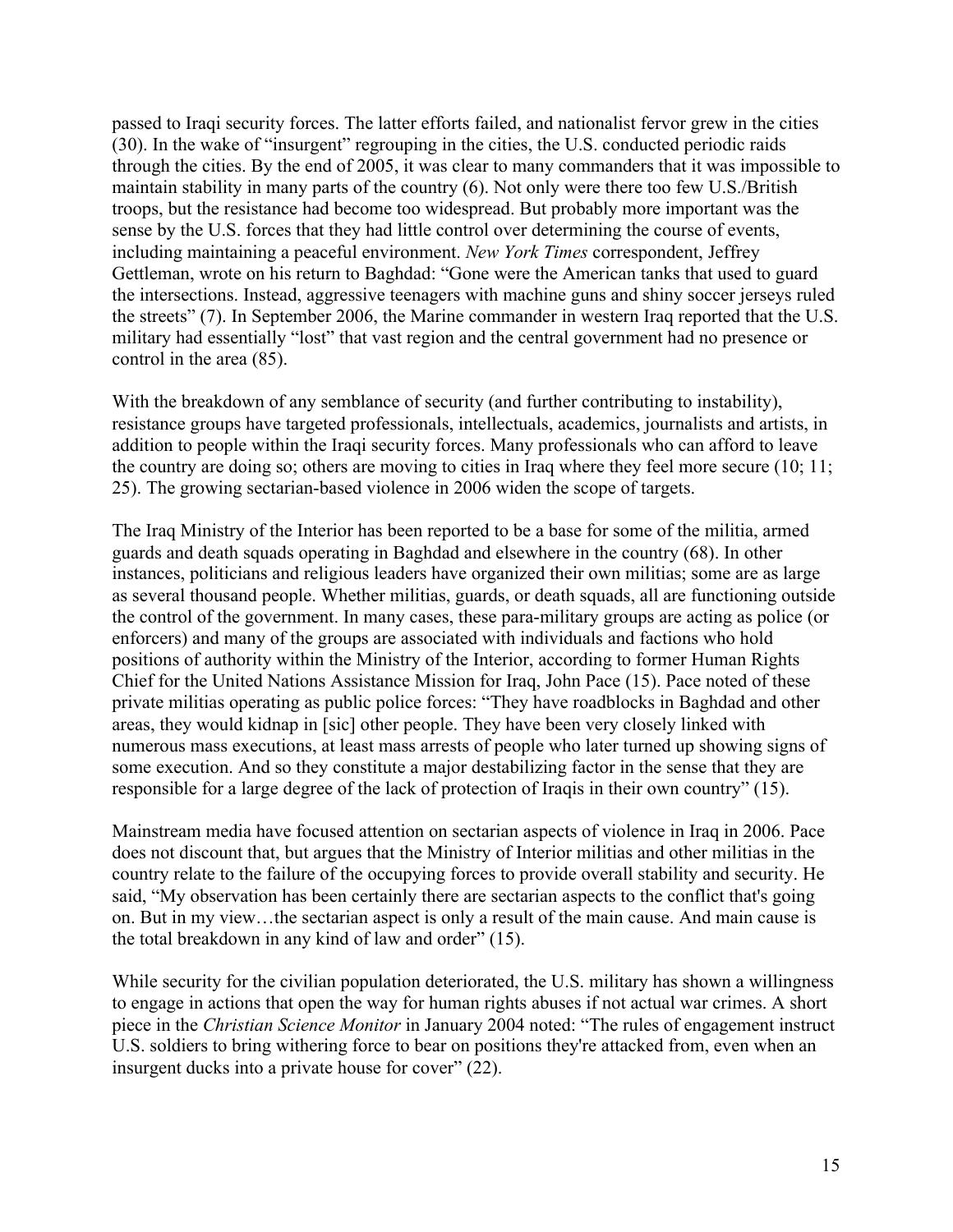The military actions against urban centers is described below. On a smaller scale, numerous reports exist of various abuses against civilians arising from tactical decisions: in Haditha in November 2005 where 24 civilians were killed, allegedly by U.S. Marines; in Hamdania, on April 26, 2006, an Iraqi man was said to have been deliberately killed by Marines; in the village of Abu Sifa, near Balad, in March 2006 during which 11 Iraqis, mostly women and children, apparently were massacred by U.S. troops. These and numerous other incidences of gross abuses of Iraqis are regular occurrences, especially in a military environment that tends to judge all Iraqis as the enemy.

In 2004, on two occasions which have been documented, U.S. forces kidnapped the wives of men believed to be involved in the resistance movement, with the intent to have the men surrender for the release of their wives (19). According to UN observers 80 to 90 percent of people who are arrested and detained in either U.S. or Iraqi jails and prisons are innocent of any crime or active involvement in the resistance (15). Detentions will be discussed in more detail below.

One of the goals of the U.S. occupation is to train and prepare Iraqi security forces—military and police. Considerable resources have been put into such training. As of early 2005, Iraqi military units increasingly took part in actions alongside of U.S. units. The Iraqi units have demonstrated improvements in tactical areas, but U.S. military commanders working with the units are circumspect in granting them too much credit. One unit of Iraqi police being trained by the U.S. is the Public Order Special Police whose role is to conduct raids, cordon-and-search operations, provide area and fixed-site security, and reinforce local police. The head of the U.S. training, Colonel Gordon 'Skip' Davis, said in February 2006 of the Special Police: the teams "lack…a professional and a strong NCO [non-commissioned officer; an enlisted man, with leadership responsibilities] core, and that's really where our major problem is in terms of unit control or individual discipline." One of the commanders within the U.S. training teams acknowledged: "Well, obviously, these guys [Special Police commando units]—one of their strengths is that they're aggressive, and so what we try to do is ensure that their aggressiveness does not go over the top and is—and that they operate in accordance with Iraqi law. We do address it. We address it intentionally through training. We address it through leadership" (70).

### **5. Specific situations of illegal military tactics**

#### *Massive Use of Firepower Against Civilians*

A Johns Hopkins University study published in the medical journal *Lancet* in 2004 estimated conservatively that 100,000 Iraqi civilians had been killed or died between the invasion in March 2003 and October 2004. The article argues: "…after the invasion violence was the primary cause of death. Violent deaths were widespread, …and were mainly attributed to coalition forces. Most individuals reportedly killed by coalition forces were women and children. The risk of death from violence in the period after the invasion was 58 times higher…than in the period before the war" (28). Given the dramatic increase in air attacks, surges in combat and sieges of cities since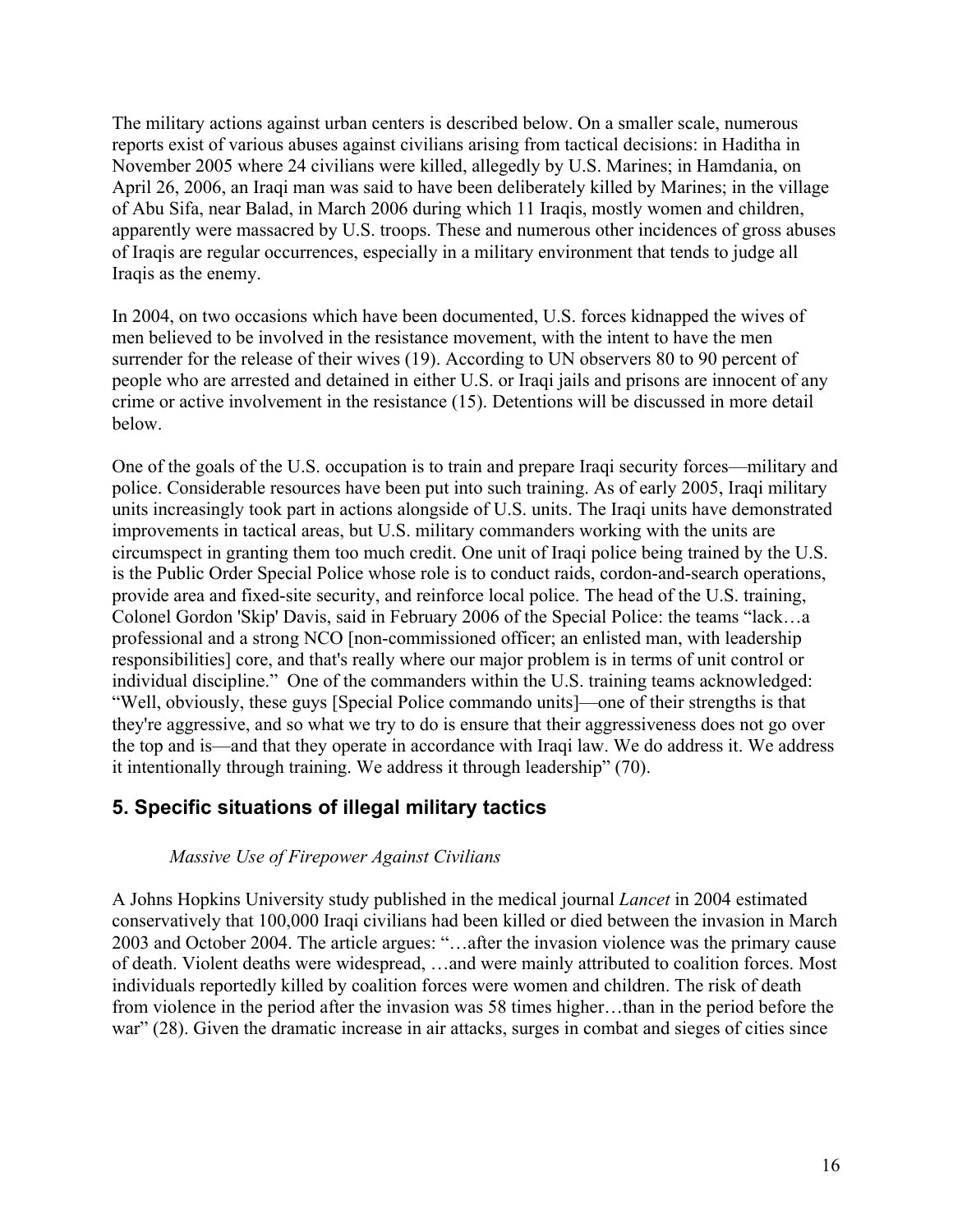that time, the number of civilians deaths now far exceeds that number.<sup>14</sup> Further, the number of people wounded during attacks is four to six times the number killed.

One reason for the huge numbers of civilian casualties under the U.S. occupation is that U.S. soldiers have often behaved as if they have been told to shoot anything that moves. As noted in the *Christian Science Monitor*: "The rules of engagement instruct U.S. soldiers to bring withering force to bear on positions they're attacked from, even when an insurgent ducks into a private house for cover" (22). However, many NGOs have attested that private homes and persons who are clearly civilians are attacked without any possible excuse that a particular attack was directed at insurgents.

By the end of 2003, the U.S. military actions affecting civilian populations had become blatant, regular and egregious. The U.S.-endorsed Iraqi minister for human rights, Abdel Baset Turki, went to Geneva in January 2004 for sessions with the acting U.N. High Commissioner for Human Rights. He apparently specifically condemned human rights violations by U.S. occupying forces in Iraq and asked the UN to investigate (5). The Acting High Commissioner issued a report (E/CN.4/2004/4) to the UN Commission on Human Rights on the situation in Iraq. Turki resigned his post in Spring 2004, apparently out of protest for the numerous human rights violations.

Part of the rationale offered by the U.S. military and the administration for the broad sweeps and

urban sieges that kill and injure so many civilians is a presumed need to attack centers infiltrated by non-Iraqi fighters. This rationale was offered, for example, for the attacks on Tal Afar in September 2005. However, a follow-up by *Washington Post* reporter Jonathan Finer had military and intelligence officers agreeing that non-Iraqi involvement in the resistance was minimal. Finer wrote: "…analysts say the focus on foreign elements is also an attempt to undermine the legitimacy of the insurgency in the eyes of Iraqis, by portraying it as terrorism foisted on the country by outsiders. `Both Iraqis and coalition people often exaggerate the role of foreign infiltrators and downplay the role of Iraqi resentment in the insurgency,' said Anthony H. Cordesman, a former Pentagon official now at the Center for Strategic and International Studies in Washington...."  $(6)$ .

The tactics of engagement practiced by the U.S. military dramatically increased the likelihood of "One sergeant in northern Iraq puts it this way: `If someone runs into a house, we're going to light it up. If civilians get killed in there, that's a tragedy, but we're going to keep doing it and people are going to get the message that they should do whatever they can to keep these people out of their neighborhoods.'"

-- Dan Murphy, *Christian Science Monitor*, January 21, 2004

"We do not employ force just for the sake of employing force. We use lethal force only when justified, proportional and, most importantly, lawful "

-- statement by General Michael W. Hagee, Commandant of the Marine Corps, May 25, 2006

<sup>&</sup>lt;sup>14</sup> Lower estimates, based on direct observation, place the number of civilian deaths at between 41,000-50,000. These do not take into account death in regions not easily accessible to the press or take into account deaths not recorded except by family members (27).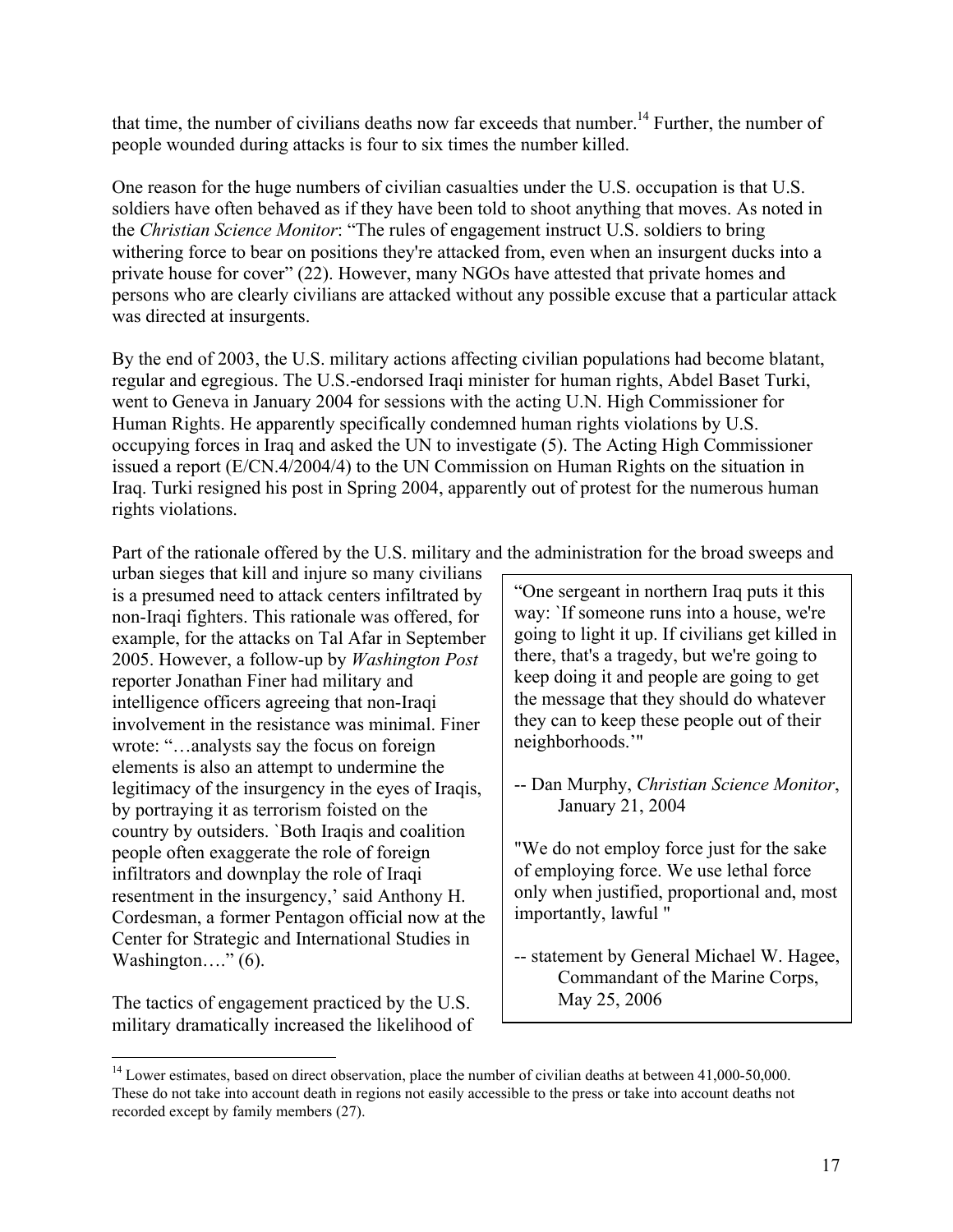civilian casualties. An attack on the small town of Baiji illustrates situations that have been repeated numerous times and on both larger and smaller scales. The following excerpts are taken from an article by Michael Schwartz, using reports from the *New York Times* and the *Washington Post*.

> In early January 2006, …a relatively small incident (not even worthy of front page coverage)…illustrated perfectly the capacity of the American military to kill uncounted thousands of Iraqi civilians each year.

Schwartz cited the *Times* account of what happened at Baiji, 150 miles north of Baghdad, on January 3. The account relied on U.S. officials who had stated:

> "A pilotless reconnaissance aircraft detected three men planting a roadside bomb about 9 p.m. The men 'dug a hole following the common pattern of roadside bomb emplacement,' the military said in a statement. 'The individuals were assessed as posing a threat to Iraqi civilians and coalition forces, and the location of the three men was relayed to close air support pilots.'

"The men were tracked from the road site to a building nearby, which was then bombed with 'precision guided munitions,' the military said. The statement did not say whether a roadside bomb was later found at the site. An additional military statement said Navy F-14's had 'strafed the target with 100 cannon rounds' and dropped one bomb."

Schwartz continues his narrative:

The target was a "building nearby," identified by a drone aircraft as an enemy hiding place. According to eyewitness reports given to the *Washington Post*, the attack effectively demolished the building, and damaged six surrounding buildings. While in a perfect world, the surrounding buildings would have been unharmed, the reported amount of human damage in them (two people injured) suggests that, in this case at least, the claims of "precision" were at least fairly accurate.

The problem arises with what happened inside the targeted building, a house inhabited by a large Iraqi family. Piecing together the testimony of local residents, the *Times* reporter concluded that fourteen members of the family were in the house at the time of the attack and nine were killed.

Because in this case -- unlike in so many others in which American air power utilizes "precisely guided munitions" -- there was on-the-spot reporting for an American newspaper, the U.S. military command was required to explain these casualties. Without conceding that the deaths actually occurred, Lt. Col.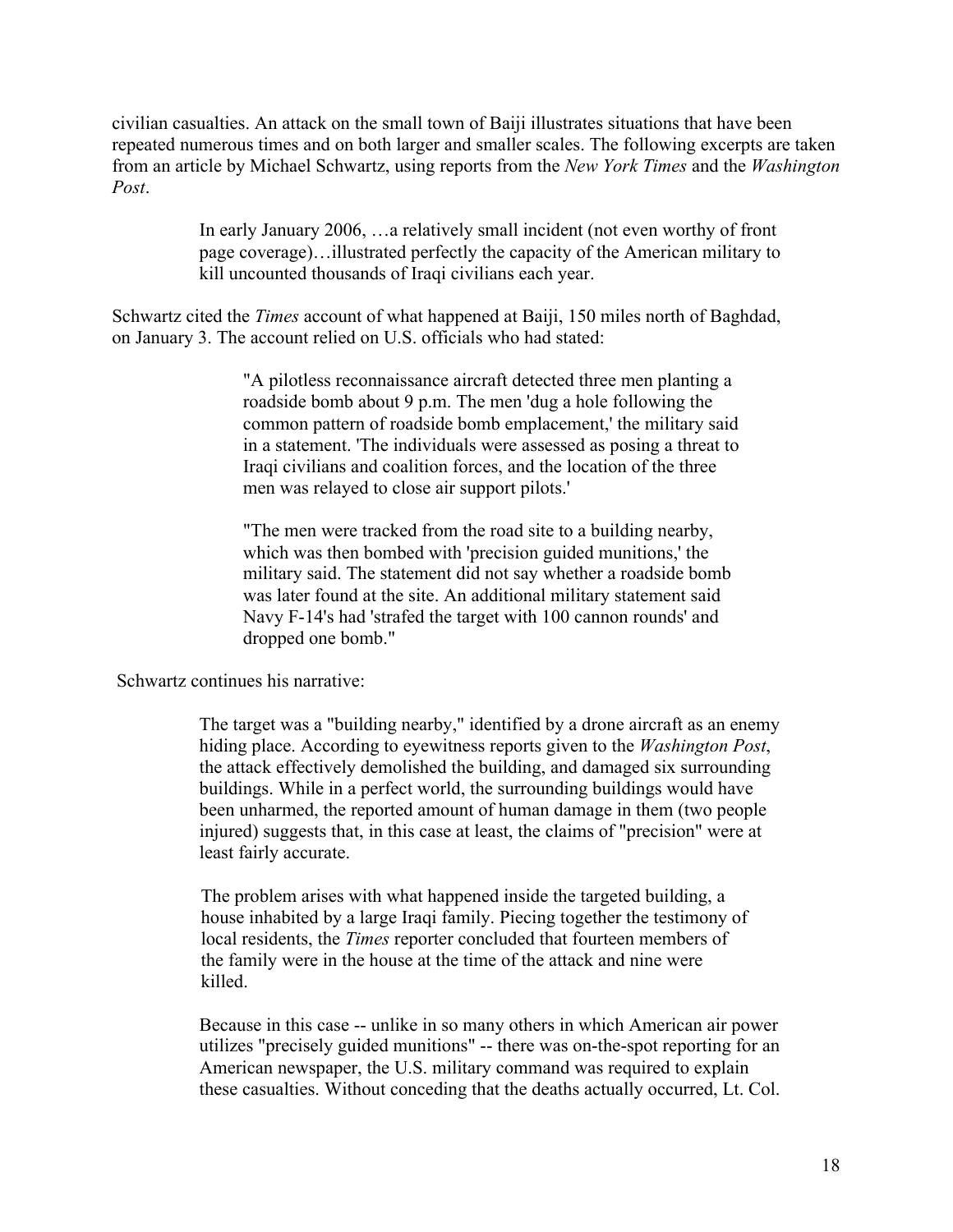Barry Johnson, director of the Coalition Press Information Center in Baghdad, commented: "We continue to see terrorists and insurgents using civilians in an attempt to shield themselves."

Notice that Lt. Col. Johnson (while not admitting that civilians had actually died) did assert U.S. policy: If suspected guerrillas use any building as a refuge, a full-scale attack on that structure is justified, even if the insurgents attempt to use civilians to "shield themselves." These are, in other words, essential U.S. rules of engagement. The attack should be "precise" only in the sense that planes and/or helicopter gunships should seek as best they can to avoid demolishing surrounding structures. Put another way, it is more important to stop the insurgents than protect the innocent.

And notice that the military, single-mindedly determined to kill or capture the insurgents, cannot stop to allow for the evacuation of civilians either. Any delay might let the insurgents escape, either disguised as civilians or through windows, backdoors, cellars, or any of the other obvious escape routes urban guerrillas might take. Any attack must be quickly organized and -- if possible – unexpected (58).

These tactics have become the norm, treating all civilians as suspects, without an opportunity to demonstrate otherwise and usually with no benefit of doubt. If civilians are in areas where resistance fighters operate, they are immediately suspect.

#### *Detentions*

Large-scale rounding up and detention of civilians has been a major feature of the occupation. Most of those detained were not involved in combat actions against U.S. forces. In some areas, military units have used force and detentions indiscriminately against all civilians. The Geneva Conventions are explicit in stating that unlawful detention, denying civilians or POWs of fair trial rights; hostage-taking are all grave breaches of international law, and hence, war crimes.

In many cases, people are detained for extended periods without being charged with a crime. In the latter part of 2003 and on into 2005, it was common for U.S. troops to invade homes, hold children, the elderly, and women at gunpoint whiles homes are searched. Iraqi men were assaulted and insulted in front of their families before being handcuffed and led away. Some military commanders encouraged regular and broad sweeps of villages and towns, detaining any men of military age. It was not uncommon for such searches to be conducted every day (73, p. 237).

The U.S. Army 4<sup>th</sup> Infantry Division, operating in the northern part of what is called the "Sunni" Triangle," was especially aggressive in conducting regular sweeps of settlements and detaining large numbers of men. The number of detained people overwhelmed the ability of U.S. staff to interrogate detainees quickly or effectively, leading to abuses at numerous centers, including Abu Ghraib. Adding to the human rights abuses experienced by detainees was the reality that most should not have been taken in the first place. In May 2004 the Red Cross reported that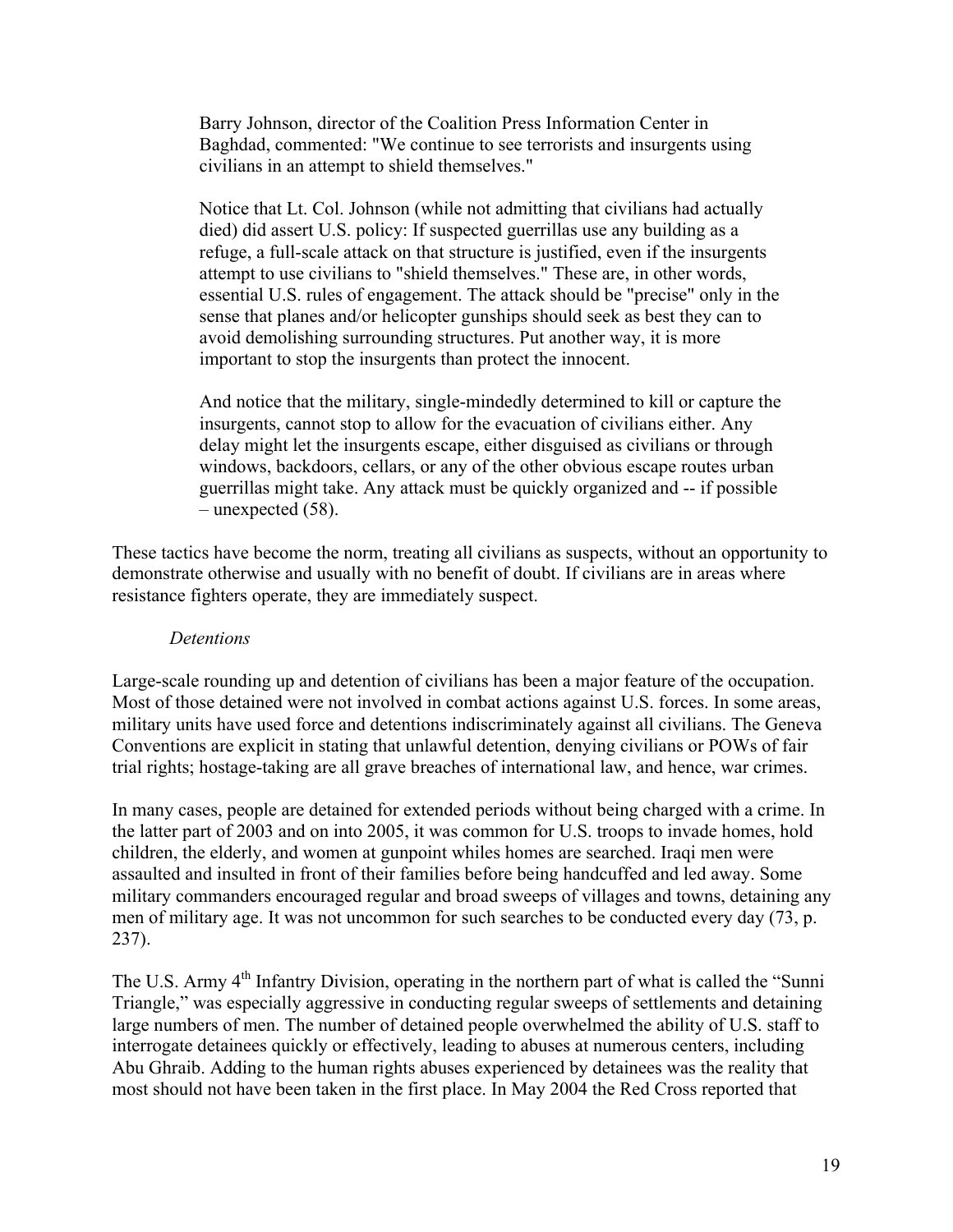military intelligence officers estimated that 70 to 90 percent of over 43,000 Iraqis who had been detained were innocent of any military or civilian crime (92). Between August 2004 and August 2005, the number of people held had doubled, many taken in military operations in October and November 2004 (93).

The military response to the detentions was to look at such tactics as creating deeper bitterness about the occupation and creating more "insurgents"—which, of course, was occurring. Little concern was expressed for the rights of Iraqis or the abuses suffered during raids.

# **6. Use of illegal weapons**

The U.S./British forces are equipped with some of the most advanced weapons available in the world; some of them are illegal under existing international law rules.

The use of illegal weaponry has been raised by human rights monitors since the beginning of the war.

The use of weapons containing depleted uranium (DU) was widely condemned by nongovernmental organizations at the 2003 session of the United Nations Commission on Human Rights. Many of the tanks employed in Iraq fire DU projectiles, and many experts insist that the larger missiles used in "shock and awe" were also DU munitions. In any case the U.S. concedes it uses DU weapons, but insists, in the face of overwhelming opinion to the contrary, the DU weapons are not illegal.<sup>15</sup> However, as UN and other experts argue, DU weapons can be considered illegal because of the prohibitions in The Hague Convention of 1907 on poisons, the 1925 Protocol on Gases, Protocol I of the 1983 Convention on "Conventional" weapons that prohibits non-detectible fragments<sup>16</sup> and because they are indiscriminate. DU particles cannot be contained to the legal field of battle, cannot be "disengaged" when the war is over, cause medical catastrophes (cancer, birth defects, genetic damage, and the like) long after the cessation of hostilities and are therefore inhumane, and pollute the environment. Widespread use of DU weapons in Iraq has resulted in an escalating incidence of birth defects, cancers, and other illnesses and conditions related to use of this type of uranium. In Basra, for example, where DU was used by invading U.S. forces in 1991, cancer rates increased nine-fold in the eight years after their use (48). The same conditions evinced by Iraqis are also present in U.S. troops and their offspring—the dread "Gulf War Syndrome."

The U.N. expert body also addressed the issue of cluster (fragmentation) bombs, found to be illegal as they easily spread from legal to illegal military targets (they typically spread over an area of several football fields), and, because they have a poor detonation record, continue as unexploded ordinance (UXOs) for many years unless cleaned up.<sup>17</sup> Numerous NGOs at the 2003

<sup>&</sup>lt;sup>15</sup> The main argument made by the U.S. is that there is no treaty outlawing DU. But as the International Court of Justice and UN experts have shown, a weapon may be banned without a specific treaty if it cannot be used without violating humanitarian law.

<sup>&</sup>lt;sup>16</sup> DU particles are less than a micron in size and are not detectible by x-ray.

<sup>&</sup>lt;sup>17</sup> As the Sik Yuen reports attest, it is the difficulty of clean-up that is a major reason that these weapons are illegal. The U.S. used cluster bombs in Laos during the Vietnam War, and these are still causing civilian casualties more than 40 years later. Also reference Footnote 5.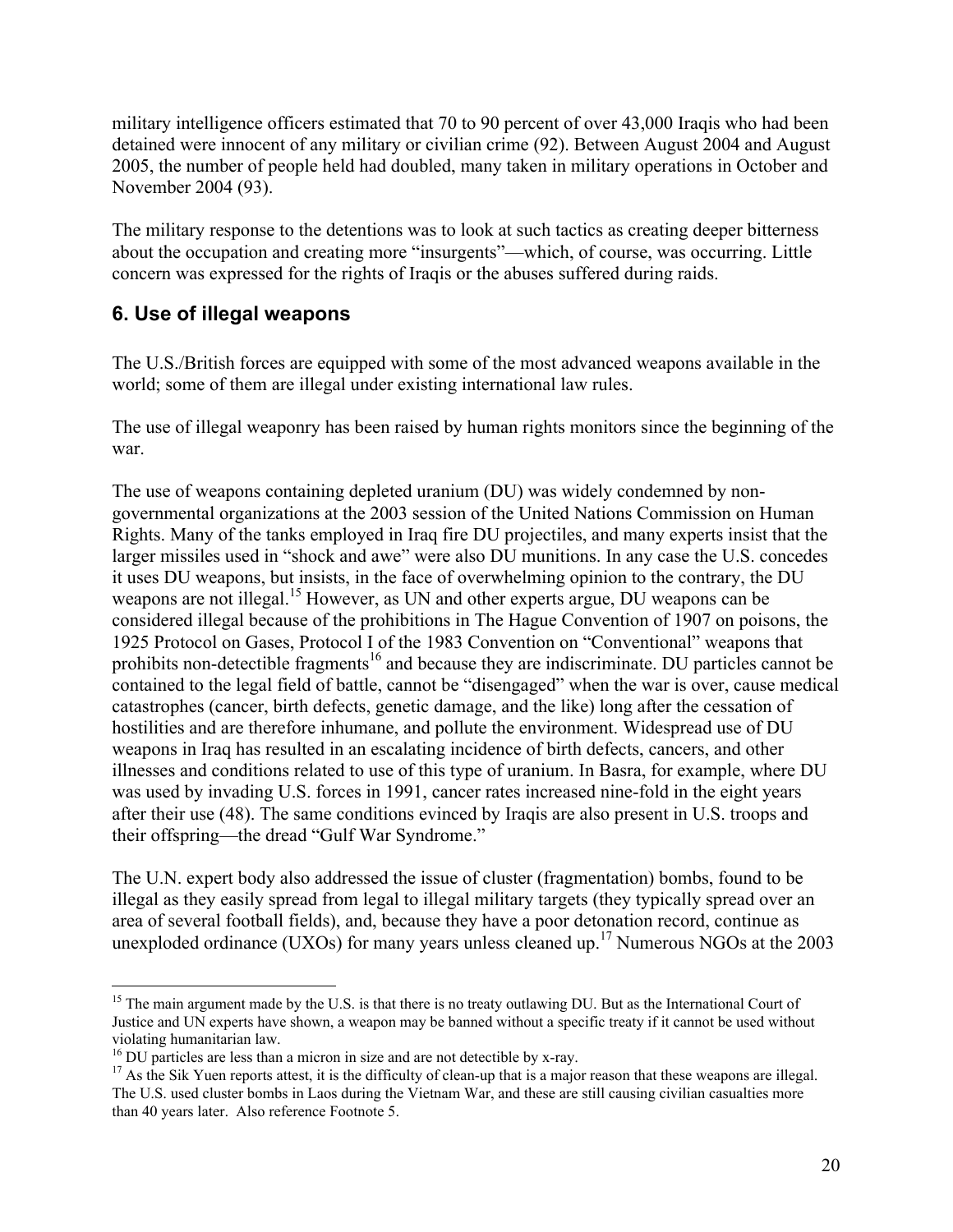session of the UN Commission on Human Rights also condemned their use by the invading forces. As most of the cluster bombs were used in urban areas, there was little chance for civilians to escape injury or death.

The U.S./British forces have been shown to use massively destructive weapons that are indiscriminate in their targets. Daily, planes bomb and fire cannons upon Iraqi towns and cities, although the air war has been grossly under-reported. One analyst notes: "The tactic of using massively powerful 500 and 1,000 pound bombs in urban areas to target small pockets of resistance fighters has, in fact, long been employed in Iraq" (60). Clearly, cannon fire from the air on individuals or small groups is largely indiscriminate.

The weaponry used against the people in Fallujah was vast and the firepower- intense: air-toground fire from AC-130s supported the ground troops. The planes carry 40 mm cannon that can fire 120 rounds per minute, and big 105 mm cannon, normally a field artillery weapon. The plane's latest version, the AC-130U, known as "Spooky," also carries Gatling gun-type 20 mm cannon. The gunships were designed primarily for battlefield use to place saturated fire on massed troops. Obviously, a city occupied by civilians and combatants was no place for AC-130s, as various human rights groups argued (21). The military returned the AC-130s to the battlefront in March 2006.

U.S. military commanders acknowledged, after initial denials, that Napalm was dropped on Iraqi troops during the advance on Baghdad. "The attacks caused massive fireballs that obliterated several Iraqi positions" (49). The Pentagon argues that the weapons dropped in Iraq are not "traditional" Napalm, but ones created with a slightly different mixture of jet fuel and sticky polystyrene-like gel. The results, however, are as devastating and terrifying.

The U.S. Department of Defense acknowledged, after strong denials, that white phosphorus was used by the U.S. forces during the siege of Fallujah. Also, at least one published article written by a U.S. military officers acknowledges the use of white phosphorus during the siege of Fallujah in November 2004 (71). Other credible sources also reported its use in Fallujah, forcing the issue with the U.S. government (59, p.102). One source noted: "Some artillery guns fired white phosphorous rounds that create a screen of fire that cannot be extinguished with water. Insurgents reported being attacked with a substance that melted their skin, a reaction consistent with white phosphorous burns" (51).

The use of white phosphorous artillery and mortar shells was called "shake and bake" by the U.S. military. The white phosphorous shells were accompanied by other high explosives, the heat of the former forcing people into areas where the latter would have the highest impact.

Other incendiary weapons have also been used. A reporter for the British paper, *Guardian*, investigated and found the Marines used an "assault weapon…armed with warheads containing `about 35 percent thermobaric novel explosive (NE) and 65 percent standard high explosive.'" Citing an article in the *Marine Corps Gazette*, the author noted that the weapon was designed to "Cause the roof to collapse and crush the insurgents fortified inside interior rooms.' It was used repeatedly: `the expenditure of explosives clearing houses was enormous.'" (40). Like other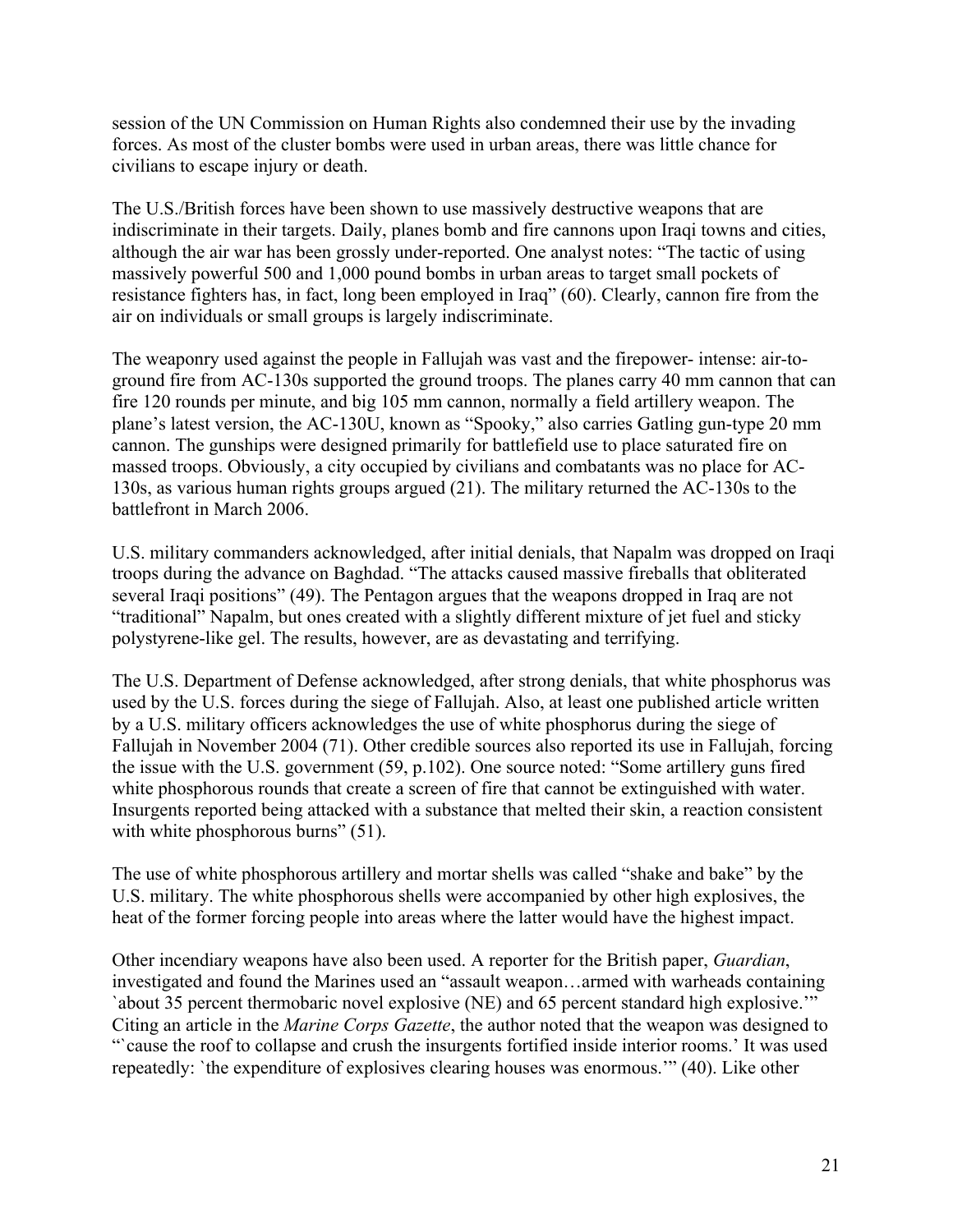weapons, this explosive did not distinguish between fighters and civilians. Also, it exploded as fireball, giving the impression of other weapons, such as Napalm.

The conclusion, as one analyst puts it, is "[w]e can now say with certainty that the only WMDs [weapons of mass destruction] in Iraq were those that were introduced by foreign invaders from the U.S. who have used them to subjugate the indigenous people" (51).

# **7. Aggression against selected urban areas**

The U.S. attacks on Iraqi cities have involved a range of actions and weapons that are illegal under international law, and the people of Iraq's cities have borne the brunt of those military abuses. The attacks on Fallujah were among the most fierce and are described in some detail below as the evidence is most thorough and compelling. However, Fallujah has not been the only urban area where U.S./British forces have carried out intense sieges that have lasted for weeks or months.

### *Fallujah*

Fallujah was held under siege twice, in April and again in November 2004. A conservative estimate of deaths during the April 2004 siege was 800, of which between 572 and 616 were civilians; at least half of that number were women and children. "There are clear reports of 600 people killed in total up until April 12<sup>th</sup> [2004], most of them killed before U.S. Marines began to permit women and children to be evacuated from the town" (36). Care for the people of Fallujah was aggressively denied. "Humanitarian workers speak of U.S. soldiers firing at ambulances and civilians." Access to hospitals and clinics was denied to civilians for two weeks (40).

So remarkable was the level of killing, that Iraqi authorities strongly protested until U.S. forces were ordered to stop and withdraw from the city.

In the wake of the April withdrawal, U.S. Marines leaders argued that they had not been ready to attack at that time but they opposed the decision to withdrawal once in the city. Lt. Gen. James Conway, commander of 1st Marine Expeditionary Force in April 2004, and his assistant, Brig. Gen. John Kelly, both said that the decision to assault and then withdraw from Fallujah was made by senior U.S. military and political authorities, including at the White House (37).

By late summer 2004, Iraqi resistance fighters again were well-established in the city. Attacks against Iraqi and U.S. forces occurred regularly. The decision was made to invade the city and remove the resistance fighters. Prior to the November 2004 attack on Fallujah, the military bombed and fired artillery into the city for at least six weeks (37) and created such dangerous conditions that most civilians, an estimated 250,000, fled (39). But not all who wished to do so were allowed to leave the city. Reports indicate that the Marines prevented men of military age (not defined) from leaving, probably on the pretense that they were possible resistance fighters. At the same time, troops of the 3rd Battalion, 1st Marine Regiment "conducted Operation Clean Sweep…in areas east of Fallujah. The operation was designed to hinder enemy movement to and from the city and eliminate any possible safe havens in the vicinity" of the city (42).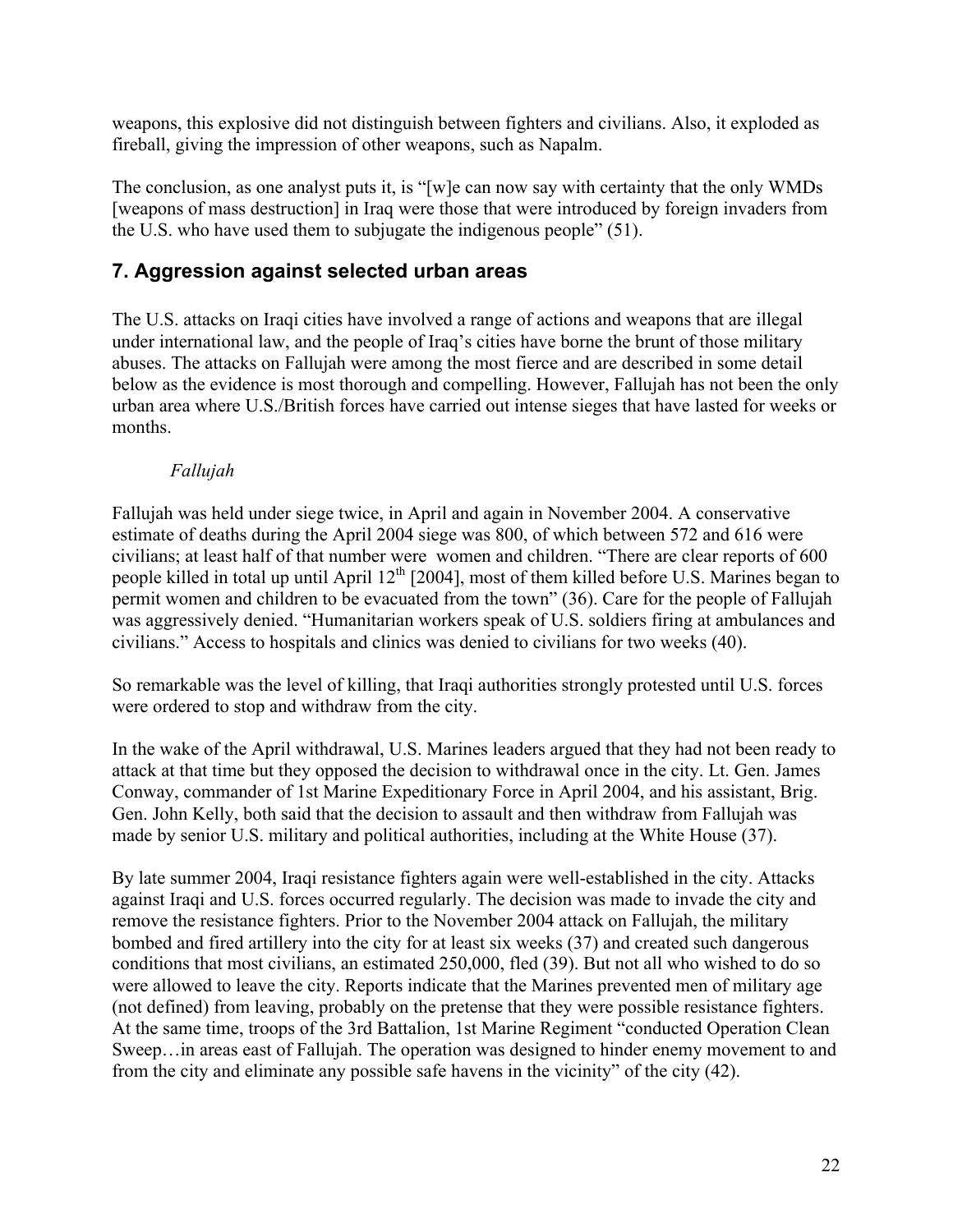Iraqi military, known as the Fallujah Brigade, and police forces that had been stationed in Fallujah after the April siege were deliberately disbanded by Coalition authorities in August 2004. "The plan was to clear the city of any Fallujah Brigade and police members who could be convinced to cooperate with the U.S. military and the government in Baghdad. They were invited to join the new Iraqi army or the highway patrol, respectively." "The intention was to turn Fallujah into a blank slate -- that is, anyone who appeared on the street with a gun or in a uniform would be considered fair game if Baghdad asked U.S. forces to go back in and clear the city" (38).

Fox News reported that the final assault began as "An AC-130 gunship raked the city all night long with cannon fire as heavy explosions from U.S. artillery continued into Monday morning. Warplanes carried out some two dozen sorties against the city, and four 500-pound bombs were dropped over Fallujah before dawn. Orange fireballs from high explosive airbursts could be seen above the rooftops" (95).

Reporters of the *New York Times* reported: "mechanized units, mainly M1A2 tanks and Bradley fighting vehicles, entered the southern district, Shuhada,…their muzzles blazing, blowing apart buildings, rolling over barriers and confronting insurgents holed up in mosques and other refuges. It was the sixth day of the battle in Fallujah" (43).

In remarks echoing rationale for wholesale destruction in Vietnam, Army Captain Paul Fowler of the 1st Infantry Division is quoted as saying: ''`I really hate that it had to be destroyed. But that was the only way to root these guys out…. The only way to root them out is to destroy everything in your path'" (83).

Monitoring Net of Human Rights in Iraq, a coalition of Iraqi human rights groups, issued a report that identified a variety of "crimes committed by the occupation forces and by Iraqi military units" in Fallujah in November 2004. The organization's report is summarized here.

- The plundering of health care centers and their destruction by bombing. The Central Hospital was occupied; the staff and everyone in the hospital at that time were arrested. Ambulances in the city have been bombed and the rescue teams were hindered from entering the city, where an estimated 50,000 civilians remained.
- Internationally prohibited weapons were used in the bombing of the city, such as phosphoric weapons, Napalm, bombs containing unknown gases, causing the blood to explode out of bodies. 24 carbonized bodies have been found in the area of the military neighborhood. Surviving civilian eyewitnesses stated that the soldiers of the occupation forces entered the area wearing gas masks. Furthermore, cases of deformed newly born increased as a consequence of the use of such weapons. In a press conference, which took place during the battle, Mr. Khaled Al-Sheikhali, official of the Ministry of Health, confirmed the use of such weapons.
- "More than 280 missing persons are reported from among the inhabitants of the city of Fallujah. Their fate is still unknown. These persons are officially registered by names and by photo at the local authorities in the city. It is further estimated that the total number of missing persons exceeds 500" (4, p. 5).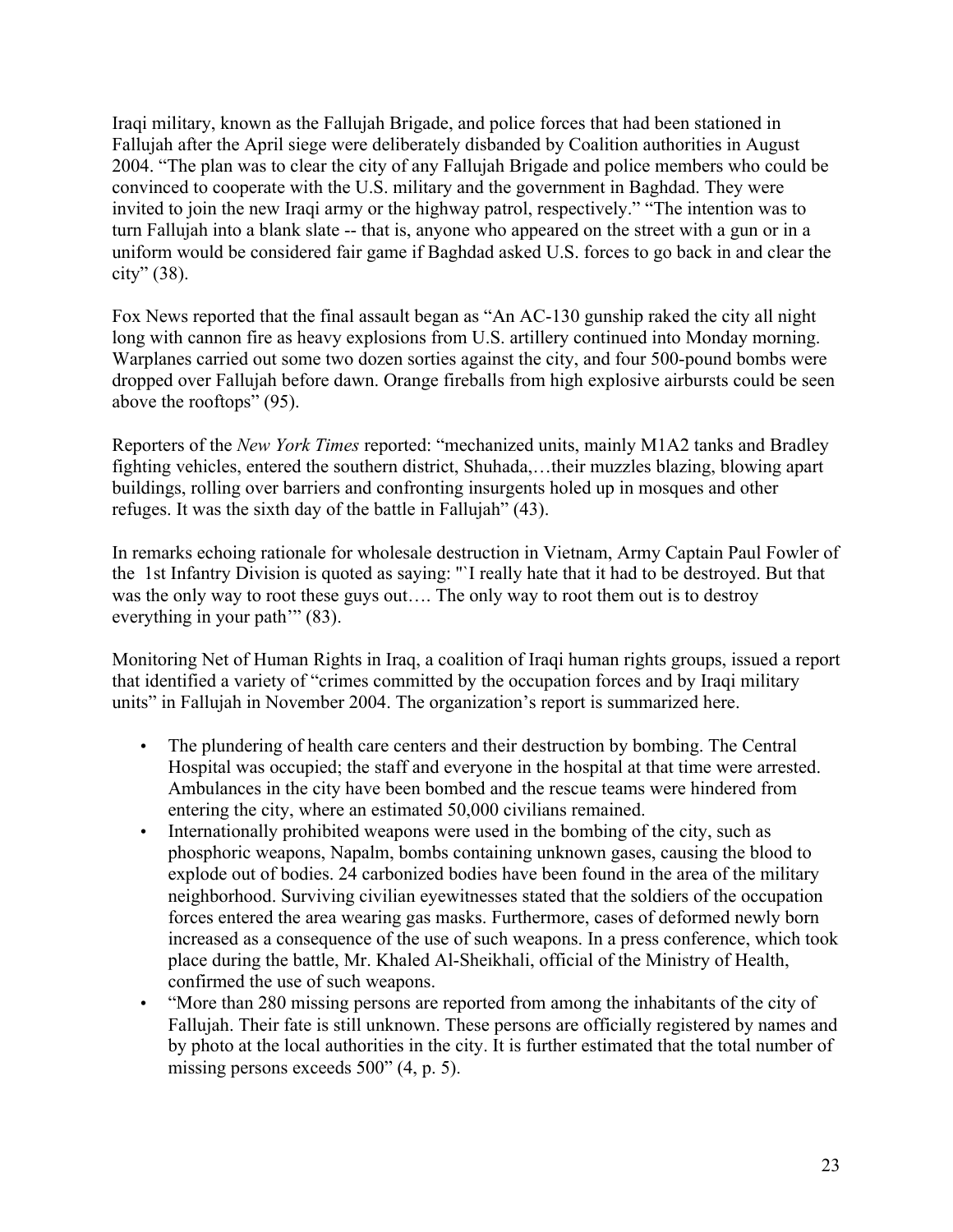- "Arrested civilians were forced to participate in cleaning the city from the remains of the battle and what has been used in it. In one of the disposal sites of these remains, bodies of fighters and civilians, among them women and children were found. The entrance to these areas is prohibited" (4. p. 6).
- "Many civilians trying to escape the hell of shell firing were victims of snipers, who were following U.S. orders to shoot at anyone who moves, even at children. Many civilian eyewitnesses affirmed that the streets of their neighborhoods were full of dead civilians, killed on their way to take refuge in the nearest mosques, following U.S. appeals to do so."
- Eyewitnesses confirm that 4 persons of the civilians seeking refuge at the "Al-Hadra Al-Mohammadiya" mosque, were led to a near wall, with their hands tied and their eyes covered, and were then executed there by U.S. and Iraqi Forces, on the grounds of suspecting them to be fighters.
- Doctor Hafid al-Dulaimi, director of the Commission for the Compensation of Fallujah Citizens (CCFC), established by the Iraq government, reported 36,000 destroyed homes in all districts of Fallujah, along with 8,400 shops (84)

Despite the intensity of the attack on the city and the presence of at least 50,000 civilians, the military "illegally denied access to the Iraqi Red Crescent" and, according to the UN's special rapporteur, used "hunger and deprivation of water as a weapon of war against the civilian population."

Marine Corps Lieutenant General John Sattler was commander of the 1st Marine Expeditionary Force operating in western Iraq from September 2004 through March 2005. He commanded the siege of Fallujah in October and November 2004. Sattler is reported to have instructed troops, "...you don't have the right not to shoot" (73). A British newspaper reported that U.S. troops were told by Colonel Mike Shupp, commander of Regimental Combat Team 1, a lead element of the 1st Marine Expeditionary Force: "Anyone still in the city will be regarded as a potential insurgent" (74).

During the November 2004 siege, Sattler said: "…all of the targeting that we have done within the city—each and every strike that's been conducted has been terminally controlled, meaning that the bomb is dropped on a specific target, controlled by a specific individual and dropped for a specific reason—either troops in contact, a sniper in the building, or a cache of weapons or ammunition inside that building. We have not nor will we conduct indiscriminate bombing with either our aircraft, our helicopters, our fixed-wings or our artillery" (75).

The level of munitions expended by the U.S. in Fallujah was said to have included 4,000 artillery shells, 10,000 mortar shells, 10 tons of bombs. These figures seem low, given the amount of destruction that ensued. What is known is that air cover was so dense on some occasions that planes were layered in the sky. Fighter jets regularly used Hellfire missiles and the 500-pound version of the GPS guided Joint Direct Attack Munition, known as the GBU-38. AC-130 gunships were widely used.

Despite, Sattler's assurances of precision targeting, the military said the operation resulted in 2,000 buildings destroyed and 10,000 others severely damaged—as noted above, Iraqi estimates of the level of destruction were much higher (95; 75, pp. 401-02). The number of resistance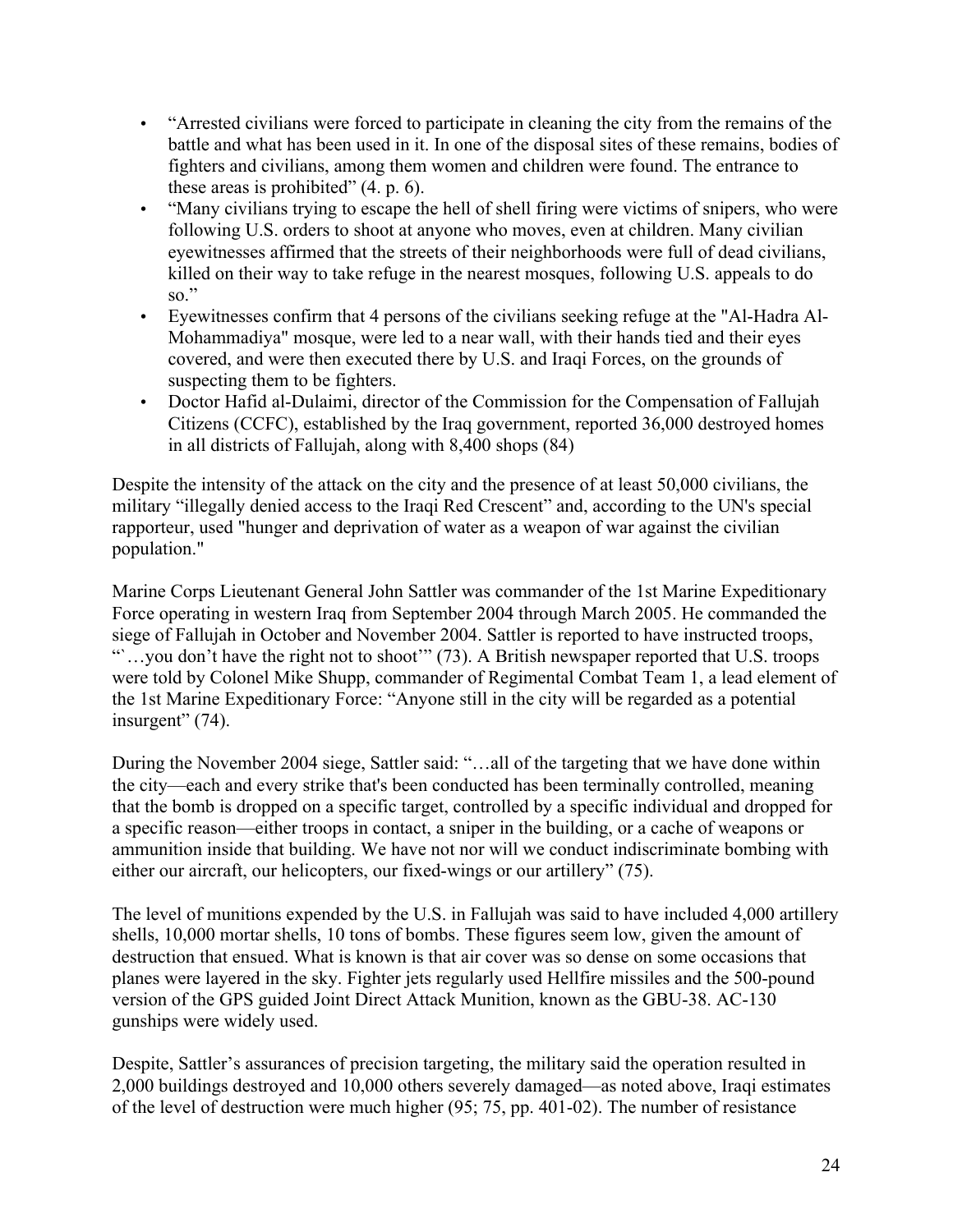fighters in Fallujah at this time was estimated at 2,000. Independent journalists questioned the precision of the bombing, arguing that the massive use of firepower against supposed targets frequently affected civilians. Further, an earlier report in the New York Times cited military officials as dubious of precision air attacks on a city as densely built as Fallujah (76).

Major General Richard Natonski, commander of the 1st Marine Division led the ground maneuver element under 1st Marine Expeditionary Force in counter insurgency operations in the Battle of Fallujah. He is quoted as saying: "We had the green light this time and we went all the way….'" "Natonski said he and other planners took lessons from the failed U.S. assault on the city in April, which was called off by the Bush administration after a worldwide outcry over civilian deaths" (77). During a news briefing he added: "Our intent is to minimize the damage to the buildings in Fallujah. However, we will not put to risk our Iraqi and American troops without taking measures necessary to protect their lives" (78).

### *"The Fallujah Model"*

The tactics employed by the U.S. forces were similar to those used in other urban sieges. One reporter described the situation: "The Fallujah model is being applied yet again, albeit on a smaller scale. I haven t received any reports yet of biometrics being used (retina scans, finger printing, bar coding of human beings) like in Fallujah…." The report continues: "… most of the families who fled are staying in refugee camps outside the city in tents amidst horrible conditions in the inferno-like heat of the Iraqi summer." Neither food nor water was provided to the people (53). Those people who stayed were treated as "insurgents", to use the term preferred by the U.S. military and most of the media.

#### *Other Cities and Areas*

As elsewhere across Iraq, U.S. military forces face continued resistance in *Samara*, despite regular military actions and more intense assaults.

In mid-December 2003, Lieutenant Colonel Nathan Sassamon led the 1<sup>st</sup> Battalion of the 8<sup>th</sup> Infantry Regiment of the Army's  $4<sup>th</sup>$  Infantry Division in operations in Samara. He is quoted as saying: "…we used explosive breaches on the target we went into…. No one really told us to win the hearts and minds, but they did tell us to bring the peace, to stop the insurgency, stop the fighting" (73, p.285). At least three soldiers in the Battalion were subsequently charged with various crimes against Iraqis.

A siege of Samara occurred in late 2004 as U.S. and Iraqi troops sought to gain control of the city and end the resistance. In anticipation of the attack, 40 percent of the city's population fled (30). Those who remained found water and electricity intentionally cut off (61).

By early 2006, both the resistance and U.S. attacks continued. A media report in February 2006 concluded: "Bloodshed is destroying the city and driving a wedge between the Iraqis who live there and the U.S. troops who are trying to keep order. Violence, police corruption and the blurry lines of guerrilla warfare are clouding any hopes of victory" (52).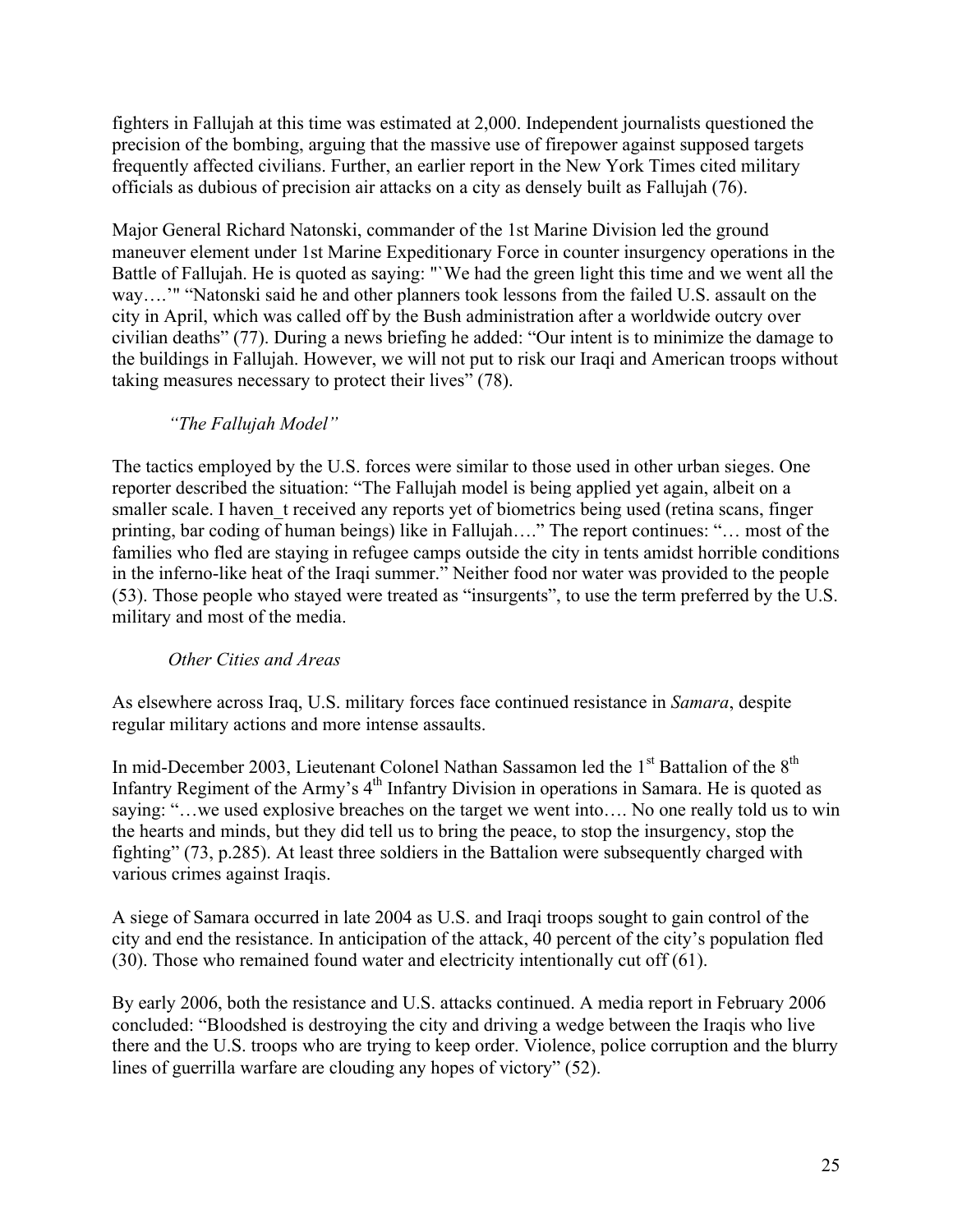In an effort to control population movements, especially by resistance fighters, the U.S. military built an eight-foot high dirt wall around Samara. Signs told people they would be shot if they tried to cross the wall. Residents can enter through one of three checkpoints after they show identification and submit to searches. "After the wall went up, the city's population fell from about 200,000 to about 90,000, according to U.S. military officials" (52).

Another siege of Samara was launched in mid-March 2006. More than 50 aircraft and 1,500 Iraqi and U.S. troops were involved. The U.S. military reported that the operation captured "48 suspected insurgents, 17 of which had already been cleared and released" (32). The contradiction in the use of the term "insurgents" is readily apparent as 40 percent of the captives were released within several days. Although 1,200 families fled the city, hundreds of others remained and were prevented from leaving. Also, aid agencies reported that they were prevented from entering the city with relief supplies. "`We have been informed that they are taking the men for interrogation and leaving women and children alone in their homes afraid and desperate for supplies,'" said Muhammad al-Daraji, Director of the Monitoring Net of Human Rights in Iraq. An emergency room doctor in another city reported receiving telephone calls from residents within Samara. They spoke of dead bodies in streets and injured people who were unable to receive assistance. Said the doctor, "`They were desperate and cannot be taken out from there. According to the information we have women and children are also victims'" (23).

In September 2004, the U.S. military sweep called "Black Typhoon" which involved a siege that moved the city of Tal Afar toward chaos. On 19 September 2004, the *Washington Post* reported that U.S. forces "had turned off" water supplies to Tall Afar "for at least three days" (72). An estimated 150,000 of the 250,000 in the city fled or were forced to move out of the city. At least 100,000 never returned. Over 500 police officers either deserted or joined the insurgents. The mayor of the city, installed by the U.S. military after its occupation, reported that 40 percent of the information the U.S. military had about suspects was incorrect. Reflecting the tactics of the time, the military operation was one of siege, installation of local authorities and departure. Resistance fighters quickly returned and settled into the city for another years.

A year later the troops were back; 6,000 U.S. soldiers along with approximately 4,000 Iraqi soldiers were in Tal Afar. In anticipation of the attack, an estimated 90 percent of the city's population fled. The reason given for the siege was to attack resistance fighters, but reports indicated that they also had left prior to the attack (53). Independent reports noted that "residents of Tall Afar are reporting that most of the people killed were civilians who had no place to go so they chose to stay in their homes. People also stayed because they feared persecution at the hands of the Peshmerga and Badr Army"—that is, elements of the Iraqi military (53).

Plans for the September 2004 siege of Tal Afar, which included air and land attacks, were drawn by Lieutenant Colonel Karl Reed, commander of the U.S. Army's 5<sup>th</sup> Battalion, 20<sup>th</sup> Infantry Regiment,  $3^{rd}$  Brigade (Stryker)  $2^{nd}$  Infantry Division, and Lieutenant Colonel Kevin Hyneman, the deputy commanding officer of the  $2<sup>nd</sup>$  Infantry Division's  $3<sup>rd</sup>$  Brigade.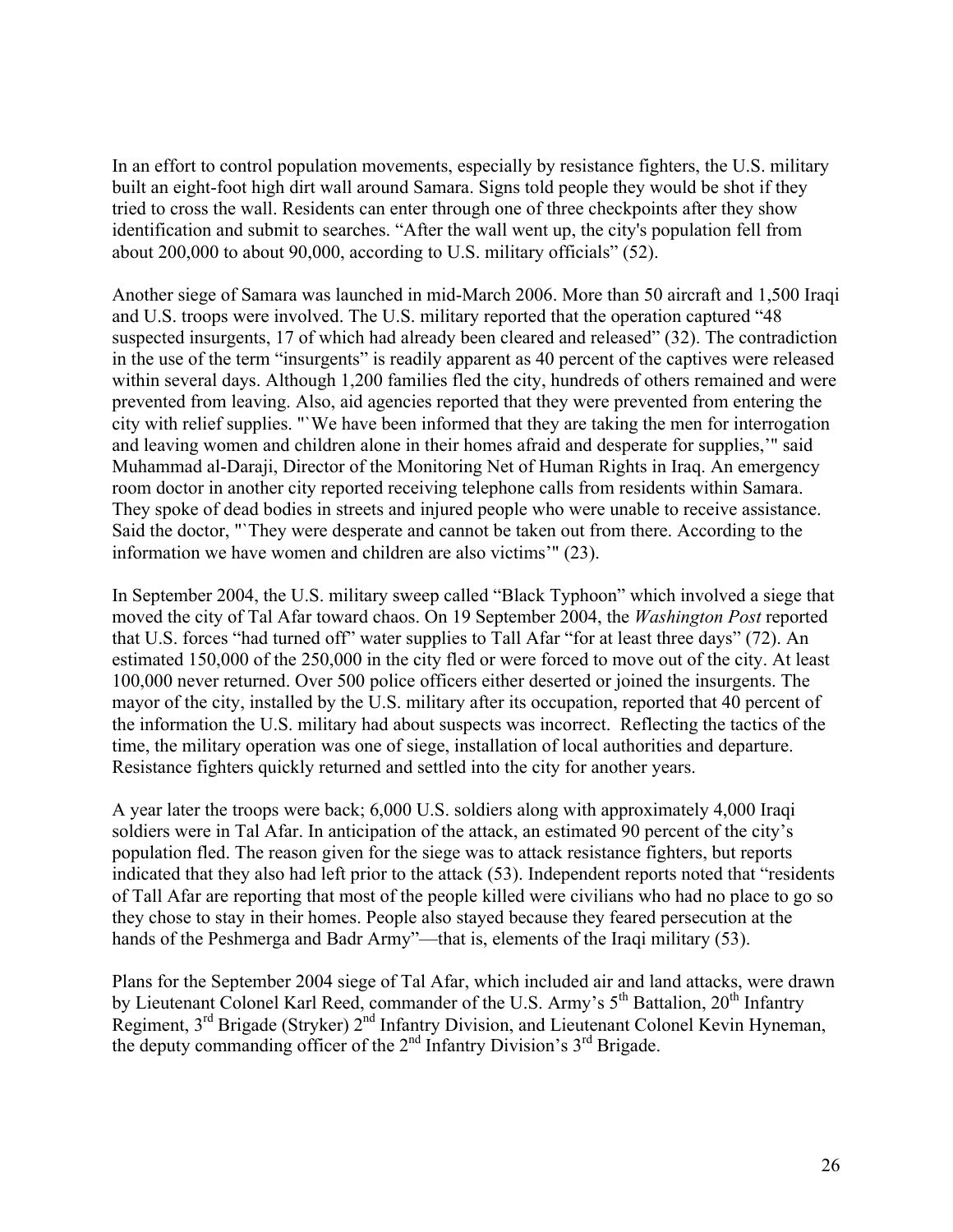#### *The Sunni Triangle*

Fallujah, Ramada and Samara are all in the region in central Iraq so-called the "Sunni Triangle" because of the high percentage of Sunni Muslims living there. U.S. Army Major General Raymond T. Odierno, was commanding general of the  $4<sup>th</sup>$  Infantry Division there from March 2003 until April 2004. The division "earned a reputation for being overly aggressive. Again and again, internal Army reports and commanders said that this unit …used ham-fisted approaches that may have appeared to pacify its area in the short term, but in the process alienated large parts of the population." One intelligence officer is quoted as saying: "'These guys are looking for a fight. I saw so many instances of abuses of civilians...." Another officer charged that the division "fueled the insurgency." One general is cited as saying what the division did "'was a crime'" (73, pp.232-233).

Subordinates to Odierno said that he promoted the idea that all Iraqi detainees were terrorists and were to be treated as such during operations—that is, with great suspicion. One noncommissioned officer acknowledged that the division kidnapped family members in order to compel suspects to surrender (73, p. 283). Odierno became the assistant to the Chairman of the Joint Chiefs of Staff in 2005 and continued in that position until mid-2006.

#### *Baghdad*

Security for Baghdad's citizens has remained problematic, at best, since the invasion. Occupying forces and Iraqi government authorities live and work in the heavily encased so-called "Green Zone." Outside those boundaries, water and electricity supplies are limited, security depends upon local militias, and movement is often limited by fear.

In April 2006, against the continued insecurity in Baghdad, some senior U.S. administration officials began discussing applying the Fallujah model to Baghdad. That is, a major military battle to remove the resistance (54). In July 2006, the U.S. increased its troop presence in Baghdad by re-positioning several thousand soldiers from other areas into the city. Now there appear to be plans to wall the city in an attempt to prevent entrance by resistance fighters.

# **8. Holding violators accountable**

The generally accepted rules of the laws and customs of war provide that a State's political leaders, military commanders, senior officers, field officers and any soldier may be held accountable for war crimes. In the few trials that have taken place since the Nuremberg and Tokyo war crimes tribunals following World War II there has been a major focus on military and political leaders who order illegal military operations. The basic rule that "superior orders are no defense" applies to the all, from the rawest of recruits to the most senior commanders.

As is apparent from this report, there have been many individual military commanders that have issued illegal orders involving the deliberate targeting of non-combatants, including medical personnel. Other orders have sanctioned: torture; the use of illegal weapons; the deliberate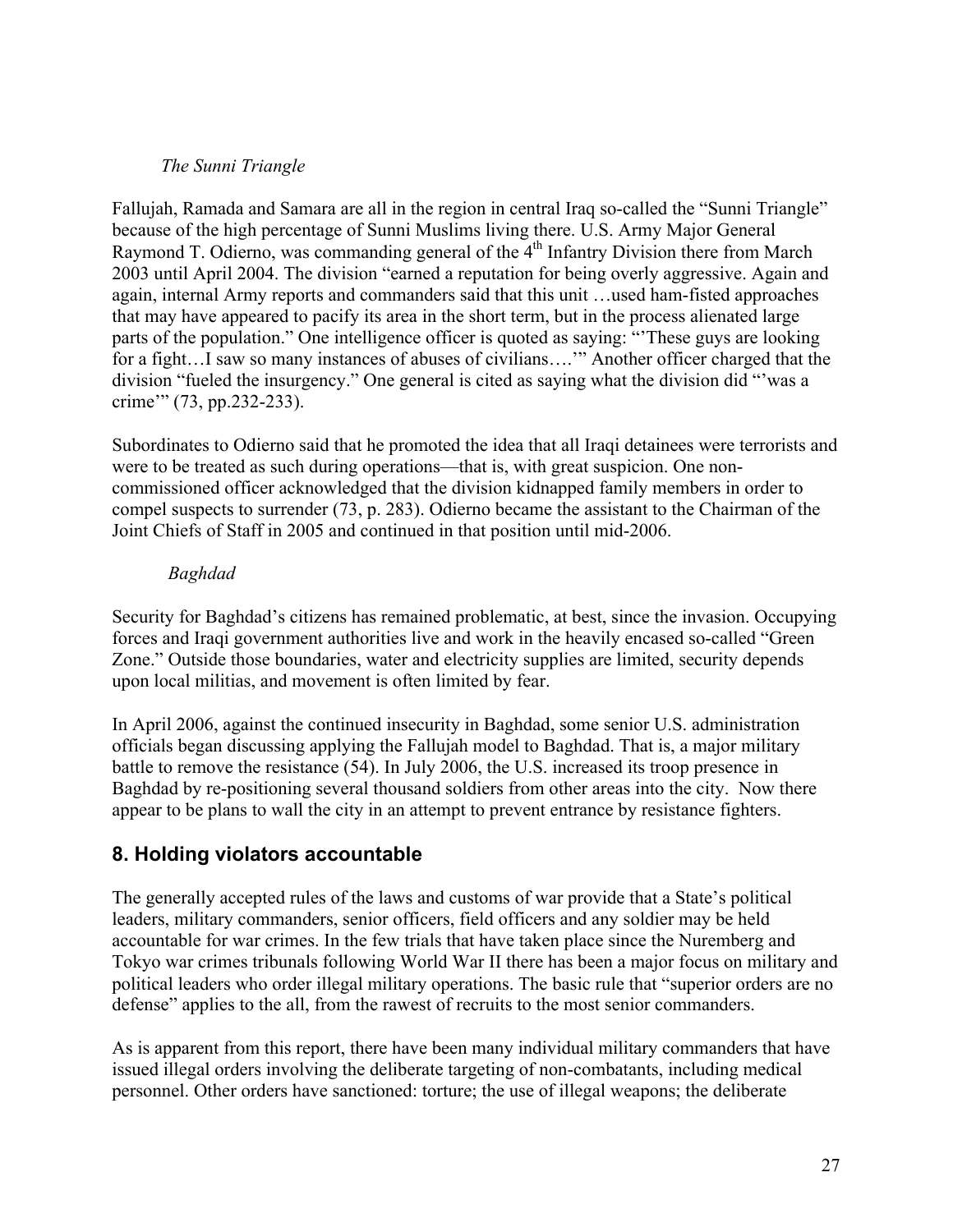targeting of protected goods and facilities such as hospitals, ambulances, medical supplies, food, and water; the obstruction of humanitarian aid; and the wanton destruction of property. U.S./British military forces have no reasonable defense for most of the violations. For example, there is no allowable defense that military forces are dealing with "guerrilla" forms of resistance.<sup>18</sup> The wholesale attacks on urban areas are particularly serious as attacks may not be carried out when, because of the environs, there is a high likelihood of high civilian casualties relative to military casualties. Thus in the Iraq War, individual commanders of U.S./British military forces, as well as the entire chain of military command up to the civilian leadership in the Department/Ministry of Defense and the Chief Executives, can be held accountable for their military decisions, orders, and omissions.

Individual military commanders have made decisions about choices of weapons to be used and the intensity of their use. During urban sieges, they have used tactics to remove large proportions of Iraqi occupants from the cities and have either given orders to treat all remaining occupants as real or potential "insurgents" or not given orders to fully protect and provide necessary security for those remaining citizens. Military action against civilian populations is a war crime. It can not be excused by the difficulties of dealing with guerrilla forms of resistance. In essence, it is a form of collective punishment that exceeds international law.

In this report there is ample of evidence of the indiscriminate use of deadly force and of physical abuse short of death against large and small numbers of Iraqis. In some cases, this illegal behavior appears to have been encouraged by military leaders, and in many more cases there appears to have been little or no attempt to prevent it.

# **9. Mechanisms for accountability**

Action to enforce international law will, of course, need evidence of specific crimes. Witnesses are an important part of the evidence chain. For the U.S./British military conduct in Iraq it likely will be necessary to link specific military officers with specific orders or tactics. Some of that evidence currently exists in public accounts. Other evidence is likely to be found in correspondence and orders prior to specific military actions, post-action reports, logistics and weapons reports (especially for aircraft), and similar written documentation within the Department of Defense.

A major source of evidence may well be actual admissions by U.S. personnel that an event occurred. For example, U.S. officials do not deny that they attacked Fallujah General Hospital, but they say they attacked it because it was an enemy field hospital. Of course, attacking any working hospital is a war crime, whether civilian or the enemy's, and the officials' ignorance of humanitarian law is glaringly apparent. As more soldiers and officers understand the rules, they themselves may provide highly useful evidence, especially if they begin to refuse the orders they are obliged to refuse under international law.

Iraqi officials, doctors, military personnel and civilians may have compelling evidence. There is also ample photographic evidence of attacks on hospitals and many other violations.

<sup>&</sup>lt;sup>18</sup> Humanitarian law does not distinguish types of warfare, and there is no prohibition of "guerilla" style operations, suicide attacks or the like, provided that the target of these operations is the opposing military forces.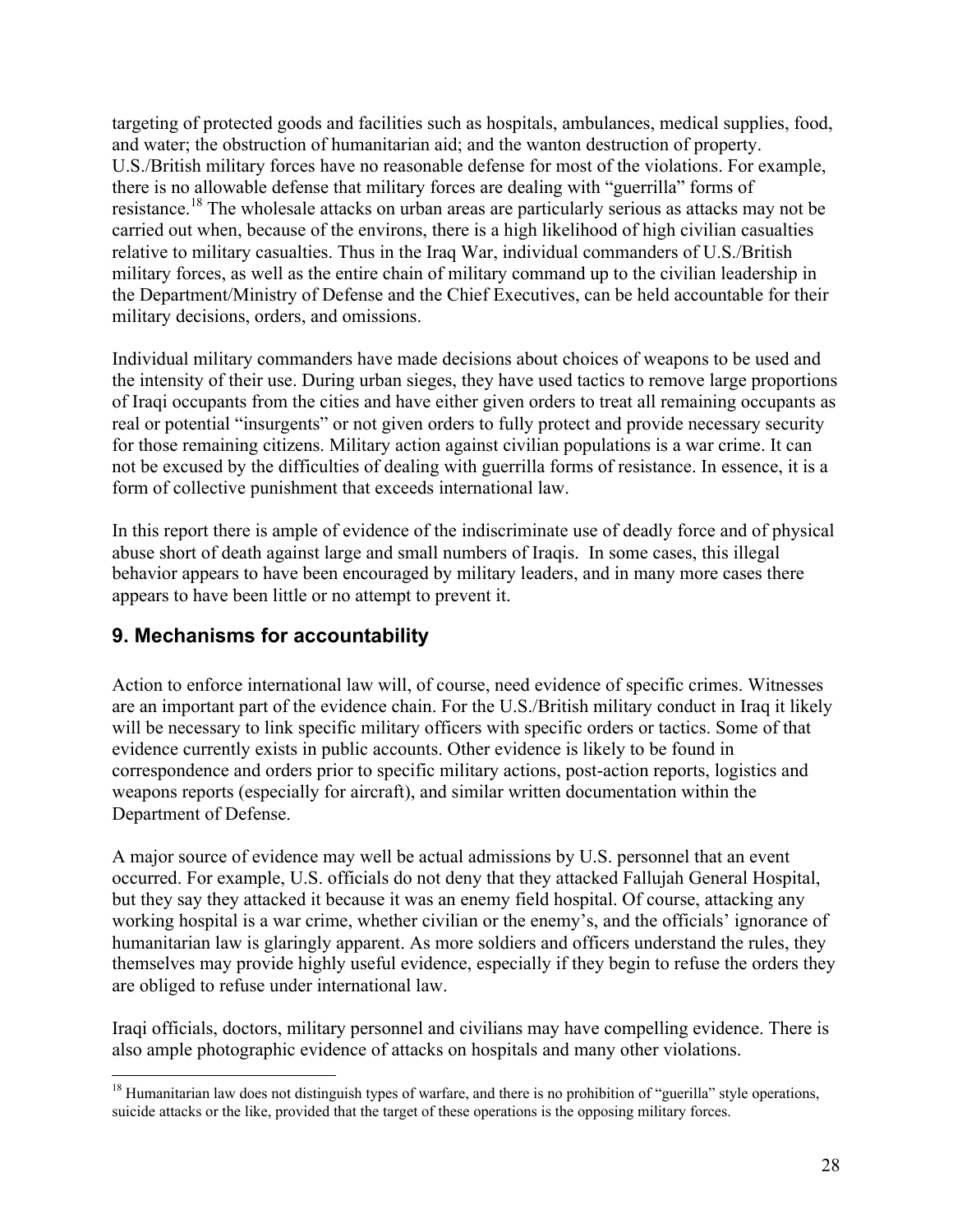As this report shows, there is ample evidence to guide full investigations of war crimes by individual military officers with U.S. forces in Iraq and on up the whole chain of command.

There are a number of options for holding accountable U.S. military officers and civilian officials who have been involved in breaches of international humanitarian law during the invasion and occupation of Iraq.

### *The War Crimes Act*

One option for holding perpetrators accountable is through application of the US War Crimes Act, signed into law in 1996. The law stipulates severe penalties for grave breaches of the Geneva conventions, including the death penalty. The Act applies the term "war crime" to the grave breach provisions of the Geneva Conventions and Protocols set out in this paper, to certain articles in The Hague Convention of 1907, and the use of certain weapons. Because of the clear language and purpose of this Act, and aware of the appalling violations, the current administration seeks to limit its use against its own violators by proposing amendments that would effectively absolve retroactively many of its personnel, including those in very high

#### U.S. Code, section 2441: War crimes

- (a) Offense.— Whoever, whether inside or outside the United States, commits a war crime, in any of the circumstances described in subsection (b), shall be fined under this title or imprisoned for life or any term of years, or both, and if death results to the victim, shall also be subject to the penalty of death.
- (b) Circumstances.— The circumstances referred to in subsection (a) are that the person committing such war crime or the victim of such war crime is a member of the Armed Forces of the United States or a national of the United States (as defined in section 101 of the Immigration and Nationality Act).
- (c) Definition.— As used in this section the term "war crime" means any conduct—
	- (1) defined as a grave breach in any of the international conventions signed at Geneva 12 August 1949, or any protocol to such convention to which the United States is a party;
	- (2) prohibited by Article 23, 25, 27, or 28 of the Annex to the Hague Convention IV, Respecting the Laws and Customs of War on Land, signed 18 October 1907;
	- (3) which constitutes a violation of common Article 3 of the international conventions signed at Geneva, 12 August 1949, or any protocol to such convention to which the United States is a party and which deals with non-international armed conflict; or
	- (4) of a person who, in relation to an armed conflict and contrary to the provisions of the Protocol on Prohibitions or Restrictions on the Use of Mines, Booby-Traps and Other Devices as amended at Geneva on 3 May 1996 (Protocol II as amended on 3 May 1996), when the United States is a party to such Protocol, willfully kills or causes serious injury to civilians.

positions. To date, these have failed, but there is every indication that the current administration will continue efforts to water down, through domestic legislation, the long-accepted definitions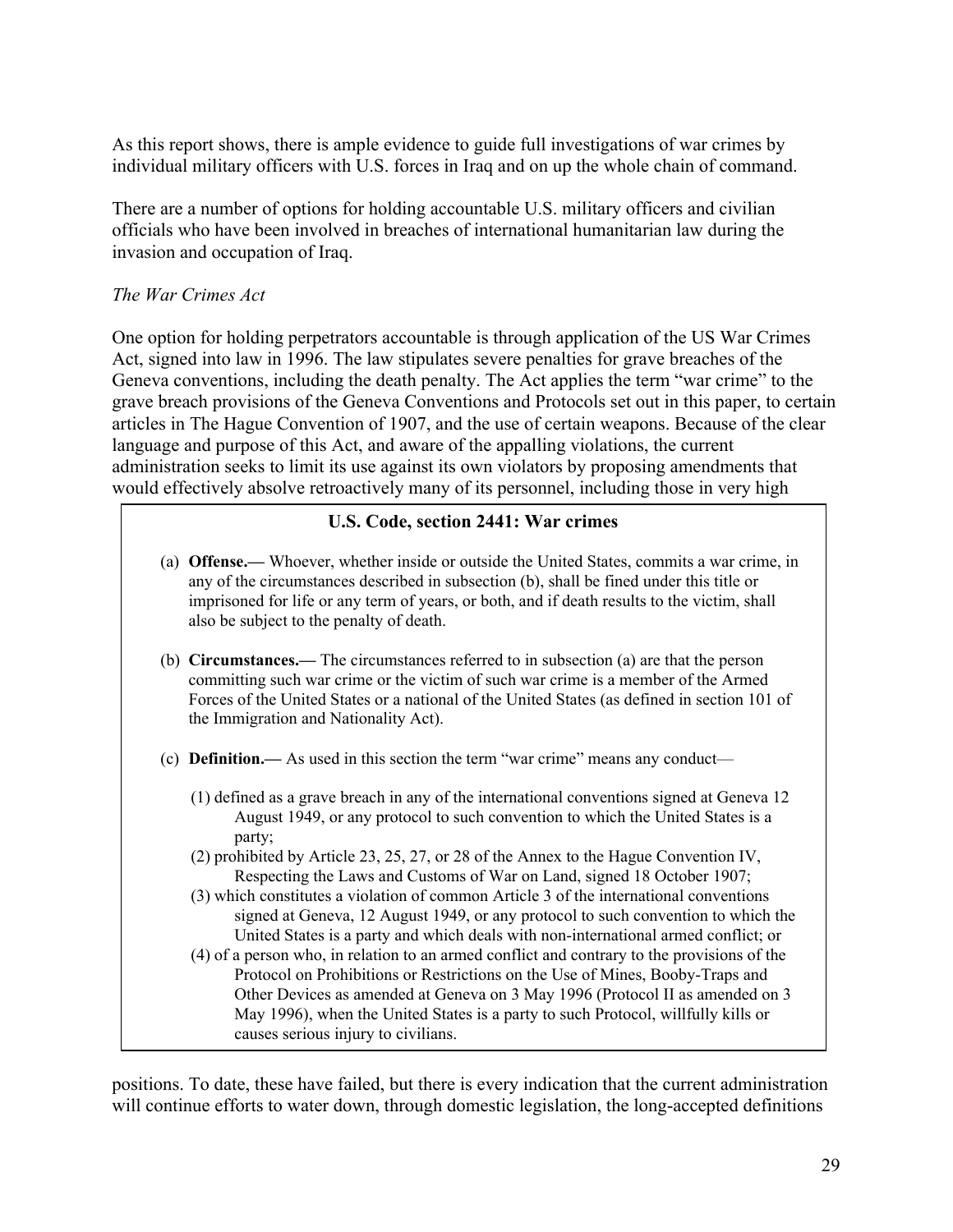of war crimes. This would also violate the U.S. Constitution as the Constitution places treaties as U.S. law, and a party to a treaty cannot unilaterally alter the treaty.

It is most distressing that legislators have not paid attention to implementing the Act in the Iraq war except in a very limited fashion. For example, in a letter to the U.S. Attorney General, 51 members of the House of Representative argued that the Act did apply to abuses committed in Abu Ghraib prison (64). Congressman Jim McDermott of Washington state referred to war crimes, but not to the War Crimes Act, in calling for an investigation of the attacks on hospitals and other crimes in Fallujah (65). Otherwise, members of Congress and most of the media have not referred to the Act as a means to further investigate and, if appropriate, prosecute individual military officers.

Although the Nuremberg War Crimes Trials held against Germans deemed responsible for the conduct of World War II in Europe and the atrocities against European civilians provide a precedent, none of those who were tried were frontline military officers. War crimes trials in East Timor did prosecute several Indonesian military and para-military officers involved in crimes against Timorese civilians as East Timor sought independence in the late 1990s. Separate trials were held in Indonesia for military officers involved in war crimes in East Timor. Despite a number of flaws in the conduct of the trials, two generals were convicted (63).

#### *International Action*

A second option for accountability is to work through the mechanisms provided by the Geneva Conventions or that are in place at the U.N. The Geneva Conventions have very clear provisions for ensuring that violators are brought to justice. Each Convention has provisions that require States to "enact any legislation necessary to provide effective penal sanctions for persons committing . . . grave breaches." All States must "search for persons alleged to have committed, or to have ordered to be committed, such grave breaches, and shall bring such persons, regardless of their nationality, before its own courts."<sup>19</sup> The Conventions further provide:

No [State] shall be allowed to absolve itself or any other [State] of any liability incurred by itself or by another [State] in respect to [grave breaches. $]^{20}$ 

Under this rule, U.S. or British personnel alleged to have violated humanitarian law may be sought by other signatories to the Geneva Conventions if there are no proceedings taking place elsewhere.

Even before the war in Iraq began, the United States initiated defensive measures to protect itself from liability for war crimes in Iraq by seeking bilateral treaties with most States. These agreements state that the other States would "decline" to prosecute or to bring U.S. citizens before the International Criminal Court. States that did sign such agreements suffered substantial withholding of U.S. aid. Even though patently illegal, and therefore ultimately void in

<sup>&</sup>lt;sup>19</sup> Geneva Convention I, Article 49. There are duplicate provisions in the other 3 Conventions for this and the following provisions. States may, however, transfer the person to another State concerned with the matter.

<sup>&</sup>lt;sup>20</sup> In Geneva Convention I, this is Article 51.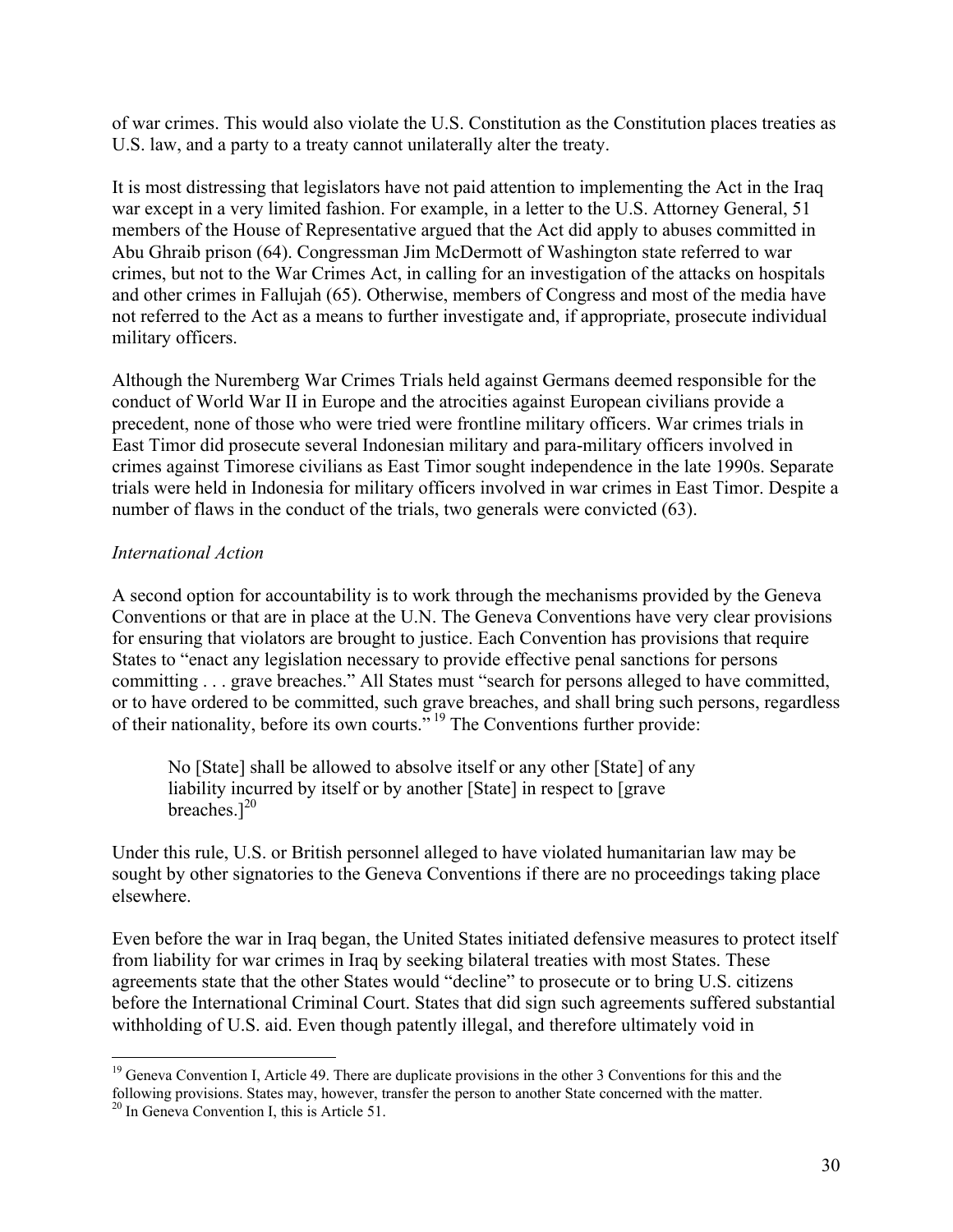international law, a number of States did enter into these agreements. At present there are some groups in Europe seeking to void those signed in European countries. Most countries in Latin America refused to sign these agreements, and most were "punished" by losing U.S. aid. While repugnant to the whole concept of humanitarian law, these agreements have presently stifled international action against the U.S. for war crimes in Iraq. This is in spite of the fact that the U.S. does not deny many of the war crimes, such as attacking hospitals, it has committed.

While it may prove difficult to establish a special tribunal at The Hague, such as in place now in regards the former Yugoslavia, or even cases against the U.S. and its personnel brought in national courts of other countries in the near future, Other options exist. For example, the Association of Humanitarian Lawyers has brought a suit at the Organization of American States. In addition, people can transmit information of war crimes to the relevant United Nations investigators. To date, the United Nations special rapports on torture (Mr. Nowak), extrajudicial killings (Mr. Alston); the independence of justice (Mr. Despouy); human rights defenders (Ms. Jilani); sale of children (Mr. Petit); the right to food (Mr. Ziegler) and the Working Group on Arbitrary Detention (Ms. Zerroughi, Chairperson) have all reported on violations in Iraq.<sup>21</sup> It seems likely that the Special Rapporteur on the right to health (Mr. Hunt) may in the future. Information can be transmitted through mechanisms described by the Office of the United Nations High Commissioner for Human Rights.

#### *World Tribunal*

A third option is to invoke a new sitting of the World Tribunal on Iraq (WTI), a nongovernmental collective of international citizens. As the WTI website states, the "legitimacy of the World Tribunal on Iraq is located in the collective conscience of humanity." The Tribunal is a legacy of the 1967 Russell Tribunal that considered evidence on the U.S. involvement in and war against Vietnam. In a series of sessions in 16 different countries during 2004 and 2005, the WTI heard and considered testimony on the legality of the invasion and occupation of Iraq. It did not consider the role of individual military officers, but that could be a subsequent step if the WTI were to re-convene. While not having the force of law, a citizens tribunal can nonetheless amass sufficient evidence against perpetrators to compel U.S. or other authorities to initiate legal actions. These citizens tribunals are also important to provide evidence of the dictates of the public conscience.

#### *Truth and Reconciliation Commissions*

A fourth option for holding individual military officers accountable would be the creation of a form of a Truth and Reconciliation Commission, as has been used in Rwanda, South Africa and elsewhere to hear evidence of abuses and crimes. In the case of South Africa, the commission proceedings could result in referral to courts, but as with all such commissions, the primary goal was to openly acknowledge the crimes that had been committed as a way to promote national healing. A U.N. - mandated Truth Commission in El Salvador did name "over forty military officers and eleven members of the FMLN [anti-government force] responsible for ordering, carrying out, or covering up abuses. The Commission recommended that all those named in the

<sup>&</sup>lt;sup>21</sup> The reports can be found at the website of the United Nations High Commissioner for Human Rights, www.ohchr.org.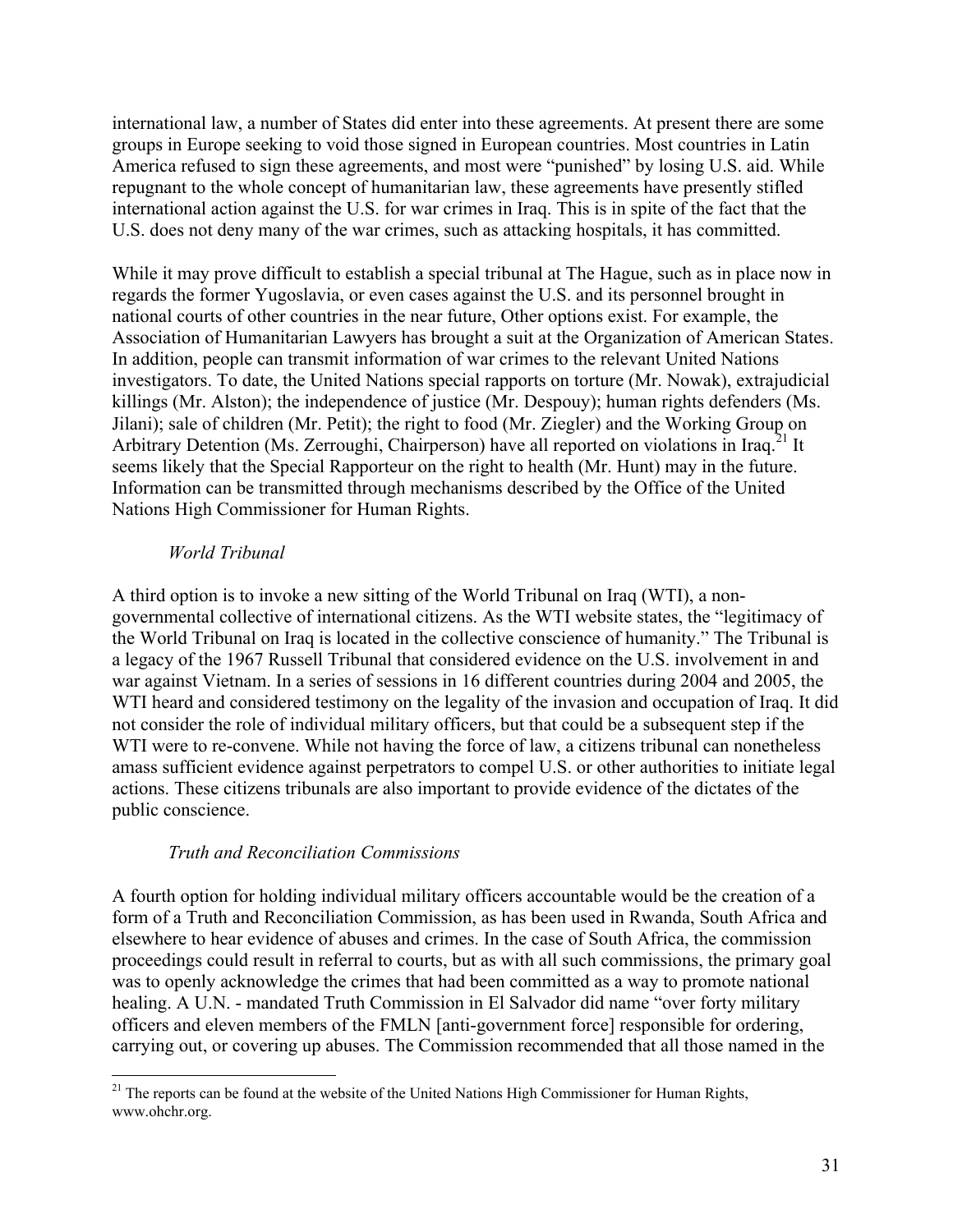report be banned from public office for ten years, and from public security functions for life" (66). However, the Commission did not recommend prosecution of the individuals, although that could have been a logical step.

The precedents and experiences of Truth Commissions offer an option for adaptation to the U.S. involvement in Iraq. There is sufficient public awareness of the abuses by U.S. forces in Iraq and skepticism about the credibility of the U.S. administration to proceed with a form of a Truth Commission. Further, such a commission can further investigate, gather information and add to the public's understanding of the abuses that have occurred in Iraq.

# **10. The "dictates of the public conscience"**

The Iraqi War is rapidly becoming one of the worst "missions" ever undertaken by the U.S./British forces. At the present time, most people and legislators in the two countries are horrified at what has and is occurring but seem unable to stop the carnage.

 All people have a right and a duty to insist on not only consequences for engaging in an illegal war in the first place, but also for on-going violations that constitute war crimes by any definition of the term.

It is time to begin to recapture humanitarian law in order to prevent an erosion of principles that could, in the end, make for a very bleak future for the planet.

In this light, there is one most important provision of The Hague Convention of 1907 that all should keep firmly in mind -- the "Martens' Clause -- named for the Russian delegate who drafted it. It is now part of the Geneva Conventions and Protocols as well. The Martens' clause states that in time of war all civilians and all combatants

remain under the protection and the rule of the principles of the law of nations, as they result from the usages established among civilized peoples, from the laws of humanity, and the dictates of the public conscience.<sup>22</sup>

*Our Challenge as U.S. Citizens*

 Each citizen of the United States is challenged to be willing to recognize first that fellow citizens in the executive branch of the Federal government and in the military have repeatedly violated international law in the invasion and occupation of Iraq. The next step is to open our minds to not only the possibility but the absolute necessity to hold our fellow citizens to account. As noted above, we have a law to do so—the War Crimes Act. The law was created to discourage exactly what has been done in Iraq by U.S. civilian and military officials.

<sup>&</sup>lt;sup>22</sup> The Hague Convention of 1907,  $8^{th}$  preamble paragraph. Restated in the four Geneva Conventions of 1949, it is found in Article 63 of Geneva Convention I. The Martens' clause cannot be abrogated even if a party to the Geneva Conventions renounces the Conventions as a whole. The Geneva Conventions also require States to widely disseminate them so that they are known to the entire population. In Geneva Convention I this common article is Article 47.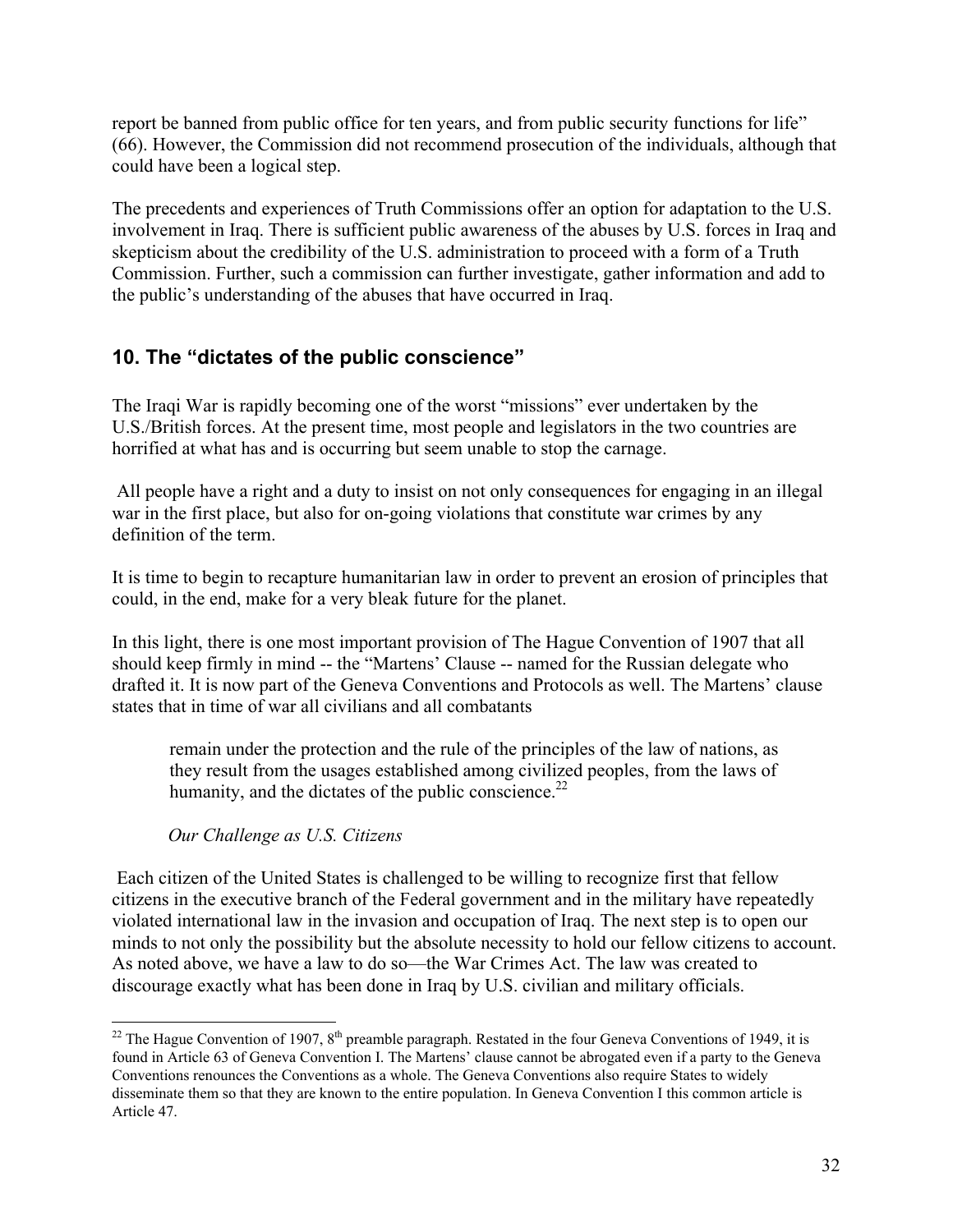# **Sources**

- 1) Human Rights Watch. *Off Target: The Conduct of the War and Civilian Casualties in Iraq*. New York, 2003.
- 2) Human Rights Watch, "Q&A Legal Aspects of the Ongoing Fighting in Iraq," April 29, 2004.
- 3) Monitoring International Humanitarian Law In Iraq, "Military Occupation of Iraq: Application of IHL and the Maintenance of Law and Order," *International Humanitarian Law Research Initiative,* April 14, 2003. [http://www.ihlresearch.org/iraq.](http://www.ihlresearch.org/iraq)
- 4) Monitoring Net of Human Rights in Iraq, "First Periodical Report of Monitoring Net of Human Rights in Iraq." 2005. Baghdad. www.mhrinet.net The Net is made up of 20+ Iraqi organizations for Human Rights.
- 5) Thalif Deen, "U.S. Must Curb Abuses in Iraq, Say Activists." IPS-Inter Press Service, 13 January 2004. [http://www.ipsnews.net/interna.asp?idnews=21903.](http://www.ipsnews.net/interna.asp?idnews=21903)
- 6) Jonathan Finer, "Among Insurgents in Iraq, Few Foreigners Are Found." *Washington Post,* November 17, 2005.
- 7) Jeffrey Gettleman, "Redirecting Bullets in Baghdad," *New York Times*, March 26, 2006.
- 8) Amal Kashf Al- Ghitta, "The War Against Iraq's Children," Project Syndicate, 2006. [http://www.project-syndicate.org/commentary/ghitta2.](http://www.project-syndicate.org/commentary/ghitta2)
- 9) "Cheap home loans will help displaced people," IRIN, December 1, 2004.
- 10) "Professionals are new targets of kidnappers," IRIN, April 10, 2006.
- 11) "Facing attacks, Shi'ite Muslims flee to south," IRIN, April 10, 2006.
- 12) "Local NGOs call for funds, national reconciliation," IRIN, April 4, 2006.
- 13) "Rising number of displaced in south need aid, say relief agencies." IRIN, April 4, 2006.
- 14) "Fallujah refugees estimated at 250,000," *Seattle Times,* November 19, 2004; "More than 40,000 displaced, ministry estimates," IRIN, April 2, 2006. In this report, the International Organisation for Migration is cited as putting the number of displaced persons at over one million "as a result of three decades of conflict."
- 15) "Former UN Human Rights Chief in Iraq, Says U.S. Violating Geneva Conventions, Jailing Innocent Detainees: Interview With John Pace." *Democracy Now!* February 28, 2006.

<http://www.democracynow.org/article.pl?sid=06/02/28/1427244&mode=thread&tid=25>

- 16) Lee Keath, U.S. Tries to Curb Iraq Human Trafficking," Associated Press, April 25, 2006. [http://news.yahoo.com/s/ap/20060425/ap\\_on\\_re\\_mi\\_ea/iraq\\_human\\_trafficking\\_1.](http://news.yahoo.com/s/ap/20060425/ap_on_re_mi_ea/iraq_human_trafficking_1)
- 17) "One in five Iraqis 'live in poverty'" January 25, 2006. [http://theaustralian.com.au.](http://theaustralian.com.au) It is useful to note that the web page for UNDP in Iraq contains minimal information.
- 18) UNDP, *Iraq Living Conditions Survey 2004*. New York, 2004.
- 19) "Documents show U.S. military in Iraq detain wives." Reuters News Service. 2006. [http://abcnews.go.com/U.S./wireStory?id=1550378.](http://abcnews.go.com/U.S./wireStory?id=1550378)
- 20) "Food prices rise after reduction of monthly rations." IRIN. April 2, 2006.
- 21) "Lethal 'flying gunships' returning to Iraq." Associated Press, March 3, 2006. [http://www.msnbc.msn.com/id/11657894/.](http://www.msnbc.msn.com/id/11657894/)
- 22) Dan Murphy, "In Tough Iraqi Conflict, Civilians Pay High Price," *The Christian Science Monitor*, January 21, 2004. [http://www.csmonitor.com/.](http://www.csmonitor.com/)
- 23) "Aid agencies unable to enter Samarra," IRIN, March 22, 2006.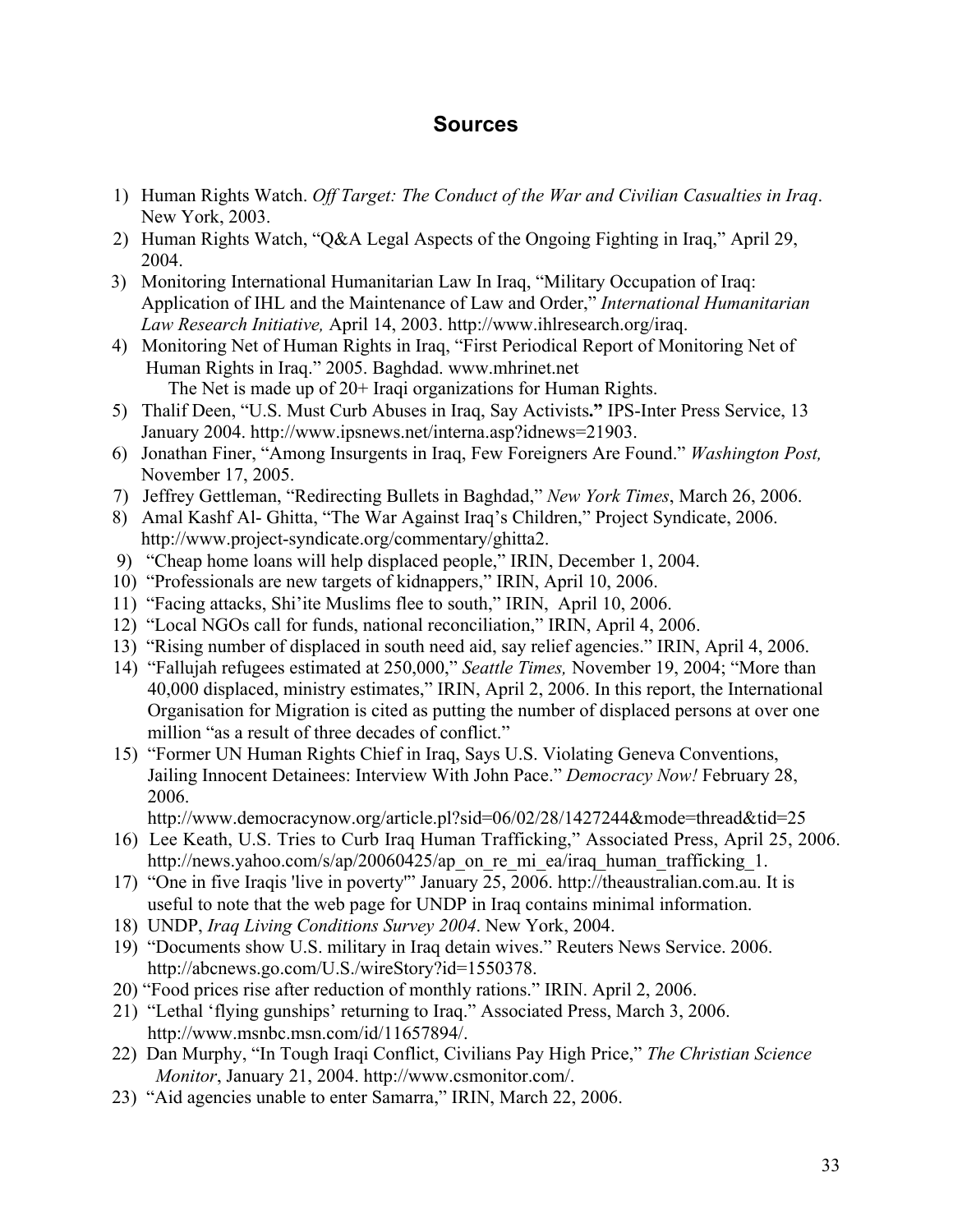- 24) Khalid Jarrar, "As If There Were No Tomorrow: Sunnis Leaving Iraq," March 5, 2006. http://www.islam-online.net/english/In Depth/Iraq Aftermath/2006/03/article01.shtml.
- 25) Scott Johnson, "Doctors in the Cross Hairs." *Newsweek*, January 9, 2006. [http://msnbc.msn.com/id/10655555/site/newsweek/.](http://msnbc.msn.com/id/10655555/site/newsweek/)
- 26) U.S. State Department, *2005 Country Reports on Human Rights Practices*.. 2006. Washington, D.C. [http://www.state.gov/g/drl/rls/hrrpt/2005/61689.htm.](http://www.state.gov/g/drl/rls/hrrpt/2005/61689.htm)
- 27) Iraq Body Count, "Iraq Death Toll in Third Year of Occupation is Highest Yet" Press Release 13, March 9, 2006. [http://www.iraqbodycount.org/press/pr13.php.](http://www.iraqbodycount.org/press/pr13.php)
- 28) Les Roberts, et al. "Mortality before and after the 2003 invasion of Iraq: cluster sample survey." *The Lancet*, 364, Number 9448, 20 November 2004, pp. 1857-1864.
- 29) <http://www.icrc.org/ihl.nsf/7c4d08d9b287a42> 141256739003e636b/d67c3971bcff1c10c125641e0052b545.
- 30) STRATFOR, "As Samarra: A Haven for Iraqi Insurgents?" U.S. Labor against the War, July 16th, 2004. [http://www.uslaboragainstwar.org/article.php?id=5679.](http://www.uslaboragainstwar.org/article.php?id=5679) The article draws its information from STRATFOR, an intelligence and analysis website: [https://www.stratfor.com.](https://www.stratfor.com)
- 31) United Nations, Security Council, Resolution 1546 (2004). June 8, 2004. [http://www.globalsecurity.org/wmd/library/news/iraq/un/n0438116.pdf.](http://www.globalsecurity.org/wmd/library/news/iraq/un/n0438116.pdf)
- 32) "On Scene: How Operation Swarmer Fizzled," March 17, 2006. A discussion on the web page entitled: "U.S. Launches Major Air Assault in Iraq." [http://www.atsnn.com/story/199132.html.](http://www.atsnn.com/story/199132.html)
- 33) "NGOs' report puts kidnappings this year at 20,000." IRIN, 21 April 2006.
- 34) U.S. Department of Defense, Office of the Assistant Secretary of Defense (Public Affairs) News Transcript , April 21, 2006.

<http://www.globalsecurity.org/military/library/news/2006/04/mil-060421-dod02.htm>

- 35) Joseph R. Biden Jr. and Leslie H. Gelb, "Unity Through Autonomy in Iraq." *New York Times*, May 1, 2006. http://www.nytimes.com/2006/05/01/opinion/01biden.html? $r=1$ &oref=slogin; Thomas E. Ricks, "Merits of Partitioning Iraq or Allowing Civil War Weighed." *Washington Post*, [April 30, 2006; Page A18. http://www.washingtonpost.com/wp](http://www.washingtonpost.com/wpdyn/content/article/2006/04/29/AR2006042901142.html)dyn/content/article/2006/04/29/AR2006042901142.html.
- 36) "No Longer Unknowable: Falluja's April Civilian Toll is 600." Iraq Body County, 26 October 2004. [http://www.iraqbodycount.org/press/archive.php#pr9.](http://www.iraqbodycount.org/press/archive.php#pr9)
- 37) Christian Lowe, Corps' top general in Iraq criticizes handling of Fallujah," *Marine Times*, September 27, 2004.<http://www.marinetimes.com/story.php?f=1-MARINEPAPER->356833.php.
- 38) "Fallujah Battle Not Military's Choice." September 14, 2004. [http://www.military.com/NewsContent/0,13319,FL\\_choice\\_091404,00.html.](http://www.military.com/NewsContent/0,13319,FL_choice_091404,00.html)
- 39) "Fallujah refugees estimated at 250,000," *Seattle Times*. November 19, 2004.
- 40) George Monbiot, "A War Crime Within a War Crime Within a War Crime." *Guardian.* [November 22, 2005. http://www.monbiot.com/archives/2005/11/22/a-war-crime-within-a](http://www.monbiot.com/archives/2005/11/22/a-war-crime-within-awar-crime-within-a-war-crime/)war-crime-within-a-war-crime/.
- 41) "U.S. Forces Storm Western Fallujah," November 08, 2004. [http://www.foxnews.com/story/0,2933,137843,00.html.](http://www.foxnews.com/story/0,2933,137843,00.html)
- 42) Cited in a narrative of the 3rd Battalion. <http://www.globalsecurity.org/military/agency/usmc/3-1.htm.>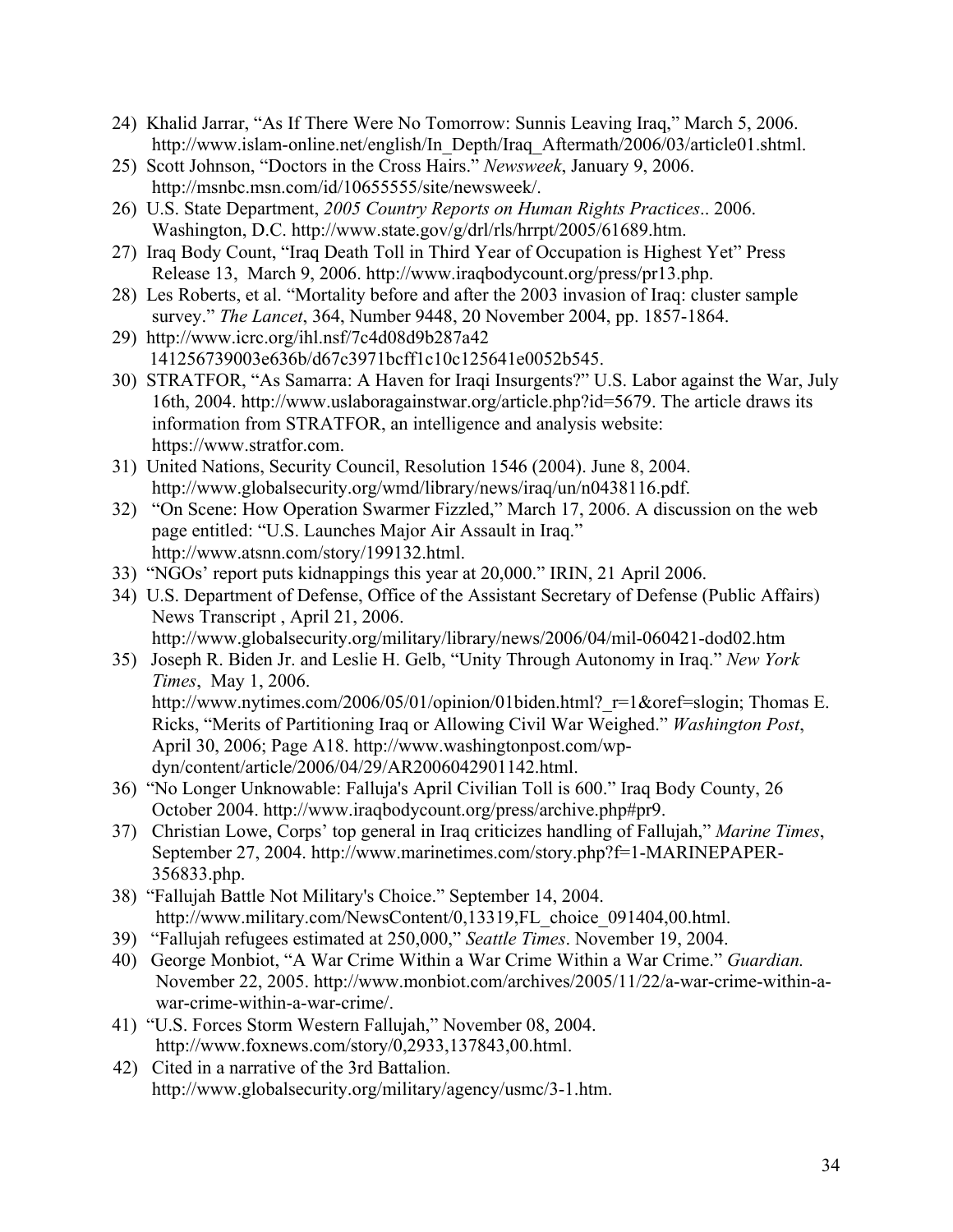- 43) Dexter Filkins and Robert F. Worth, "Fallujah on verge of falling -- fighting flares across Iraq" *San Francisco Chronicle*, November 14, 2004. http://www.sfgate.com/cgi[bin/article.cgi?file=/c/a/2004/11/14/MNGF69RDSP1.DTL.](http://www.sfgate.com/cgibin/article.cgi?file=/c/a/2004/11/14/MNGF69RDSP1.DTL)
- 44) "Picture emerges of Falluja siege." *BBC News*, 23 April, 2004. [http://news.bbc.co.uk/2/hi/middle\\_east/3653223.stm.](http://news.bbc.co.uk/2/hi/middle_east/3653223.stm)
- 45) Rory McCarthy, Uneasy truce in the city of ghosts," *The Guardian*, April 24, 2004. [http://www.guardian.co.uk/Iraq/Story/0,2763,1202163,00.html.](http://www.guardian.co.uk/Iraq/Story/0,2763,1202163,00.html)
- 46) Mark LeVine, "The Occupation as War Crime," *Znet,* May 11, 2004. [http://www.zmag.org/content/showarticle.cfm?ItemID=5504.](http://www.zmag.org/content/showarticle.cfm?ItemID=5504)
- 47) Alex Kirby, "U.S. rejects Iraq DU clean-up," *BBC News*, 14 April, 2003. [http://news.bbc.co.uk/1/hi/sci/tech/2946715.stm.](http://news.bbc.co.uk/1/hi/sci/tech/2946715.stm)
- 48) Barbara Plett, "Iraqi alarm over DU ammunition," *BBC News*. 15 January, 2001. [http://news.bbc.co.uk/1/hi/world/middle\\_east/1118306.stm.](http://news.bbc.co.uk/1/hi/world/middle_east/1118306.stm)
- 49) Andrew Buncombe, "U.S. admits it used napalm bombs in Iraq," *The Independent*, August 10, 2003. [http://www.globalsecurity.org/org/news/2003/030810-napalm-iraq01.htm.](http://www.globalsecurity.org/org/news/2003/030810-napalm-iraq01.htm)
- 50) Iraq Analysis Group "Fire Bombs in Iraq: Napalm By Any Other Name." [http://www.politicalaffairs.net/article/articleview/966/1/32.](http://www.politicalaffairs.net/article/articleview/966/1/32)
- 51) Mike Whitney, "Covering Up Napalm in Iraq," *Znet*, 28 June 2005. [http://www.zmag.org/content/showarticle.cfm?SectionID=15&ItemID=8186.](http://www.zmag.org/content/showarticle.cfm?SectionID=15&ItemID=8186)
- 52) Tom Lasseter, "Order, peace elusive in Iraqi city of Samarra." February 15, 2006. [http://www.realcities.com/mld/krwashington/13880387.htm.](http://www.realcities.com/mld/krwashington/13880387.htm)
- 53) Dahr Jamail, "The Siege of Tal-Afar." Centre for Research on Globalization, September 16, 2005.

<http://www.globalresearch.ca/index.php?context=viewArticle&code=20050916&articleId=> 959.

- 54) Chris Floyd, "Dead Cities." Centre for Research on Globalization, April 17, 2006. <http://www.globalresearch.ca/index.php?context=viewArticle&code=FLO20060417&articl> eId=2270.
- 55) Cesar G. Soriano and Steven Komarow, "Poll: Iraqis out of patience," *U.S.A Today*, April 28, 2004. [http://www.usatoday.com/news/world/iraq/2004-04-28-poll-cover\\_x.htm.](http://www.usatoday.com/news/world/iraq/2004-04-28-poll-cover_x.htm)
- 56) "Unemployment High, Future Uncertain in Iraq," ABC News, January 24, 2005. [http://abcnews.go.com/WNT/IraqWhereThingsStand/story?id=437685.](http://abcnews.go.com/WNT/IraqWhereThingsStand/story?id=437685)
- 57) "Iraq: children suffer as food insecurity persists, UNICEF reports," UN News Centre, 12 May 2006. [http://www.un.org/apps/news/story.asp?NewsID=18468&Cr=iraq&Cr1=.](http://www.un.org/apps/news/story.asp?NewsID=18468&Cr=iraq&Cr1=)
- 58) Michael Schwartz, "A Formula for Slaughter," Znet, January 10, 2006. [http://www.zmag.org/content/showarticle.cfm?SectionID=15&ItemID=9502.](http://www.zmag.org/content/showarticle.cfm?SectionID=15&ItemID=9502) Citing: Richard A. Oppel Jr. and Omar Al-Neami, "U.S. Strike on Home Kills 9 in Family, Iraqi Officials Say, " New York Times International Feed, January 3, 2006. <http://www.heraldtribune.com/apps/pbcs.dll/article?AID=/20060104/ZNYT03/601040693/-> 1/ZNYT; and Ellen Knickmeyer and Salih Saif Aldin, "U.S. Raid Kills Family North of Baghdad," *Washington Post*, January 4, 2006. http://www.washingtonpost.com/wp[dyn/content/article/2006/01/03/AR2006010300524.html?referrer=email.](http://www.washingtonpost.com/wpdyn/content/article/2006/01/03/AR2006010300524.html?referrer=email)
- 59) House Judiciary Committee Democratic Staff. *The Constitution in Crisis.* Washington, DC, 2005. [http://www.afterdowningstreet.org/?q=node/5769.](http://www.afterdowningstreet.org/?q=node/5769)
- 60) Dahr Jamail, "An Increasingly Aerial Occupation," ZNet, December 14, 2005. <http://www.zmag.org/content/showarticle.cfm?SectionID=15&ItemID=9325.>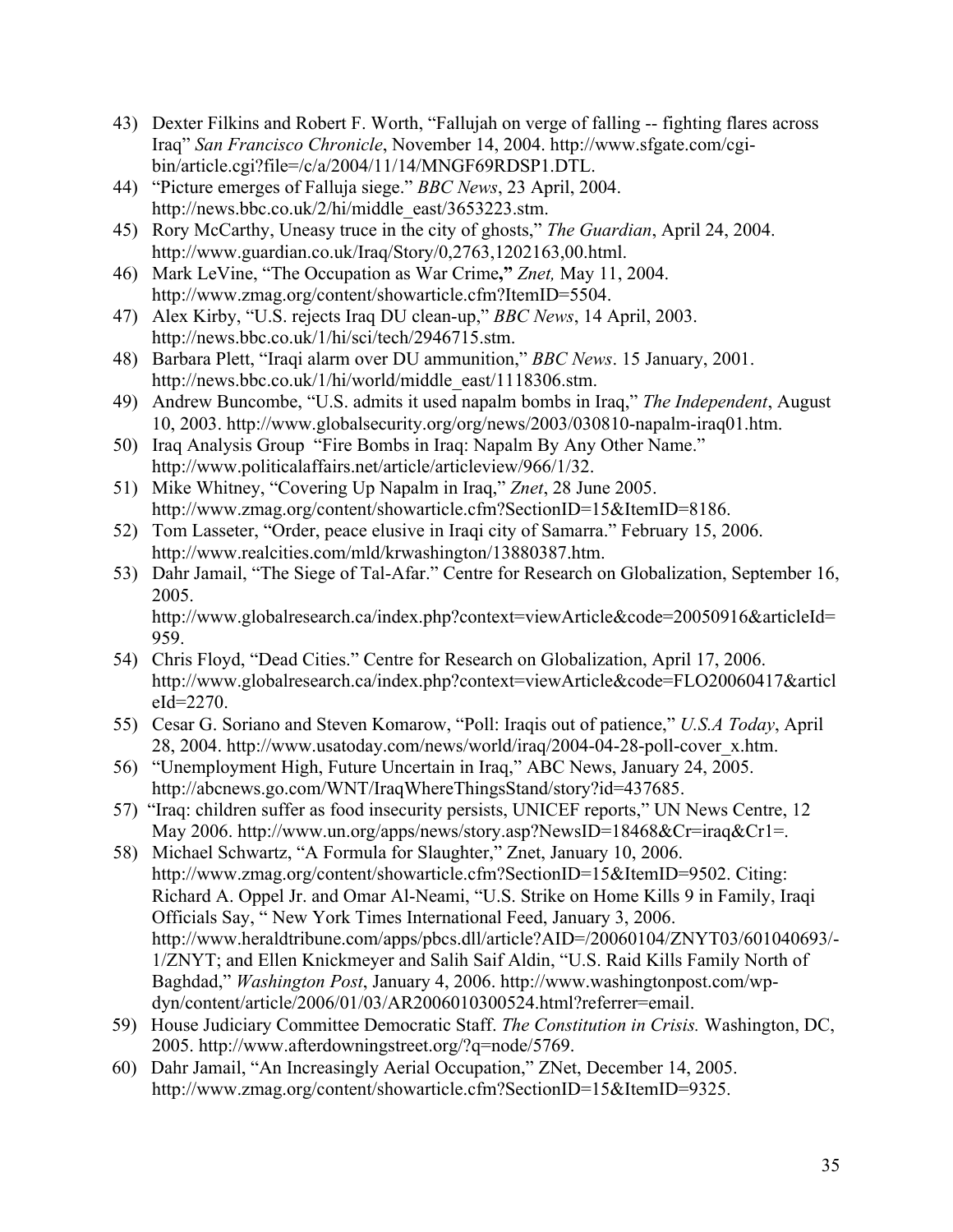- 61) Nancy A. Youssef and Patrick Kerkstra,"U.S., Iraqi forces take control of Samarra". 1 October 2004, Knight Ridder Newspapers. [http://www.kentucky.com/mld/kentucky/news/world/9813499.htm.](http://www.kentucky.com/mld/kentucky/news/world/9813499.htm)
- 62) Jeremy Brecher, Jill Cutler and Brendan Smith (eds). *In the Name of Democracy: American War Crimes in Iraq and Beyond.* New York: Metropolitan Books, 2005.
- 63) "Indonesian Judges Seminar on International Humanitarian Law," War Crimes Studies Center, University of California, Berkeley. No date. [http://socrates.berkeley.edu/~warcrime/Papers/Indonesian-Judges-Seminar.pdf.](http://socrates.berkeley.edu/~warcrime/Papers/Indonesian-Judges-Seminar.pdf)
- 64) "51 House members call on Gonzales to appoint special counsel on alleged U.S. 'war crimes'". [http://www.informationclearinghouse.info/article8832.htm.](http://www.informationclearinghouse.info/article8832.htm)
- 65) Jim McDermott and Richard Rapport, "Investigate alleged violations of law in Fallujah attack." *Seattle Post-Intelligencer*, January 11, 2005. www.seattlepi.nwsource.com/opinion/207300\_fallujahospital11.html
- 66) "El Salvador: Accountability and Human Rights: The Report of the United Nations Commission on the Truth for El Salvador," *News From Americas Watch,* Vol. V, No. 7, 1993. [http://www.hrw.org/reports/pdfs/e/elsalvdr/elsalv938.pdf.](http://www.hrw.org/reports/pdfs/e/elsalvdr/elsalv938.pdf)
- 67) Amnesty International, "Iraq: Civilians under fire." April 8, 2003. [http://web.amnesty.org/library/Index/ENGMDE140712003?open&of=ENG-IRQ.](http://web.amnesty.org/library/Index/ENGMDE140712003?open&of=ENG-IRQ)
- 68) For the range of official and private para-military groups, see the several articles in the *New York Times*, including, Dexter Filkins, "Armed Groups Propel Iraq Toward Chaos," May 23, 2006; Michael Moss and David Rohde, "Misjudgments Marred U.S. Plans for Iraqi Police," May 21, 2006; Michael Moss, "How Iraq Police Reform Became Casualty of War," May 22, 2006.
- 68) Human Rights Watch, "A Face and a Name: Civilian Victims of Insurgent Groups in Iraq," October 2005, Vol. 17, No. 9(E). [http://www.hrw.org/reports/2005/iraq1005/.](http://www.hrw.org/reports/2005/iraq1005/)
- 69) U.S. Department of Defense, Office of the Assistant Secretary of Defense (Public Affairs), News Transcript, Feb 3, 2006. <http://www.defenselink.mil/transcripts/2006/tr20060203-> 12421.html.
- 71) James T. Cobb, "Indirect Fires in the Battle of Fallujah," *Field Artillery*, March-April 2005, pp. 23-28. [http://www.ringnebula.com/FieldArtillery\\_MarApr2005.htm.](http://www.ringnebula.com/FieldArtillery_MarApr2005.htm)
- 72) Steve Fainaru, "After Recapturing N. Iraqi City, Rebuilding Starts from Scratch," *Washington Post*[, September 19, 2004. http://www.washingtonpost.com/ac2/wp](http://www.washingtonpost.com/ac2/wpdyn/A31377-2004Sep18?language=printer)dyn/A31377-2004Sep18?language=printer.
- 73) Thomas E. Ricks, *Fiasco: The American Military Adventure in Iraq*. New York: Penguin Press, 2006.
- 74) *Observer*, November 7, 2004. [http://www.guardian.co.uk/Iraq/Story/0,2763,1345454,00.html.](http://www.guardian.co.uk/Iraq/Story/0,2763,1345454,00.html)
- 75) U.S. Department of Defense, Office of the Assistant Secretary of Defense (Public Affairs), News Transcript, November 12, 2004. [http://www.globalsecurity.org/military/library/news/2004/11/mil-041112-dod01.htm.](http://www.globalsecurity.org/military/library/news/2004/11/mil-041112-dod01.htm)
- 76) David E. Sanger and Thom Shanker, *New York Times*, April 25, 2004. [http://seattletimes.nwsource.com/html/nationworld/2001912106\\_fallujah25.html.](http://seattletimes.nwsource.com/html/nationworld/2001912106_fallujah25.html)
- 77) "U.S. forces declare victory", *St. Petersburg Times,* November 15, 2004. http://www.sptimes.com/2004/11/15/Worldandnation/U.S. forces\_declare\_vic.shtml.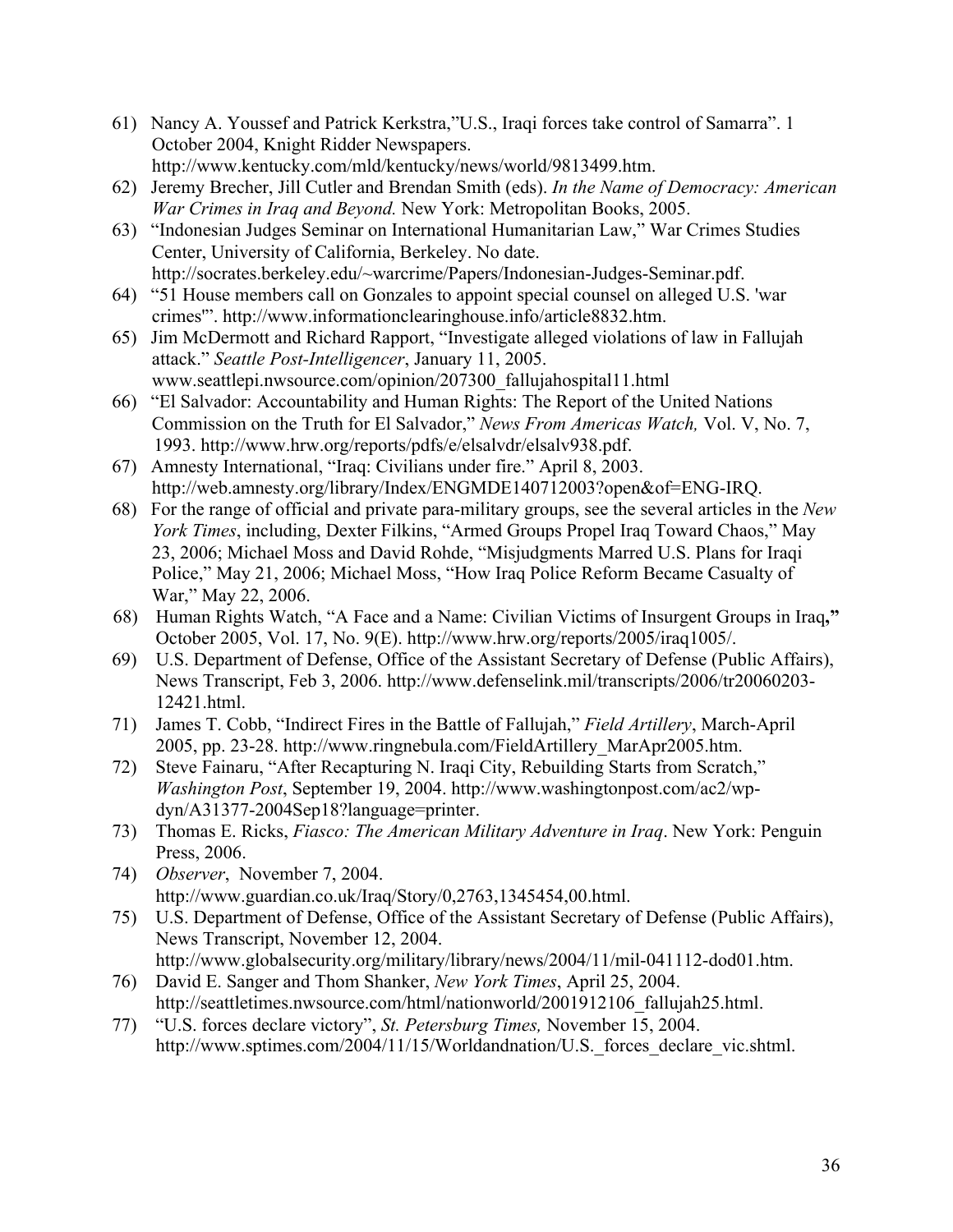- 78) U.S. Department of Defense, Office of the Assistant Secretary of Defense (Public Affairs), News Transcript, November 11, 2004. [http://www.globalsecurity.org/military/library/news/2004/11/mil-041111-dod01.htm.](http://www.globalsecurity.org/military/library/news/2004/11/mil-041111-dod01.htm)
- 79) Omer Mahdi and Rory Carroll, "Under U.S. noses, brutal insurgents rule Sunni citadel," *The Guardian*, August 22, 2005.
	- [http://www.guardian.co.uk/Iraq/Story/0,2763,1553969,00.html.](http://www.guardian.co.uk/Iraq/Story/0,2763,1553969,00.html)
- 80) CNN, April 1, 2004. [http://www.cnn.com/2004/WORLD/meast/04/01/iraq.main/.](http://www.cnn.com/2004/WORLD/meast/04/01/iraq.main/)
- 81) BBC, May 24, 2004. [http://news.bbc.co.uk/2/hi/middle\\_east/3741223.stm.](http://news.bbc.co.uk/2/hi/middle_east/3741223.stm)
- 82) Greg Mitchell, "Brig. General warned Reuters not to pursue abuse charges, agency says." May 20, 2004. [http://www.freepress.net/news/3586.](http://www.freepress.net/news/3586)
- 83) Anne Barnard, "Inside Fallujah's war: Empathy, destruction mark a week with U.S. troops *Boston Globe*, November 28, 2004.
	- http://www.boston.com/news/world/articles/2004/11/28/inside fallujahs war?mode=PF.
- 84) "Iraq: Compensation for Fallujah residents slow locals," IRIN News.org, April 4, 2005. [http://www.irinnews.org/print.asp?ReportID=46441.](http://www.irinnews.org/print.asp?ReportID=46441)
- 85) Thomas E. Ricks, "Situation called dire in West Iraq." *Washington Post*, September 11, 2006.
- 86) Bob Woodward, *Plan of Attack*. New York: Simon and Schuster, 2004.
- 87) UN press release of October 16, 2005 (World Food Day) issued by the Special Rapporteur. He also discusses violations in his 2005 report to the UN Commission on Human Rights, UN Doc. E/CN.4/2005/47, para. 19.
- 88) The attack on Falluja's medical infrastructure in November 2004 prompted a legal action by the Association of Humanitarian Lawyers against the U.S. at the Organization of American States, Inter-American Commission on Human Rights, registered as Petition No. P-1258-04 by the Commission.
- 89) The Brussels Tribunal initiative was supported by literally hundreds of organizations and prominent persons and follows a report it issued by Dahr Jamail about hospitals in Iraq. See D. Jamail, 2005, "Iraqi Hospitals Ailing Under Occupation," www.brussels tribunal.org/pdf/HealthCareUnderOccupationDahrJamail.pdf.; S. Johnson, "Doctors in the Cross Hairs," *Newsweek,* January 9, 2006.
- 90) "Iraq Middle East: Street children face hunger and abuse." UN Integrated Regional Information Network, 26 December 2005. [http://www.irinnews.org/report.asp?ReportID=50850&SelectRegion=Middle\\_East.](http://www.irinnews.org/report.asp?ReportID=50850&SelectRegion=Middle_East)
- 91) "Iraq: Children's mental health affected by insecurity, say specialists." UN Integrated Regional Information Network, 7 February 2006. [http://www.plusnews.org/report.asp?ReportID=51573&SelectRegion=Middle\\_East&Select](http://www.plusnews.org/report.asp?ReportID=51573&SelectRegion=Middle_East&Select) Country=IRAQ.
- 92) [http://www.democracynow.org/article.pl?sid=04/05/11/1341201.](http://www.democracynow.org/article.pl?sid=04/05/11/1341201)
- 93) [http://www.military.com/NewsContent/0,13319,FL\\_prison\\_081805,00.html?ESRC=eb.nl.](http://www.military.com/NewsContent/0,13319,FL_prison_081805,00.html?ESRC=eb.nl)
- 94) Fox News, "U.S. Forces Storm Western Fallujah," November 08, 2004.
- [http://www.foxnews.com/story/0,2933,137843,00.html.](http://www.foxnews.com/story/0,2933,137843,00.html)
- 95) For a discussion of the weapons used in Fallujah, see James T. Cobb, Christopher A. LaCour and William H. Hight, "The Fight For Fallujah," *Field Artillery,* 3/4, 2005. <http://www.scoop.co.nz/stories/WO0511/S00185.htm.>